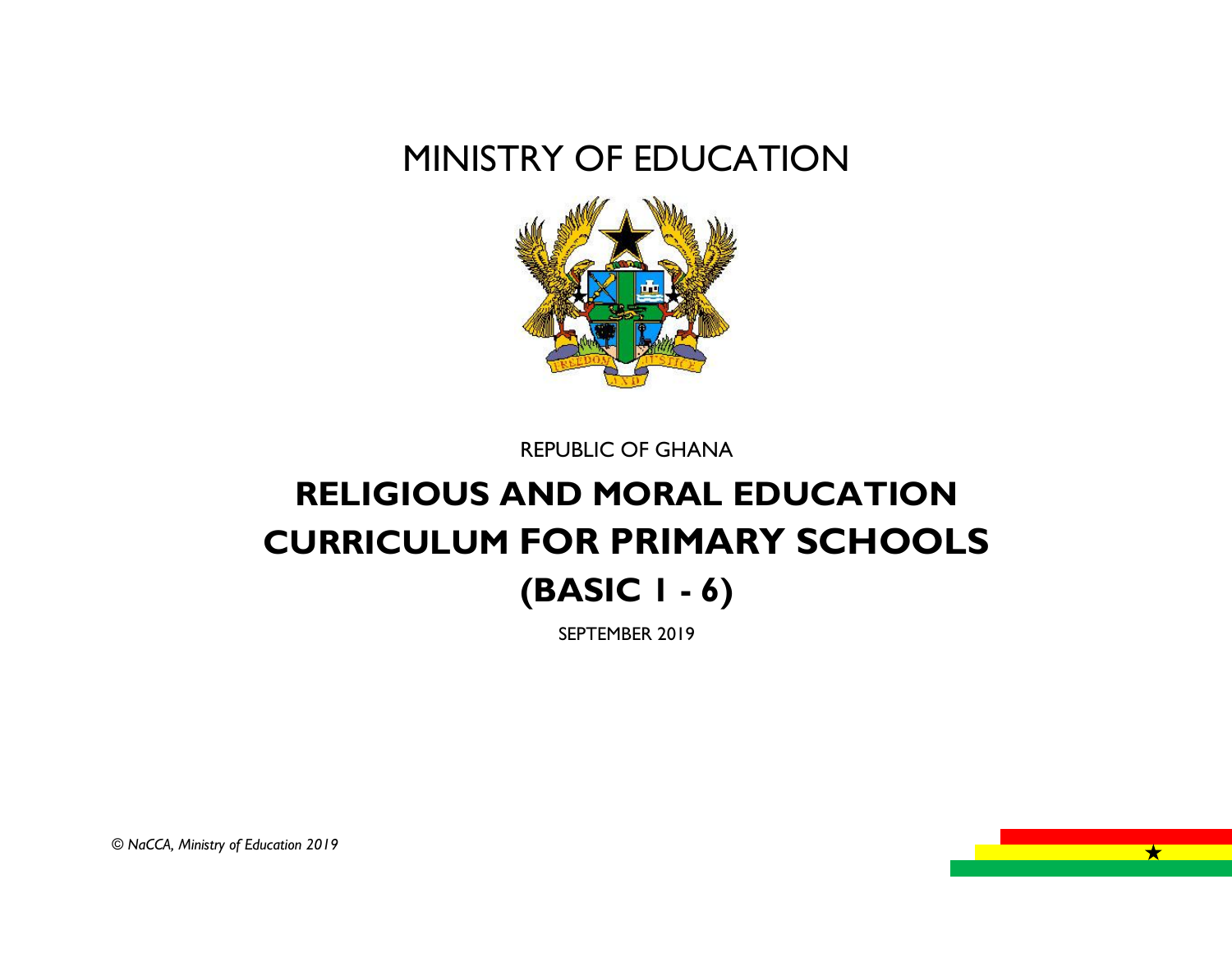# **Religious and Moral Education Curriculum for Primary Schools**

Enquiries and comments on this Curriculum should be addressed to: The Executive Secretary National Council for Curriculum and Assessment (NaCCA) Ministry of Education P. O. Box CT PM 77 **Cantonments** Accra Telephone: 0302909071, 0302909862 Email: [info@nacca.gov.gh](mailto:info@nacca.gov.gh) Website: [www.nacca.gov.gh](http://www.nacca.gov.gh/)



Ministry of Education Ghana

© 2019 National Council for Curriculum and Assessment (NaCCA). This publication is not for sale. All rights reserved. No part of this publication may be reproduced without prior written permission of the Ministry of Education, Ghana

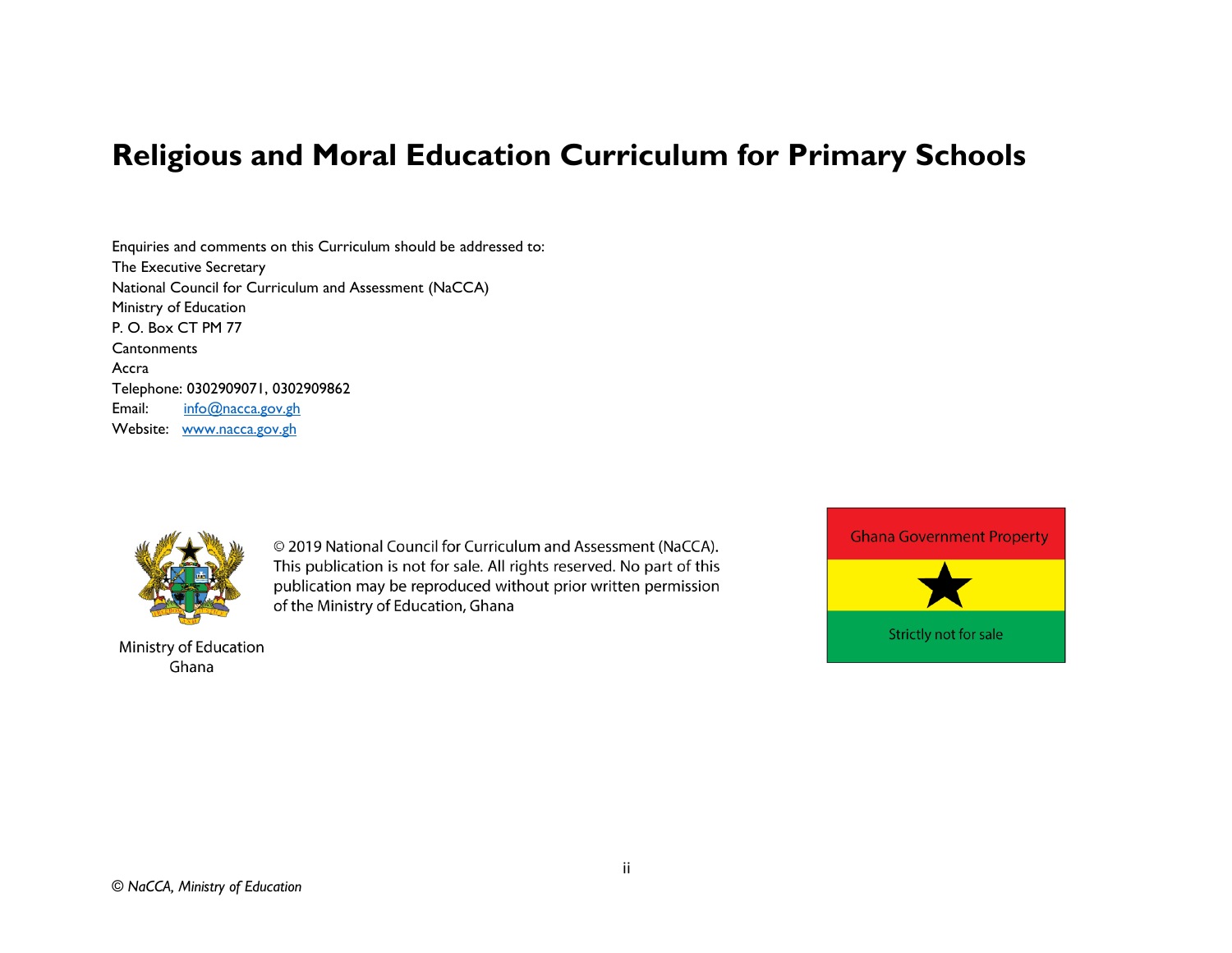#### **FOREWORD**

The new curriculum for Ghana's primary schools is standards-based, which is our demonstration of placing learning at the heart of every classroom and ensuring that every learner receives quality education. Provision of accessible quality education for all is non-negotiable if we are to meet the human capital needs of our country, required for accelerated sustainable national development. It is for this reason that the new curriculum sets out clearly the learning areas that need to be taught, how they should be taught and how they should be assessed. It provides a set of core competencies and standards that learners are to know, understand and demonstrate as they progress through the curriculum from one content standard to the other and from one phase to the next. The curriculum and its related teachers' manual promote the use of inclusive and gender responsive pedagogy within the context of learning-centred teaching methods so that every learner can participate in every learning process and enjoy learning. The curriculum encourages the use of Information and Communication Technologies (ICTs) for teaching and learning – ICTs as teaching and learning materials.

The new curriculum has at its heart the acquisition of skills in the 4Rs of Reading, wRiting, aRithmetic and cReativity by all learners. It is expected that at any point of exit from a formal education, all learners should be equipped with these foundational skills for life, which are also prerequisites for Ghana becoming a learning nation. The graduates from the school system should become functional citizens in the 4Rs and lifelong learners. They should be digital literates, critical thinkers and problem solvers. The education they receive through the study of the learning areas in the curriculum should enable them to collaborate and communicate well with others and be innovative. The graduates from Ghana's schools should be leaders with a high sense of national and global identity. The curriculum therefore provides a good opportunity in its design to develop individuals with the right skills and attitudes to lead the transformation of Ghana into an industrialised learning nation.

For this reason, the Ministry of Education expects that learners, as a result of the new knowledge, skills and values they have acquired through the new curriculum, will show a new sense of identity as creative, honest and responsible citizens. These are our core values that underpin the identification and selection of the learning areas for this curriculum. These core values serve as fundamental building blocks for developing into our learners the spirit of teamwork, respect, resilience and the commitment to achieving excellence. The Ministry endorses a quality learning experience as an entitlement for each of Ghana's school-going girl and boy; the curriculum has rightly focused on learning and learning progression. The Ministry has also endorsed accountability as a critical domain for effective workings of standards-based curriculum.

More importantly the role of the teacher is to make this curriculum work for the intended purpose - to inculcate in learners the core competencies and values and to make learning happen; improve learning outcomes – and the support that teachers need is duly recognised and endorsed by my Ministry. The Ministry will support the implementation of the curriculum to include capacity development of all teachers in the new curriculum. Teachers matter in the development and delivery of the standards-based curriculum and we will continue to support our teachers on this journey that we have started together to put learning at the centre of what we do best; teach!

I thank all those who have contributed their time and expertise to the development of this curriculum for primary schools in Ghana.

Dr. Matthew Opoku Prempeh (MP) The Honourable Minister of Education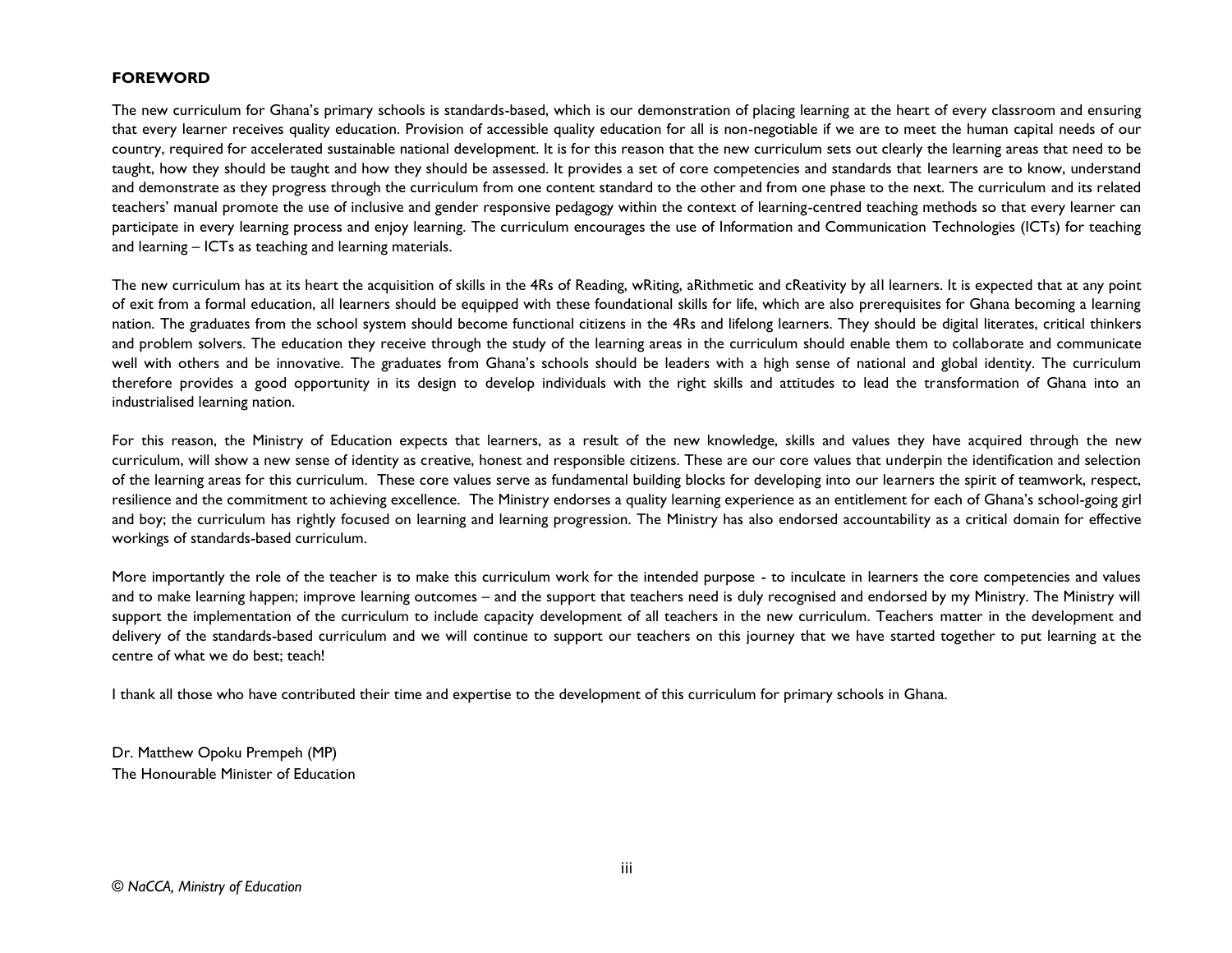#### TABLE OF CONTENTS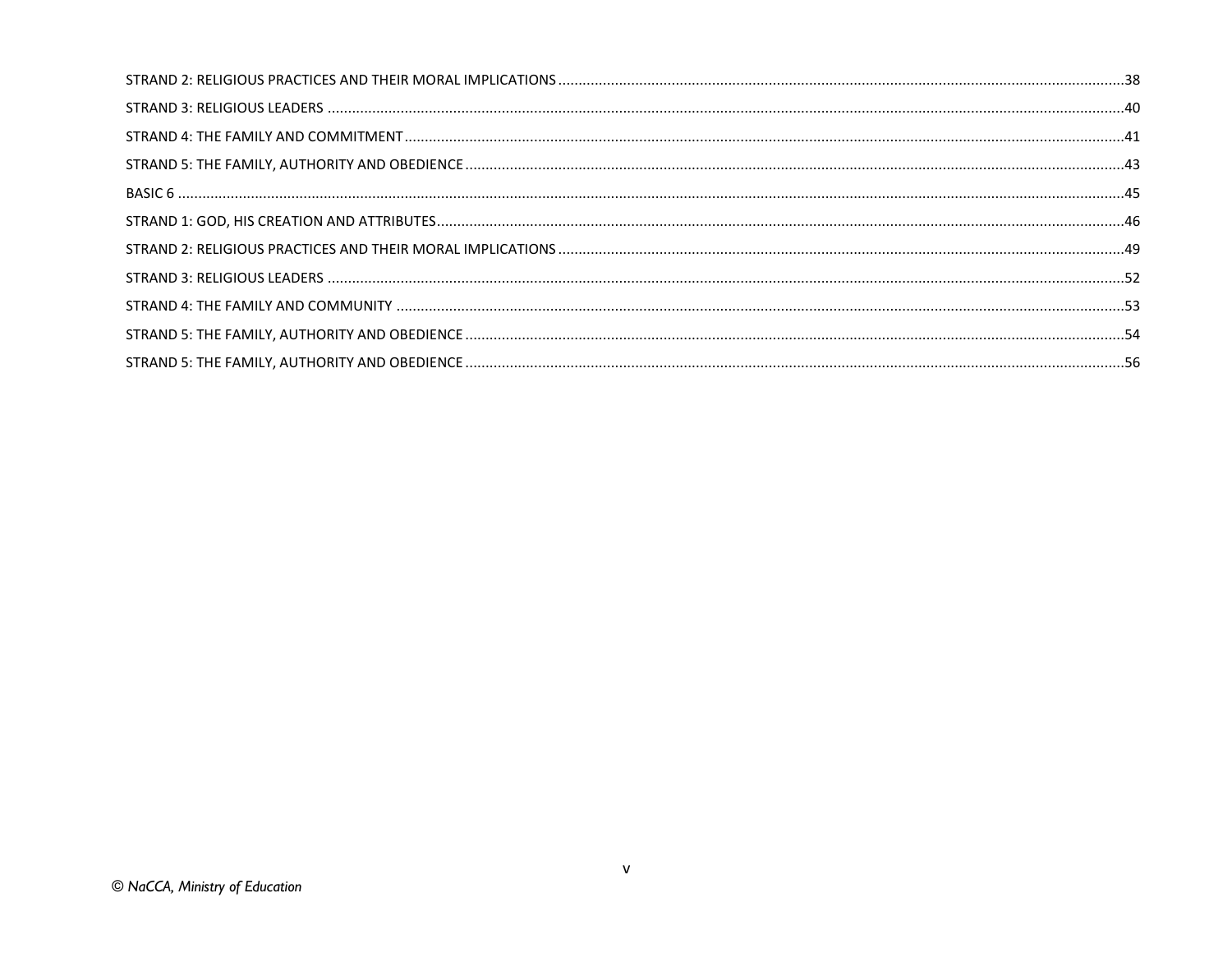#### <span id="page-5-0"></span>**RATIONALE**

The issue of morality and religion has engaged human attention over the centuries. This is because of their effects on the co-existence of human beings with one another and the world they live in and ideas concerning their relationship with forces beyond the known world.

'Religious and Moral Education' is a vital and indispensable part of human growth and development in the Ghanaian society. The subject reinforces the informal religious and moral training young people acquire from their homes and communities.

The nation is confronted with major moral issues including corruption, poor attitude to the environment and uncritical following of certain foreign values and cultures. Education must make learners aware of the dangers these pose to themselves as individuals and the nation as a whole and make them to acquire values and attitudes that would address these challenges.

Many homes and communities may be unable to provide this type of training adequately due to demands of modern environment. It therefore becomes the task of the school to provide this type of education in order to help learners to become morally responsible and patriotic citizens. Furthermore, the spread of education across all sectors of the Ghanaian society, and the changes in the way of life of people as a result of education, population growth, and contacts with the outside world, tend to introduce all manner of both positive and negative influences.

In general, young people readily and unconsciously assimilate all types of influences (good or bad), if they do not have proper guidance. It is therefore important that society provides them with a type of education that will make them acquire sound religious and moral principles; and also develop appropriate attitudes and values that will help them to make good choices and decisions in their adulthood for the good society.

#### <span id="page-5-1"></span>**PHILOSOPHY**

The learning and teaching of Religious and Moral Education reflect the belief that irrespective of the diverse needs of learners in Ghana's classrooms, each can be nurtured into honest, creative and responsible citizen.

#### **Teaching Philosophy**

The teaching of Religious and Moral Education (R.M.E.) should be learner-centred rather than teacher-centred. There is a Chinese proverb that states "I hear, I forget; I see and I remember; and I do and I understand." This is interpreted to mean that when learners are fully involved in teaching and learning processes, they tend to develop great interest and subsequently contribute actively to lessons. In the same vein, it is expected that the teaching and learning of Religious and Moral Education would be participatory, and lessons not be turned into preaching sessions. Learners would become passive learners when Religious and Moral Education teachers attempt to impart every information solely by themselves, and this may not encourage effective teaching and learning.

Teaching resources play key roles in teaching and learning processes. Without them, learners are likely to find it difficult to understand various themes and concepts (topics) they study. Teaching resources such as charts, real objects and drawings help to make lessons interesting and practical. The R.M.E. teacher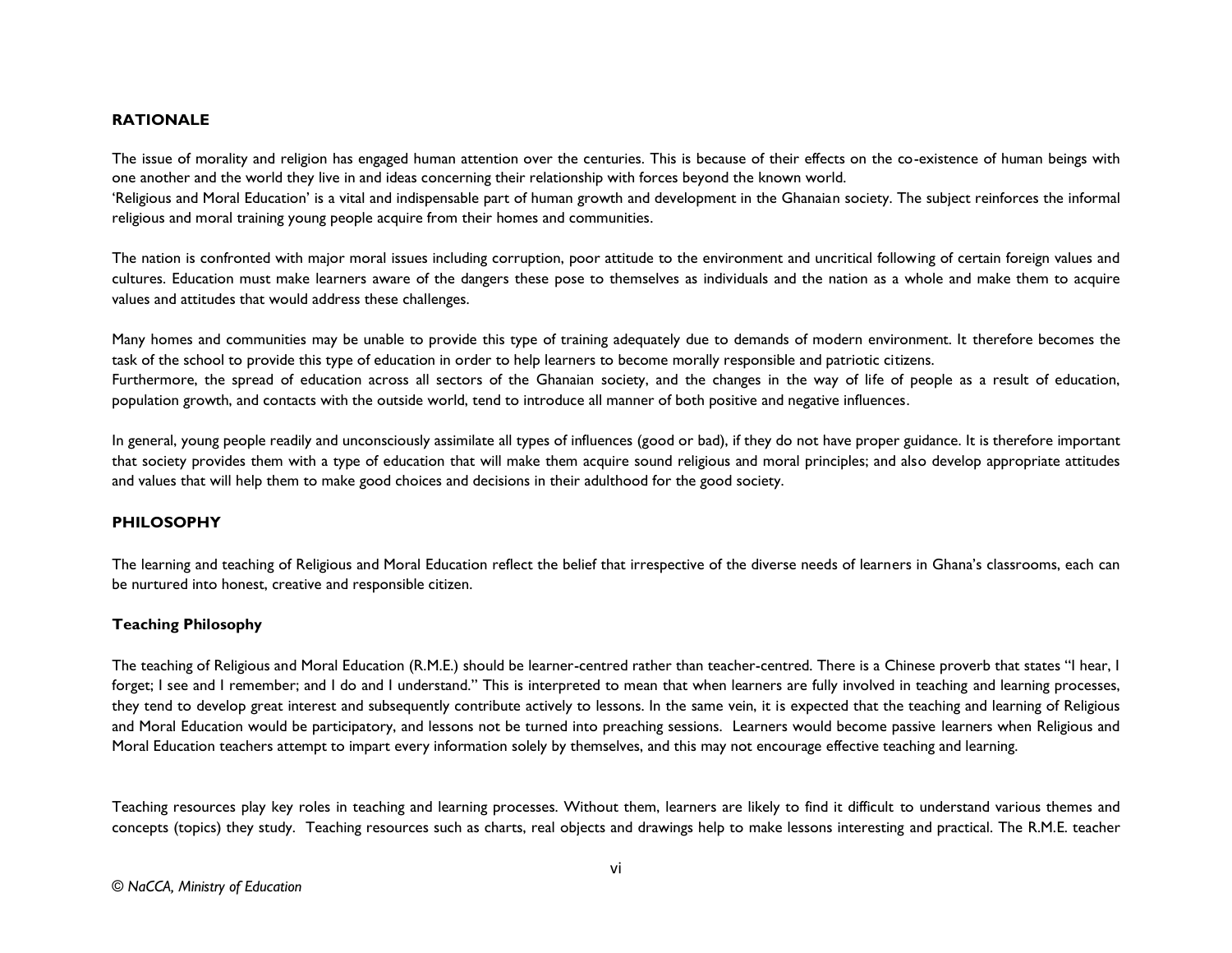should therefore be resourceful and be able to find the relevant teaching materials that may be needed for the lessons. It will be highly essential for teachers to use audio-visual resources such as films and videos in their lessons for learners to acquire the right knowledge, values, attitudes and skills needed. They will also acquire some language skills and other core competencies from the topics they study and this will facilitate their learning of Religious and Moral Education and other subjects on the school timetable. In addition, the teacher is expected to relate the various topics to the practical situations in their daily lives.

#### **Learning Philosophy**

The best way of learning Religious and Moral Education is through practical activities like demonstrations, role plays, recitals, games, group work and visiting important religious and historic sites. There should be more demonstrations throughout the lessons. Children can get a clearer picture of lessons and store the facts in memory and practice when they are encouraged to take active part in the lessons that involve demonstrations and other practical activities. In educational principles, the child's GENERIC SKILLS are fully developed only when enough demonstrations and activities are undertaken. Some of them have the ability to dance, sing, draw, dramatize or make models, and all these potentials are to be developed through the teacher's assistance and resourcefulness. Games arouse the interest of children to take active part in lessons. They may include chain games whereby a child may ask another child a question and continue in the same order throughout the class. The teacher is at liberty to introduce appropriate games in the lesson.

Learners are to be encouraged to work in groups, carry out some of the functions of the teacher and act as a leader of the group. The teacher should guide learners working in groups so that there is a balance between teacher-centred lessons and the lesson which gets out of hand because of lack of control. The rationale of this philosophy is to inculcate the spirit of team work, consensus building and tolerance in order to ensure peace and unity.

#### <span id="page-6-0"></span>**GENERAL AIM**

The curriculum is aimed at developing individuals who are literate, good problem solvers, have the ability to think creatively and have both the confidence and competence to participate fully in the Ghanaian society as responsible local and global citizens.

#### **SUBJECT AIMS**

The aims of teaching and learning Religious and Moral Education are to encourage and enable learners to:

- develop an awareness of their Creator and the purpose of their very existence.
- develop an understanding and tolerance of other people's faiths and cultures.
- draw the difference between acceptable and unacceptable behaviours so that they can make the right decisions in any situation and thus become responsible citizens.
- acquire the socio-cultural values inherent in the three major religions in Ghana (i.e. Christianity, Islam and African Traditional religion) which will help them cope with the variety of moral choices they have to make in today's rapidly changing world.
- develop the spirit of team work, collaboration and togetherness in nation-building
- increasingly develop the ability to respond to religious beliefs and practices in an informed, rational and responsible way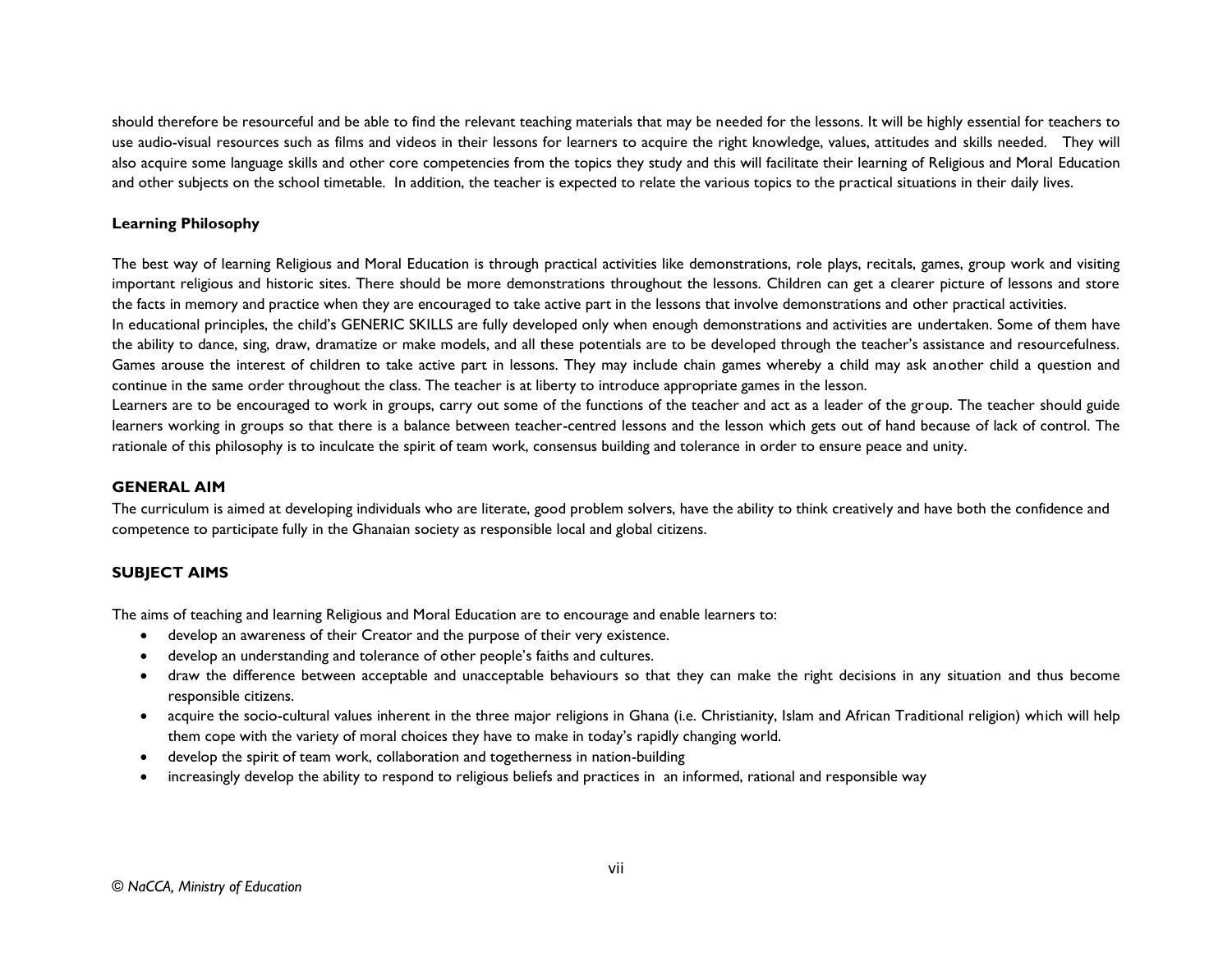#### **INSTRUCTIONAL EXPECTATIONS**

- Aid learners to make sense of problems and persevere in solving them, including using higher order reasoning and problem-solving skills.
- Get learners to think critically about tasks and their solutions by asking questions and challenging each other's views until a consensus is reached.
- Encourage learners to present their own ideas in ways that make sense to others and critique each other's reasoning.
- Enable learners to work together to represent real-life situations and in multiple ways (e.g. oral, text, pictures, diagrams, videos, role plays, sketches, etc.).
- Support learners to use appropriate technologies to solve problems embedded in their culture and the larger society.
- Provide opportunities for learners to realize that it is necessary to be precise using facts when sharing ideas. Also, allow them to support each other to improve on their precision.

#### <span id="page-7-0"></span>**CORE COMPETENCIES**

The core competencies describe a body of skills that teachers at all levels should seek to develop in their learners. They are ways in which teachers and learners engage with the subject matter as they learn the subject. The competencies presented here describe a connected body of core skills that are acquired throughout the processes of teaching and learning.

#### **CRITICAL THINKING AND PROBLEM SOLVING (CP)**

This skill develops learners' cognitive and reasoning abilities to enable them analyse and solve problems. Critical thinking and problem solving skill enables learners to draw on their own experiences to analyse situations and choose the most appropriate out of a number of possible solutions. It requires that learners embrace the problem at hand, persevere and take responsibility for their own learning.

#### **CREATIVITY AND INNOVATION (CI)**

Creativity and Innovation promotes entrepreneurial skills in learners through their ability to think of new ways of solving problems and developing technologies for addressing the problem at hand. It requires ingenuity of ideas, arts, technology and enterprise. Learners having this skill are also able to think independently and creatively.

#### **COMMUNICATION AND COLLABORATION (CC)**

This competence promotes in learners the skills to make use of languages, symbols and texts to exchange information about themselves and their life experiences. Learners actively participate in sharing their ideas. They engage in dialogue with others by listening to and learning from them. They also respect and value the views of others.

#### **CULTURAL IDENTITY AND GLOBAL CITIZENSHIP (CG)**

This competence involves developing learners to put country and service foremost through an understanding of what it means to be active citizens. This is done by inculcating in learners a strong sense of social and economic awareness. Learners make use of the knowledge, skills, competencies and attitudes acquired to contribute effectively towards the socioeconomic development of the country and on the global stage. Learners build skills to critically identify and analyse cultural and global trends that enable them to contribute to the global community.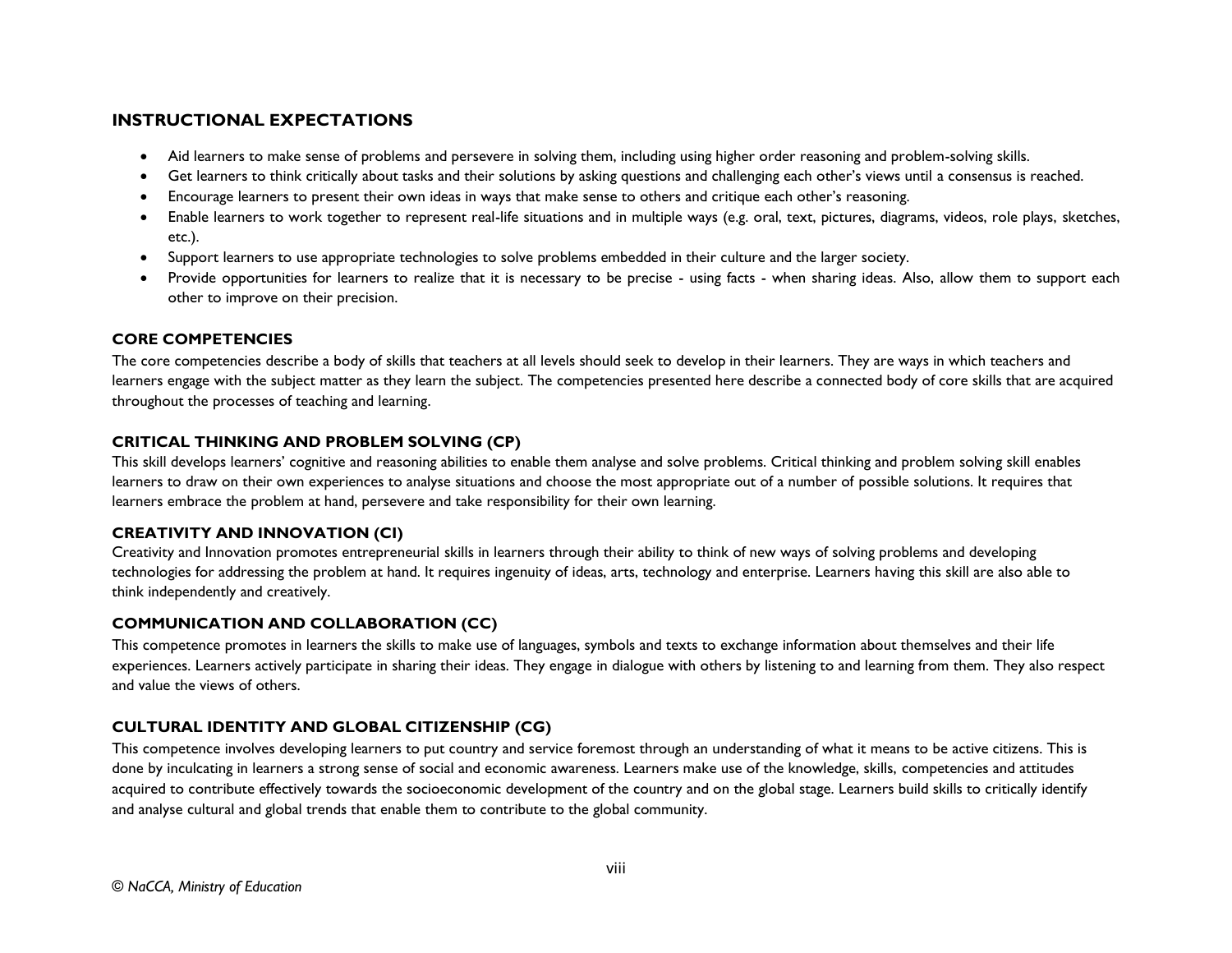#### **PERSONAL DEVELOPMENT AND LEADERSHIP (PL)**

This competence involves improving self-awareness and building self-esteem. It also entails identifying and developing talents, fulfilling dreams and aspirations. Learners are able to learn from mistakes and failures of the past. They acquire skills to develop other people to meet their needs. It involves recognising the importance of values such as honesty and empathy and seeking the well-being of others. Personal development and leadership enables learners to distinguish between right and wrong. The skill helps them to foster perseverance, resilience and self-confidence.PL helps them acquire the skill of leadership, selfregulation and responsibility necessary for lifelong learning.

#### **DIGITAL LITERACY (DL)**

Digital Literacy develops learners to discover, acquire, and communicate through ICT to support their learning. It also makes them use digital media responsibly.

#### **LEARNING DOMAINS (EXPECTED LEARNING BEHAVIOURS)**

A central aspect of this curriculum is the concept of three integral learning domains that should be the basis for instruction and assessment. These are:

- Knowledge, Understanding and Application
- Process Skills
- Attitudes and Values

#### **KNOWLEDGE, UNDERSTANDING AND APPLICATION**

Under this domain, learners may acquire some knowledge through some learning experiences. They may also show understanding of concepts by comparing, summarising, re-writing etc. in their own words and constructing meaning from instruction. The learner may also apply the knowledge acquired in some new contexts. At a higher level of learning behaviour, the learner may be required to analyse an issue or a problem. At a much more higher level, the learner may be required to synthesize knowledge by integrating a number of ideas to formulate a plan, solve a problem, compose a story, or a piece of music. Further, the learners may be required to evaluate, estimate and interpret a concept. At the last level, which is the highest, learners may be required to create, invent, compose, design and construct. These learning behaviours "knowing ", "understanding", "applying", "analysing", "synthesising", "evaluating" and "creating" fall under the domain "Knowledge, Understanding and Application".

In this curriculum, learning indicators are stated with action verbs to show what the learner should know and be able to do. For example, the learner will be able to describe something. Being able to "describe" something after teaching and learning has been completed means that the learner has acquired "knowledge". Being able to explain, summarise, and give examples etc. means that the learner has understood the concept taught.

Similarly, being able to develop, defend, etc. means that the learner can "apply" the knowledge acquired in some new context. You will note that each of the indicators in the curriculum contains an "action verb" that describes the behaviour the learner will be able to demonstrate after teaching and learning has taken place. "Knowledge,Understanding and Application" is a domain that should be the prime focus of teaching and learning in schools. Teaching in most cases has tended to stress knowledge acquisition to the detriment of other higher-level behaviours such as applying knowledge.

Each action verb in any indicator outlines the underlying expected outcome. Each indicator must be read carefully to know the learning domain towards which you have to teach. The focus is to move teaching and learning from the didactic acquisition of "knowledge" where there is fact memorisation, heavy reliance on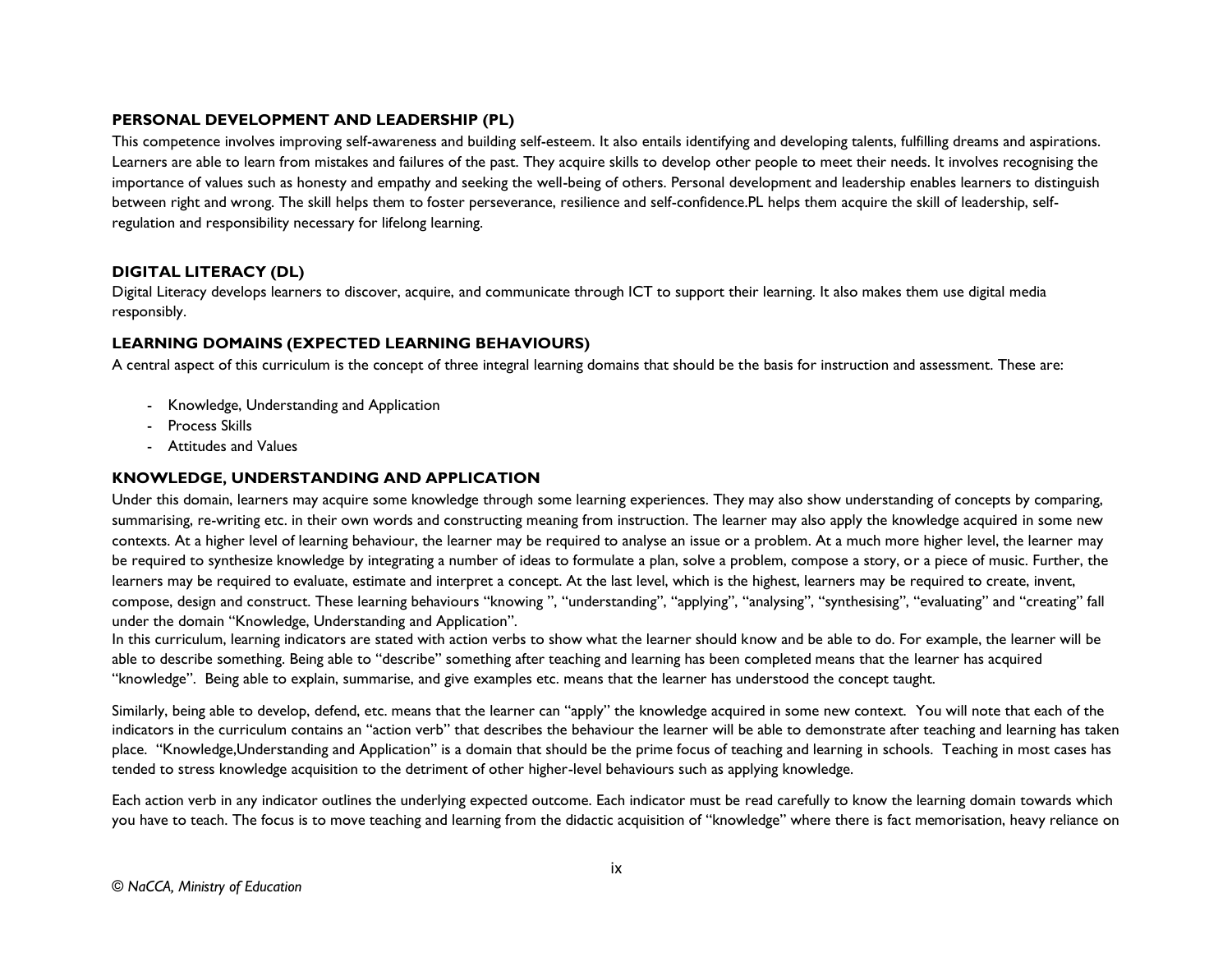formulae, remembering facts without critiquing them or relating them to real world – *surface learning –* to a new position called – *deep learning*. Learners are expected to deepen their learning by knowledge application to develop critical thinking skills, explain reasoning, and to generate creative ideas to solve real life problems in their school lives and later in their adult lives. This is the position where learning becomes beneficial to the learner.

The explanation and the key words involved in the "Knowledge, Understanding and Application" domain are as follows:

| <b>Knowing:</b>      | The ability to remember, recall, identify, define, describe, list, name, match, state principles, facts, concepts. Knowledge is the ability to<br>remember or recall material already learned and this constitutes the lowest level of learning.                                                                                                                                                                                                                                                                                                                                       |
|----------------------|----------------------------------------------------------------------------------------------------------------------------------------------------------------------------------------------------------------------------------------------------------------------------------------------------------------------------------------------------------------------------------------------------------------------------------------------------------------------------------------------------------------------------------------------------------------------------------------|
| Understanding:       | The ability to explain, summarise, translate, rewrite, paraphrase, give examples, generalise, estimate or predict consequences based upon a<br>trend. Understanding is generally the ability to grasp the meaning of some material that may be verbal, pictorial, or symbolic.                                                                                                                                                                                                                                                                                                         |
| <b>Applying:</b>     | This dimension is also referred to as "Use of Knowledge". Ability to use knowledge or apply knowledge, apply rules, methods principles,<br>theories, etc. to situations that are new and unfamiliar. It also involves the ability to produce, solve, plan, demonstrate, discover etc.                                                                                                                                                                                                                                                                                                  |
| <b>Analysis:</b>     | The ability to break down material/information into its component parts; to differentiate, compare, distinguish, outline, separate, identify<br>significant points etc., ability to recognise unstated assumptions and logical fallacies; ability to recognise inferences from facts etc.                                                                                                                                                                                                                                                                                              |
| <b>Synthesising:</b> | The ability to put parts together to form a new whole. It involves the ability to combine, compile, compose, devise, plan, revise, organise,<br>create, generate new ideas and solutions etc.                                                                                                                                                                                                                                                                                                                                                                                          |
| <b>Evaluating:</b>   | The ability to appraise, compare features of different things and make comments or judgment, compare, contrast, criticise, justify, support,<br>discuss, conclude, make recommendations etc. Evaluation refers to the ability to judge the worth or value of some material based on<br>some criteria.                                                                                                                                                                                                                                                                                  |
| <b>Creating:</b>     | The ability to use information or materials to plan, compose, produce, manufacture or construct other products. From the foregoing,<br>creation is the highest form of thinking and learning skill and is therefore the most important behaviour. This unfortunately is the area<br>where most learners perform poorly. In order to get learners to develop critical thinking and behavioural skills beginning right from the<br>lower primary level, it is advised that you do your best to help your learners to develop analytic and application skills as we have said<br>already. |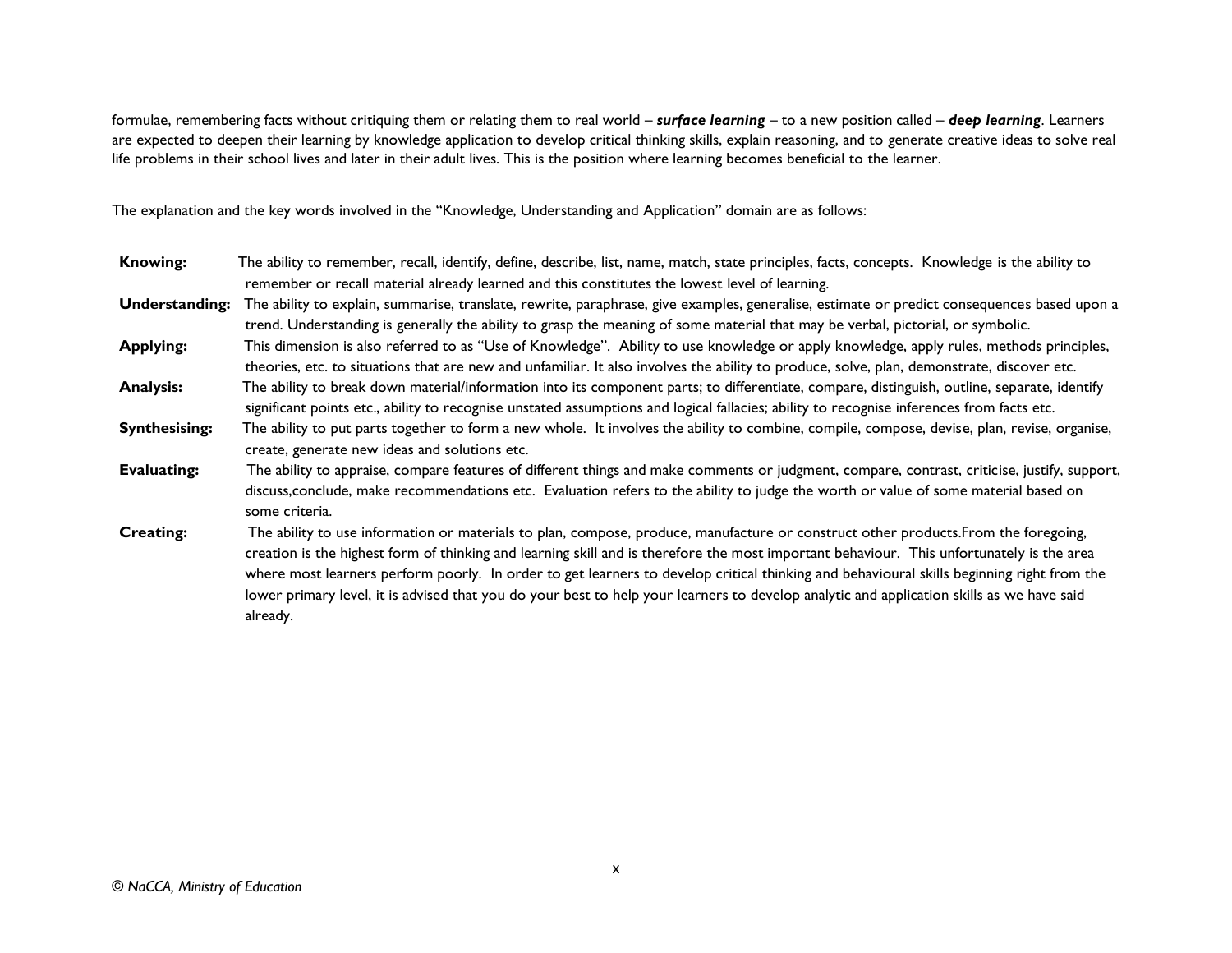#### **SKILLS AND PROCESSES**

These are specific activities or tasks that indicate performance or proficiency in a given learning area. They are useful benchmarks for planning lessons, developing exemplars and are the core of inquiry-based learning.

| <b>Observing</b>          | This is the skill of using our senses to gather information about objects or events. This also includes the use of instruments to<br>extend the range of our senses.                                                                                                    |
|---------------------------|-------------------------------------------------------------------------------------------------------------------------------------------------------------------------------------------------------------------------------------------------------------------------|
| Classifying               | This is the skill of grouping objects or events based on common characteristics.                                                                                                                                                                                        |
| Comparing                 | This is the skill of identifying the similarities and differences between two or more objects, concepts or processes                                                                                                                                                    |
| Communicating<br>written, | (Reporting) This is the skill of transmitting, receiving and presenting information in concise, clear and accurate forms - verbal,                                                                                                                                      |
|                           | pictorial, tabular or graphical. ().                                                                                                                                                                                                                                    |
| <b>Predicting</b>         | This is the skill of assessing the likelihood of an outcome based on prior knowledge of how things usually turn out.                                                                                                                                                    |
| <b>Analysing</b>          | This is the skill of identifying the parts of objects, information or processes, and the patterns and relationships between these parts.                                                                                                                                |
|                           | Generating possibilities This is the skill of exploring all the options, possibilities and alternatives beyond the obvious or preferred one.                                                                                                                            |
| <b>Evaluating</b>         | This is the skill of assessing the reasonableness, accuracy and quality of information, processes or ideas. This is also the skill of<br>assessing the quality and feasibility of objects.                                                                              |
| <b>Designing</b>          | This is the skill of Visualizing and drawing new objects or gargets from imagination.                                                                                                                                                                                   |
| Interpreting              | This is the skill of evaluating data in terms of its worth: good, bad, reliable, unreliable; making inferences and predictions from<br>written or graphical data; extrapolating and deriving conclusions. Interpretation is also referred to as "Information Handling". |
| <b>Recording</b>          | This is the skill of drawing or making graphical representation boldly and clearly, well labelled and pertinent to the issue at hand.                                                                                                                                   |
| Generalising              | This is the skill of being able to use the conclusions arrived at in an activity to what could happen in similar situations.                                                                                                                                            |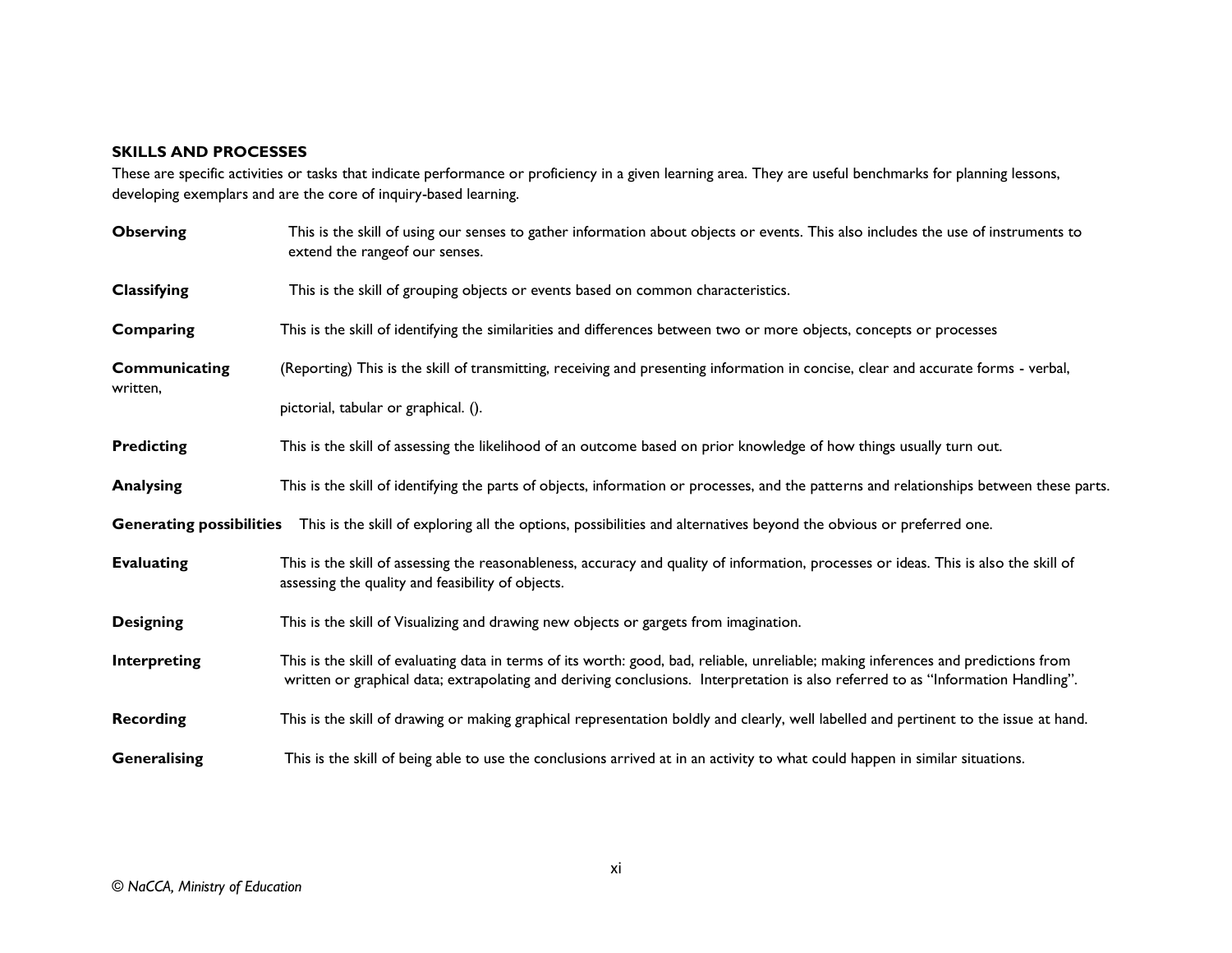#### **ATTITUDES AND VALUES**

To be effective, competent and reflective citizens, who will be willing and capable of solving personal and societal problems, learners should be exposed to situations that challenge them to raise questions and attempt to solve problems. Learners therefore need to acquire positive attitudes, values and psychosocial skills that will enable them participate in debates and take a stand on issues affecting them and others. The RME curriculum thus focuses on the development of attitudes and values.

#### **Attitudes**

- **i.** *Curiosity***:** The inclination or feeling toward seeking information about how things work in a variety of fields.
- **ii. Perseverance:** The ability to pursue a problem until a satisfying solution is found.
- *Iii. Flexibility in ideas:* Willingness to change opinion in the face of more plausible evidence
- *Iv. Respect for Evidence***:** Willingness to collect and use data in one's investigation, and have respect for data collected by others.
- *v. Reflection:* The habit of critically reviewing ways in which an investigation has been carried out to see possible faults and other ways by which the investigation could be improved upon. The teacher should endeavour to ensure that learners cultivate the above attitudes as a prelude to effective work in RME.

#### **Values**

At the heart of this curriculum is the belief in nurturing honest, creative and responsible citizens. As such, every part of this curriculum, including the related pedagogy should be consistent with the following set of values;

**Respect:** This includes respect for the nation of Ghana, its institutions and laws and the culture and respect among its citizens and friends of Ghana.

**Diversity:** Ghana is a multicultural society in which every citizen enjoys fundamental rights and responsibilities. Learners must be taught to respect the views of all persons and to see national diversity as a powerful force for nation development. The curriculum promotes social cohesion.

**Equity:** The socio-economic development across the country is uneven. Consequently, it is necessary to ensure an equitable distribution of resources based on the unique needs of learners and schools. Ghana's learners are from diverse backgrounds, which require the provision of equal opportunities to all, and that all strive to care for each other both personally and professionally.

**Commitment to achieving excellence:** Learners must be taught to appreciate the opportunities provided through the curriculum and persist in doing their best in whatever field of endeavour as global citizens. The curriculum encourages innovativeness through creative and critical thinking and the use of contemporary technology.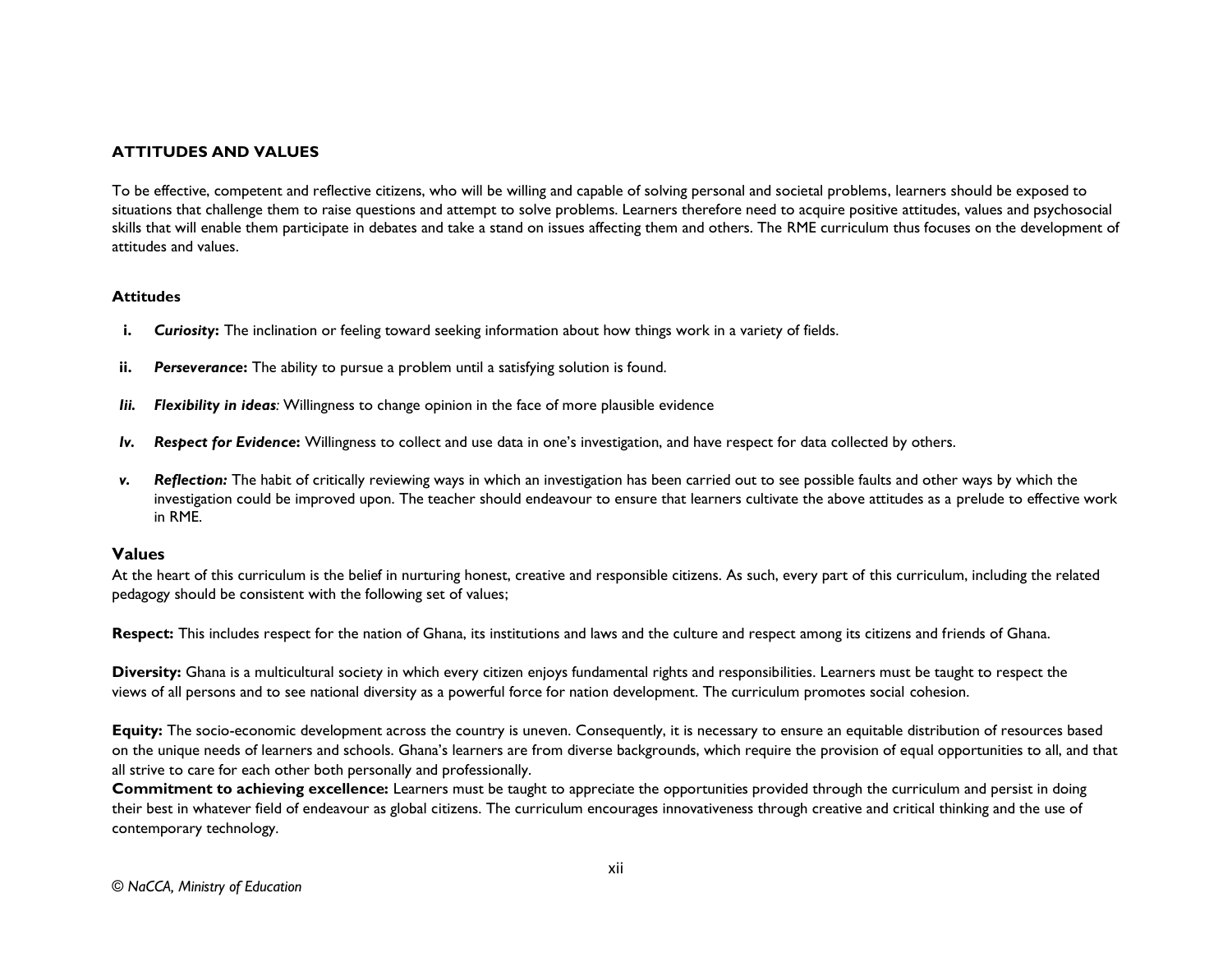**Teamwork/Collaboration:** Learners are encouraged to be become committed to team-oriented working and learning environments. This also means that learners should have an attitude of tolerance to be able to live peacefully with all persons.

Truth and Integrity: The curriculum aims to develop learners into individuals who will consistently tell the truth irrespective of the consequences. In addition, be morally upright with the attitude of doing the right thing even when no one is watching. Also, be true to themselves and be willing to live the values of honesty and compassion. Equally important, the ethos or culture of the work place, including integrity and perseverance, must underpin the learning processes to allow learners to apply skills and competencies in the world of work.

The action verbs provided under the various profile dimensions should help you to structure your teaching to achieve desired learning outcomes. Select from the action verbs provided for your teaching, for evaluation exercises and for test construction. Check the weights of the profile dimensions to ensure that you have given the required emphasis to each of the dimensions in your teaching and assessment.

#### **ASSESSMENT**

In this curriculum, assessment is emphasized as a tool to promote learning by all. Its purpose is to identify the strengths and weaknesses of learners to enable teachers adapt their teaching. This will in turn help learners to progress steadily in the areas where they need to improve.

Formative assessment is viewed in terms of *Assessment as learning and Assessment for learning.* 

**Assessment as learning**: Assessment as learning relates to engaging learners to reflect on the expectations of their learning. They are assisted to know their roles and take responsibility of their own learning to improve. Learners set their own goals and monitor their progress towards them.

**Assessment for learning**: This occurs throughout the learning process. It is an approach used to seek and interpret evidence, which serves as timely feedback for teachers to refine their teaching strategies in order to improve learners' performance. Learners become actively involved in the learning process and gain confidence in what they are expected to learn.

Assessment of learning: This is summative assessment. It describes the level learners have attained in the learning, what they know and can do over a period of time. The emphasis is to evaluate the learner's cumulative progress and achievement.

It must be emphasised that all forms of assessment should be based on the domains of learning. In developing assessment procedures, try to select indicators in such a way that you will be able to assess a representative sample from a given strand. Each indicator in the curriculum is considered a criterion to be achieved by the learners. When you develop assessment items or questions that are based on a representative sample of the indicators taught, the assessment is referred to as a "Criterion-Referenced Assessment". In many cases, a teacher cannot assess all the indicators taught in a term or year. The assessment procedure you use i.e. class assessments, homework, projects etc. must be developed in such a way that the various procedures complement one another to provide a representative sample of indicators taught over a period.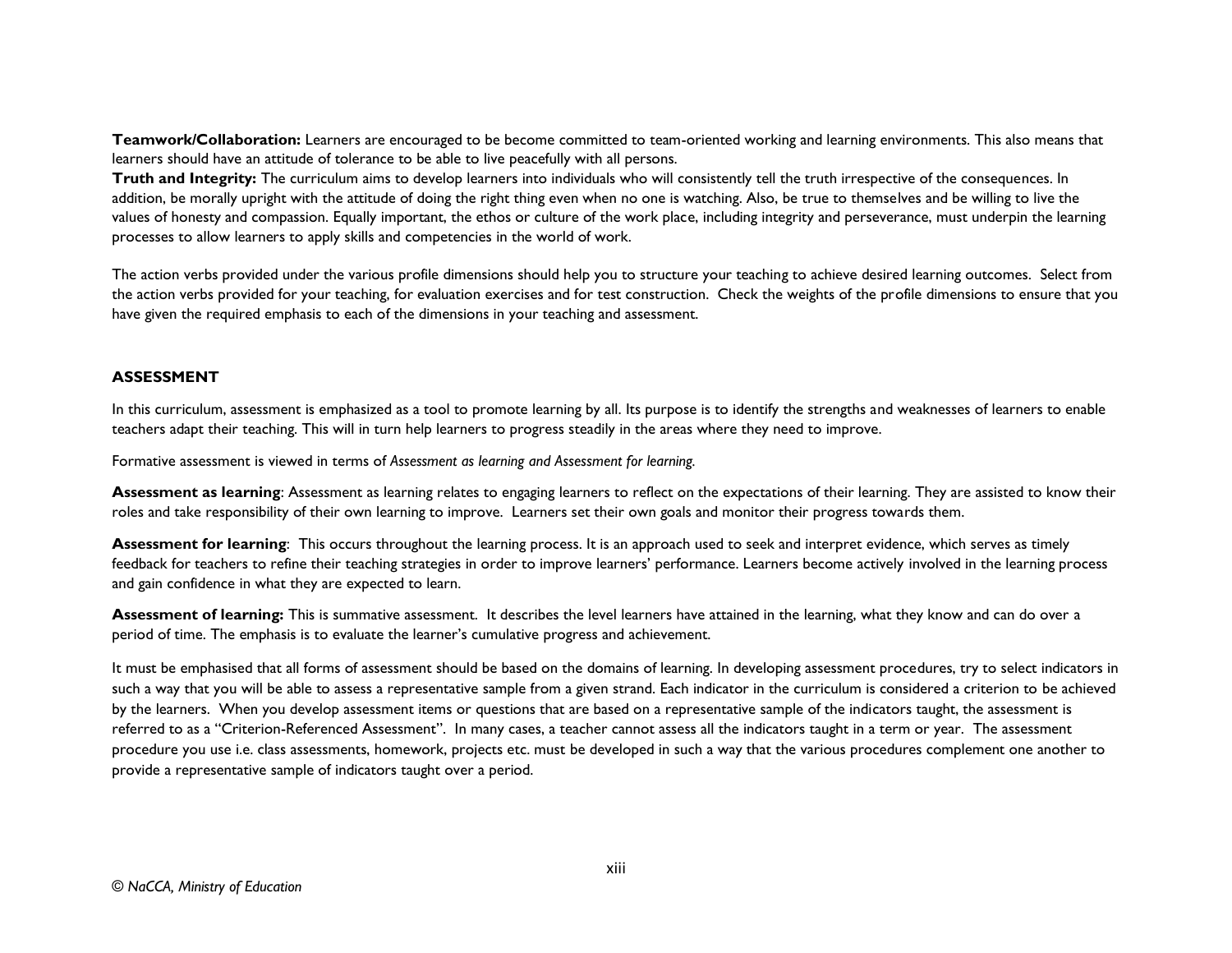#### **SUGGESTED TIME ALLOCATION**

A total of **two periods** a week, each period consisting of thirty minutes, is allocated to the teaching of RME at the Primary level.

#### **PEDAGOGICAL APPROACHES**

These include the approaches, methods and strategies for ensuring that every learner benefits from appropriate and relevant teaching and learning episodes which are timely assessed and feedback provided to the learner and other stakeholders such as parents and education authorities. It includes the type and use of appropriate and relevant teaching and learning resources to ensure that all learners attain the expected level of learning outcomes. The curriculum emphasises:

- The creation of learning-centred classrooms through the use of creative approaches to teaching and learning as strategies to ensuring learner empowerment and independent learning.
- the positioning of inclusion and equity at the centre of quality teaching and learning.
- the use of differentiation and scaffolding as teaching and learning strategies for ensuring that no learner is left behind
- the use of Information Communications Technology (ICT) as a pedagogical tool.
- the identification of subject specific instructional expectations needed for making learning in the subject relevant to learners
- the integration of assessment for learning, as learning and of learning into the teaching and learning process and as an accountability strategy
- use questioning techniques that promote deepen learning

#### **LEARNING-CENTRED PEDAGOGY**

The learner is at the centre of learning. At the heart of the curriculum is learning progression and improvement of learning outcomes for Ghana's young people with a focus on – Reading, wRiting, aRithmetic and cReativity (4Rs). It is expected that at each curriculum phase, learners would be offered the essential learning experiences to progress seamlessly to the next phase. Where there are indications that a learner is not sufficiently ready for the next phase a compensatory provision through differentiation should be provided to ensure that such a learner is ready to progress with his/her cohort. At the primary school, the progression phases are: pre-primary  $(KG1 - 2)$ , primary phases  $(B1 - B3$  and B4 to B6).

The curriculum encourages the creation of a learning-centred classroom with the opportunity for learners to engage in meaningful "hands-on" activities that bring home to the learner what they are learning in school and what they know from outside of school. The learning centred classroom is a place for the learners to discuss ideas and through the inspiration of the teacher actively engage in looking for answers through working in groups to solve problems. This also includes researching for information and analysing and evaluating the information obtained. The aim of the learning-centred classroom approach is to develop learner autonomy so that learners can take ownership of their learning. It provides the opportunity for deep and profound learning to take place. The teacher should create a learning atmosphere that ensures:

- Learners feel safe and accepted.
- Learners are given frequent opportunities to interact with varied sources of information, teaching and learning materials and ideas in a variety of ways.
- The teacher assumes the position of a facilitator or coach who: Helps learners to identify a problem suitable for investigation via project work.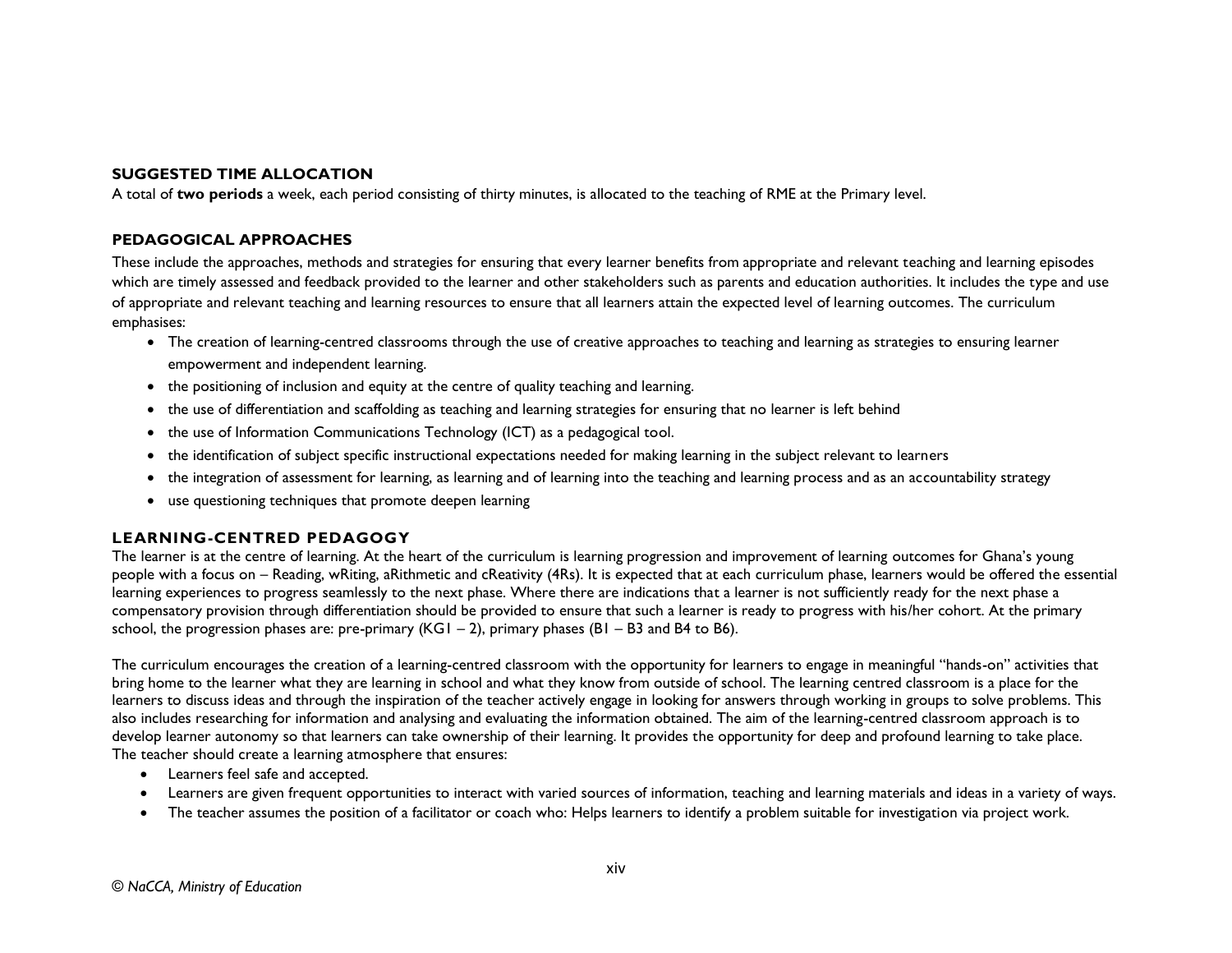- Problems are connected to the context of the learners' world so that it presents authentic opportunities for learning.
- Subject matter around the problem, not the discipline.
- Learners responsibly define their learning experience and draw up a plan to solve the problem in question.
- Learners collaborate whilst learning.
- Demonstrate the results of their learning through a product or performance.
- It is more productive for learners to find answers to their own questions rather than for teachers to provide the answers and their opinions in a learning-centred classroom.

#### **INCLUSION**

Inclusion entails access and learning for all learners especially those disadvantaged. All learners are entitled to a broad and balanced curriculum in every school in Ghana. The daily learning activities to which learners are exposed should ensure that the learners' right to equal access to quality education is being met. The curriculum suggests a variety of approaches that address learners' diversity and their special needs in the learning process. These approaches when used in lessons, will contribute to the full development of the learning potential of every learner. Learners have individual needs and different learning styles, learning experiences and different levels of motivation for learning. Planning, delivery and reflection on daily learning episodes should take these differences into consideration. The curriculum therefore promotes:

- learning that is linked to the learner's background and to their prior experiences, interests, potential and capacities;
- learning that is meaningful because it aligns with learners' ability (e.g. learning that is oriented towards developing general capabilities and solving the practical problems of everyday life); and
- The active involvement of the learners in the selection and organisation of learning experiences, making them aware of their importance in the process and also enabling them to assess their own learning outcomes.

# **DIFFERENTIATION AND SCAFFOLDING**

This curriculum is to be delivered through the use of creative approaches. Differentiation and Scaffolding are pedagogical approaches to be used within the context of the creative approaches.

**Differentiation**is a process by which differences between learners, (learning styles, interest and readiness to learn etc.) are accommodated so that all students in a group have best possible chance of learning. Differentiation could be by task, support and outcome. Differentiation as a way of ensuring each learner benefits adequately from the delivery of the curriculum can be achieved in the classroom through:

- Task
- One-on-one support
- Outcome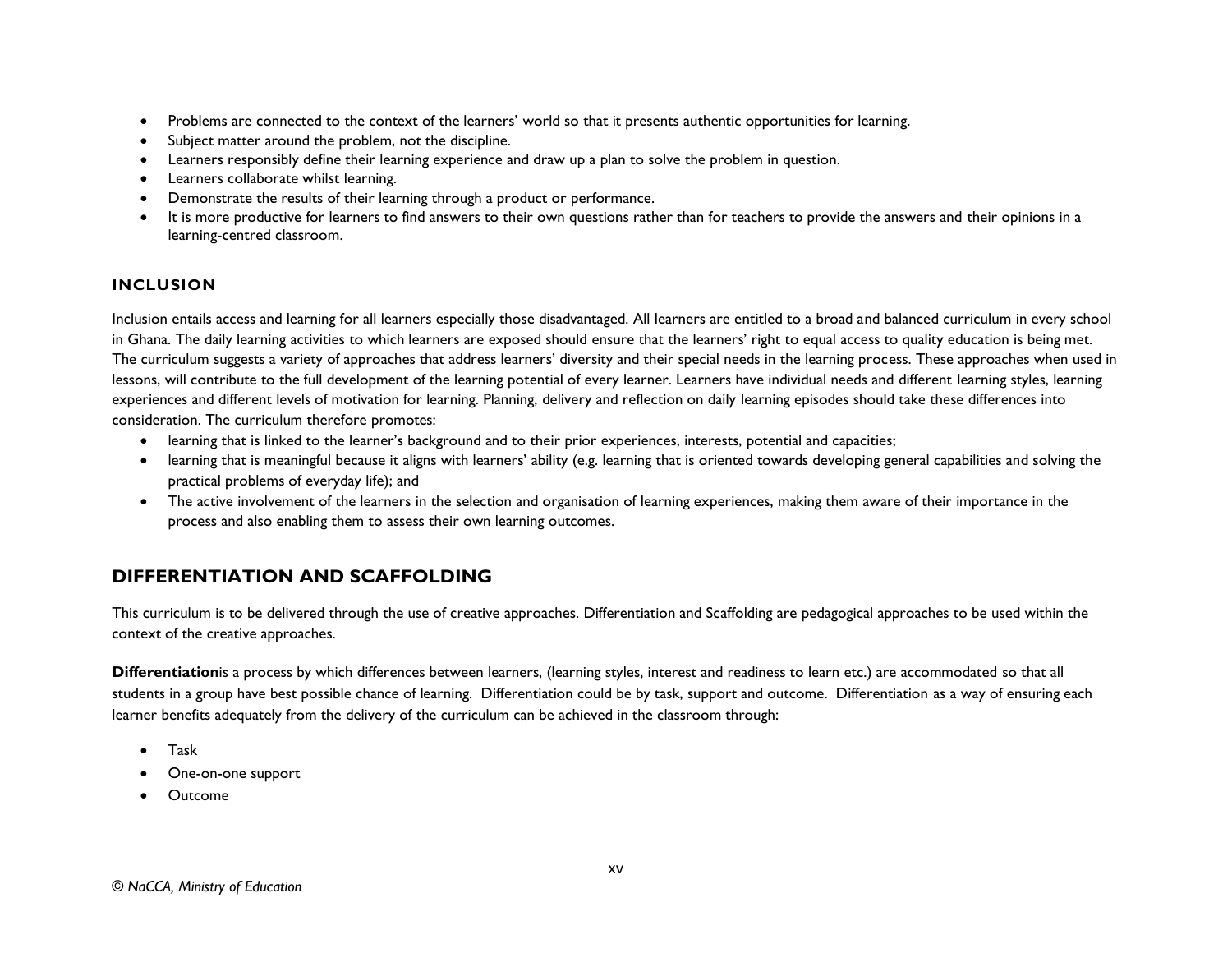**Differentiation by task** involves teachers setting different tasks for learners of different ability e.g. in sketching the plan and shape of their classroom some leaners could be made to sketch with free hand while others would be made to trace the outline of the plan of the classroom.

**Differentiation by support** involves the teacher providing a targeted support to learners who are seen as performing below expected standards or at risk of not reaching the expected level of learning outcome. This support may include a referral to a Guidance and Counselling Officer for academic support.

**Differentiation by outcome** involves the teacher allowing learners to respond at different levels. In this case, identified learners are allowed more time to complete a given task.

**Scaffolding** in education refers to the use of a variety of instructional techniques aimed at moving learners progressively towards stronger understanding and ultimately greater independence in the learning process.

It involves breaking up the learning episode, experience or concepts into smaller parts and then providing learners with the support they need to learn each part. The process may require a teacher assigning an excerpt of a longer text to learners to read, engage them to discuss the excerpt to improve comprehension of its rationale, then guiding them through the key words/vocabulary to ensure learners have developed a thorough understanding of the text before engaging them to read the full text. Common scaffolding strategies available to the teacher include:

- giving learners a simplified version of a lesson, assignment, or reading, and then gradually increasing the complexity, difficulty, or sophistication over time.
- describing or illustrating a concept, problem, or process in multiple ways to ensure understanding.
- giving learners an exemplar or model of an assignment, they will be asked to complete.
- giving learners a vocabulary lesson before they read a difficult text.
- clearly describing the purpose of a learning activity, the directions learners need to follow, and the learning goals they are expected to achieve.
- explicitly describing how the new lesson builds on the knowledge and skills learners were taught in a previous lesson.

#### **INFORMATION AND COMMUNICATION TECHNOLOGY**

ICT has been integrated into this curriculum as a teaching and learning tool to enhance deep and independent learning. Some of the expected outcomes that this curriculum aims to achieve through ICT use for teaching and learning are:

- improved teaching and learning processes.
- improved consistency and quality of teaching and learning.
- increased opportunities for more learner-centred pedagogical approaches.
- improved inclusive education practices by addressing inequalities in gender, language, ability.
- improved collaboration, creativity, higher order thinking skills.
- enhanced flexibility and differentiated approach of delivery.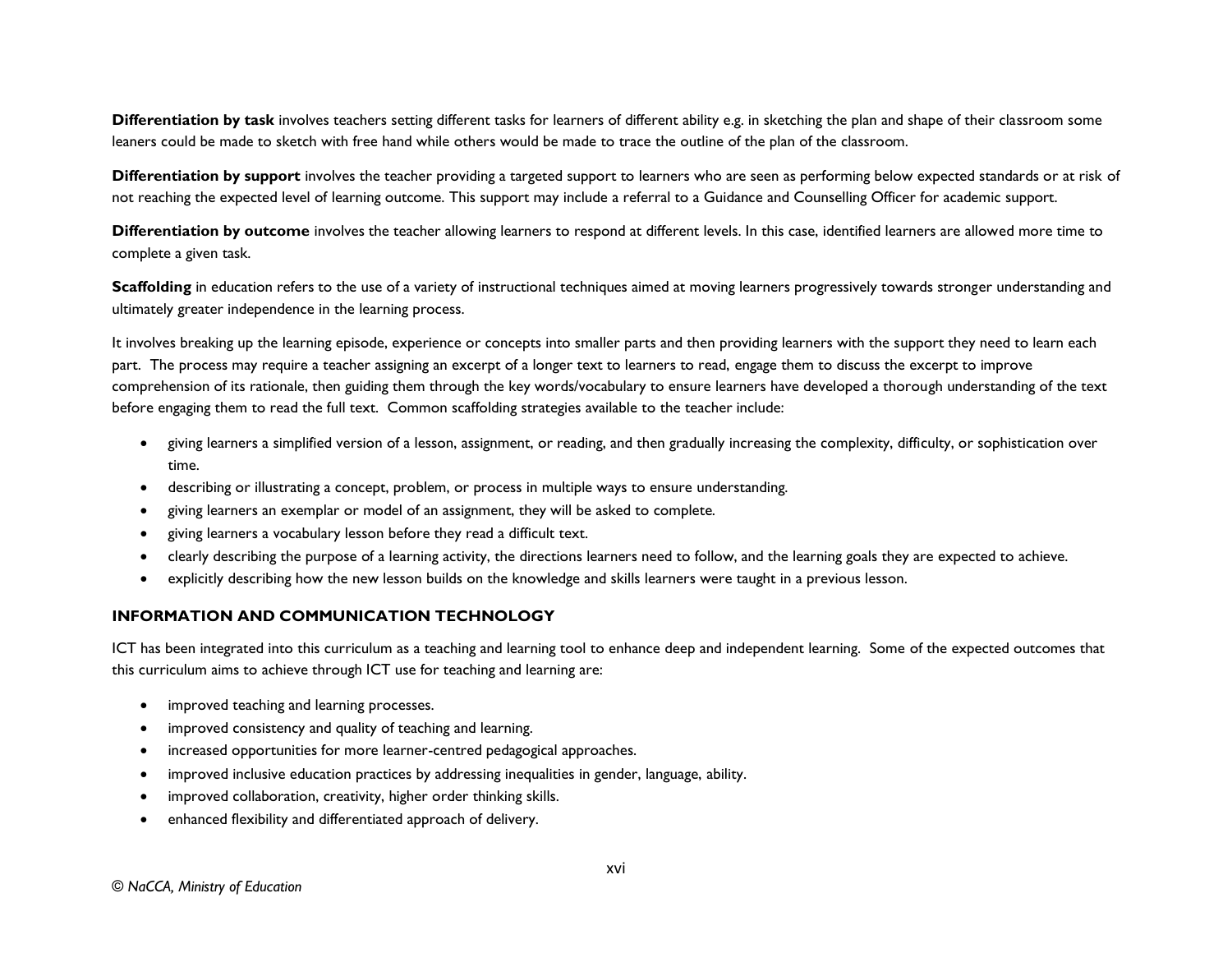The use of ICT as a teaching and learning tool is to provide learners an access to large quantities of information online. It also provides the framework for analysing data to investigate patterns and relationships in a geographical context. Once pupils have made their findings, ICT can then help them organize, edit and present information in many different ways.

<span id="page-16-0"></span>Learners need to be exposed to the various ICT tools around them including calculators, radios, cameras, phones, television sets and computer and related software like Microsoft Office packages – Word, PowerPoints and Excel as teaching and learning tools. The exposure that learners are given at the Primary School level to use ICT in exploring learning will build their confidence and will increase their level of motivation to apply ICT use in later years, both within and outside of education. ICT use for teaching and learning is expected to enhance the quality and learners' level of competence in the 4Rs.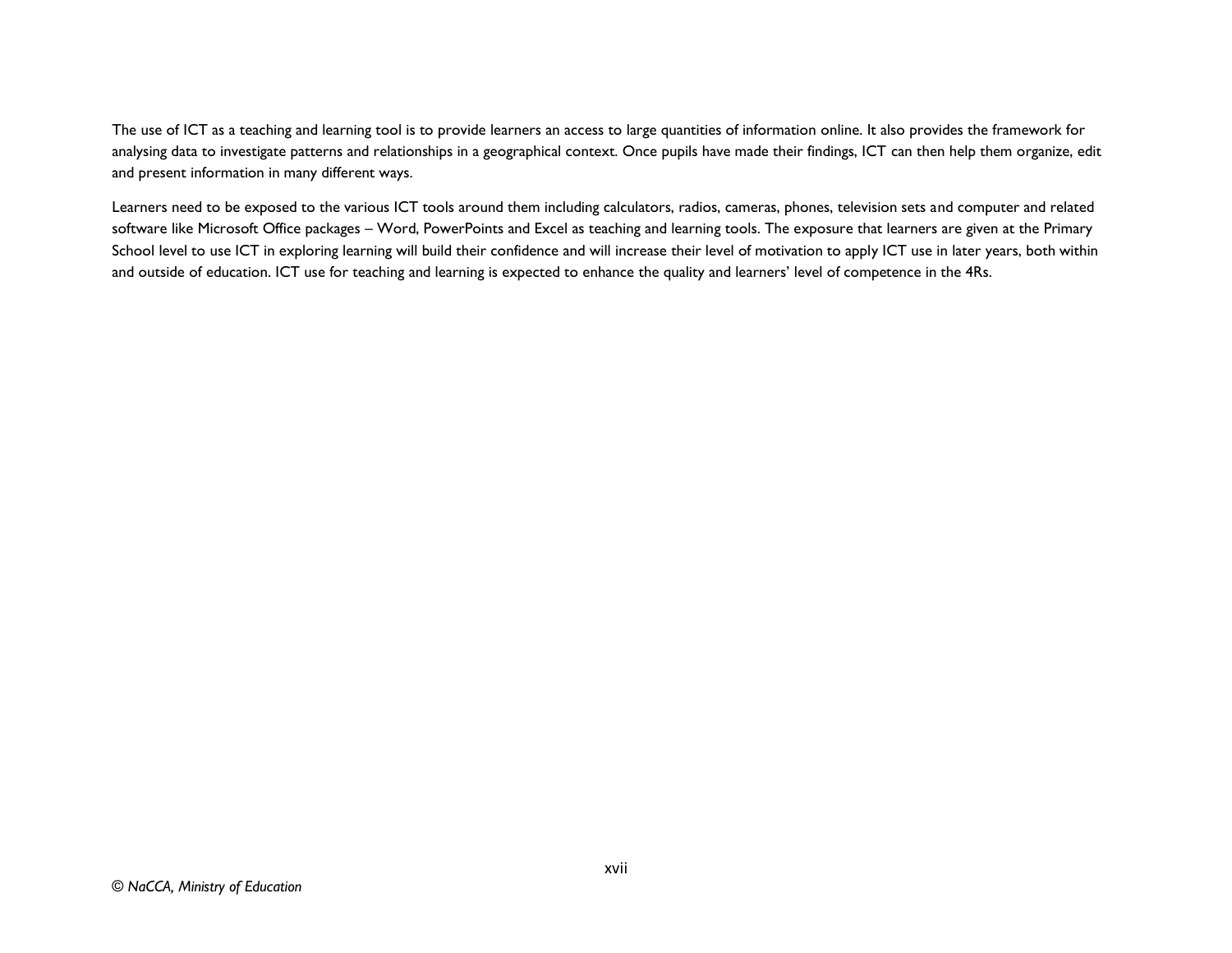### **ORGANISATION OF THE CURRICULUM**

#### **Curriculum Reference Numbers**

The curriculum has been structured into four columns which are Strands, Sub-strands, Content standards and Indicators and exemplars. A unique annotation is used for numbering the learning indicators in the curriculum for the purpose of easy referencing. The notation is indicated in Table 2.

#### **Example: KG1.2.3.4.1**

| <b>ANNOTATION</b> | <b>MEANING / REPRESENTATION</b> |
|-------------------|---------------------------------|
| <b>KGI</b>        | Year/Class                      |
| 2.                | <b>Strand Number</b>            |
| 3.                | Sub-Strand Number.              |
| 4.                | <b>Content Standard Number</b>  |
| 5.                | Learning Indicator Number       |

**Strands** are the broad areas/sections of the Religious and Moral Education content to be studied.

**Sub-strands** are the topics within each strand under which the content is organised.

Content standard refers to the pre-determined level of knowledge, skill and/or attitude that a learner attains by a set stage of education.

**Indicator** is a clear outcome or milestone that learners have to exhibit in each year to meet the content standard expectation. The indicators represent the minimum expected standard in a year.

**Exemplar**: support and guidance which clearly explains the expected outcomes of an indicator and suggests what teaching and learning activities could take to support the facilitators/teachers in the delivery of the curriculum.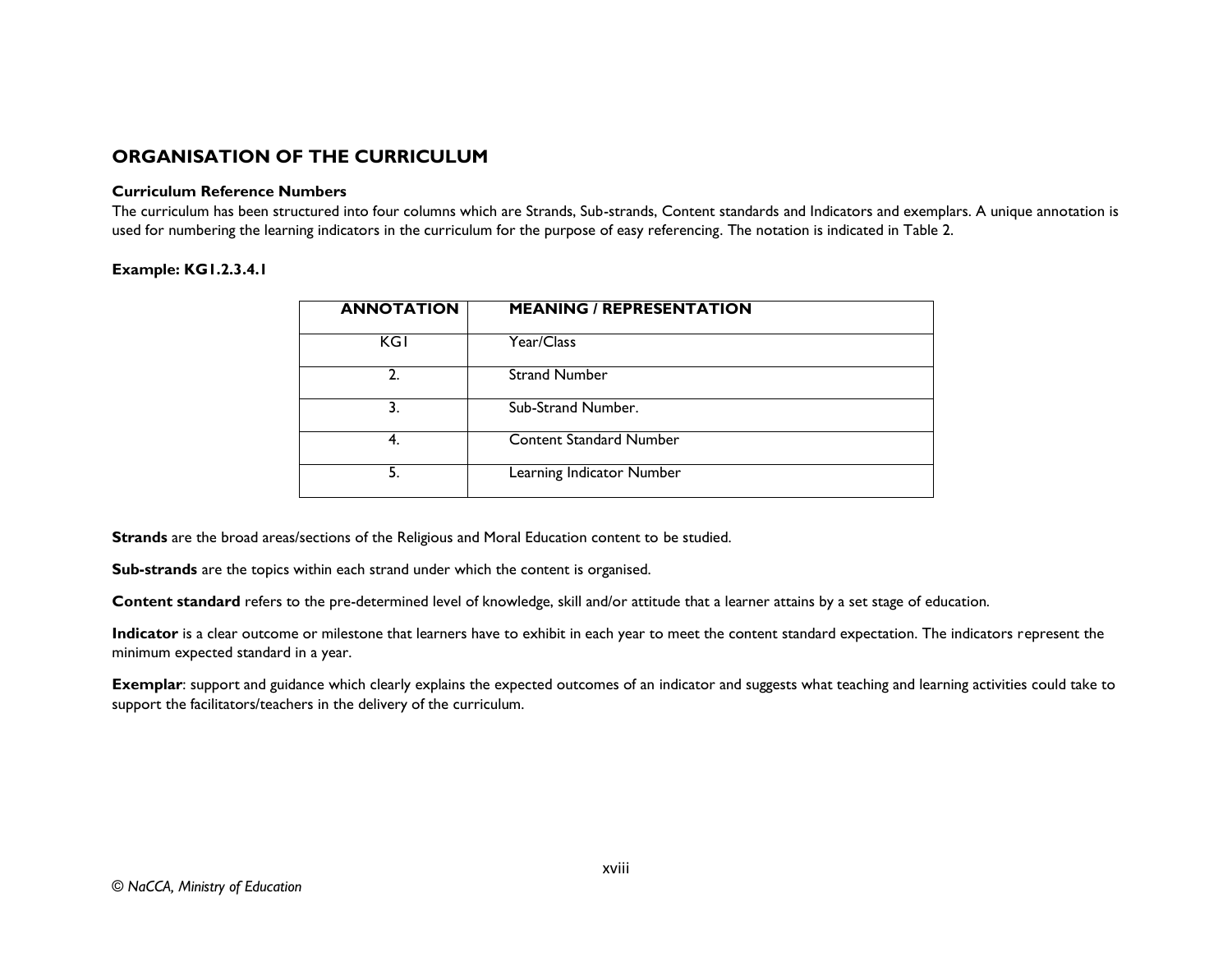



### **ANNOTATION**

A unique annotation is used to label the class, strands, sub-strands, content standards and learning indicators in the curriculum for the purpose of easy referencing. The annotation is defined in figure 1:

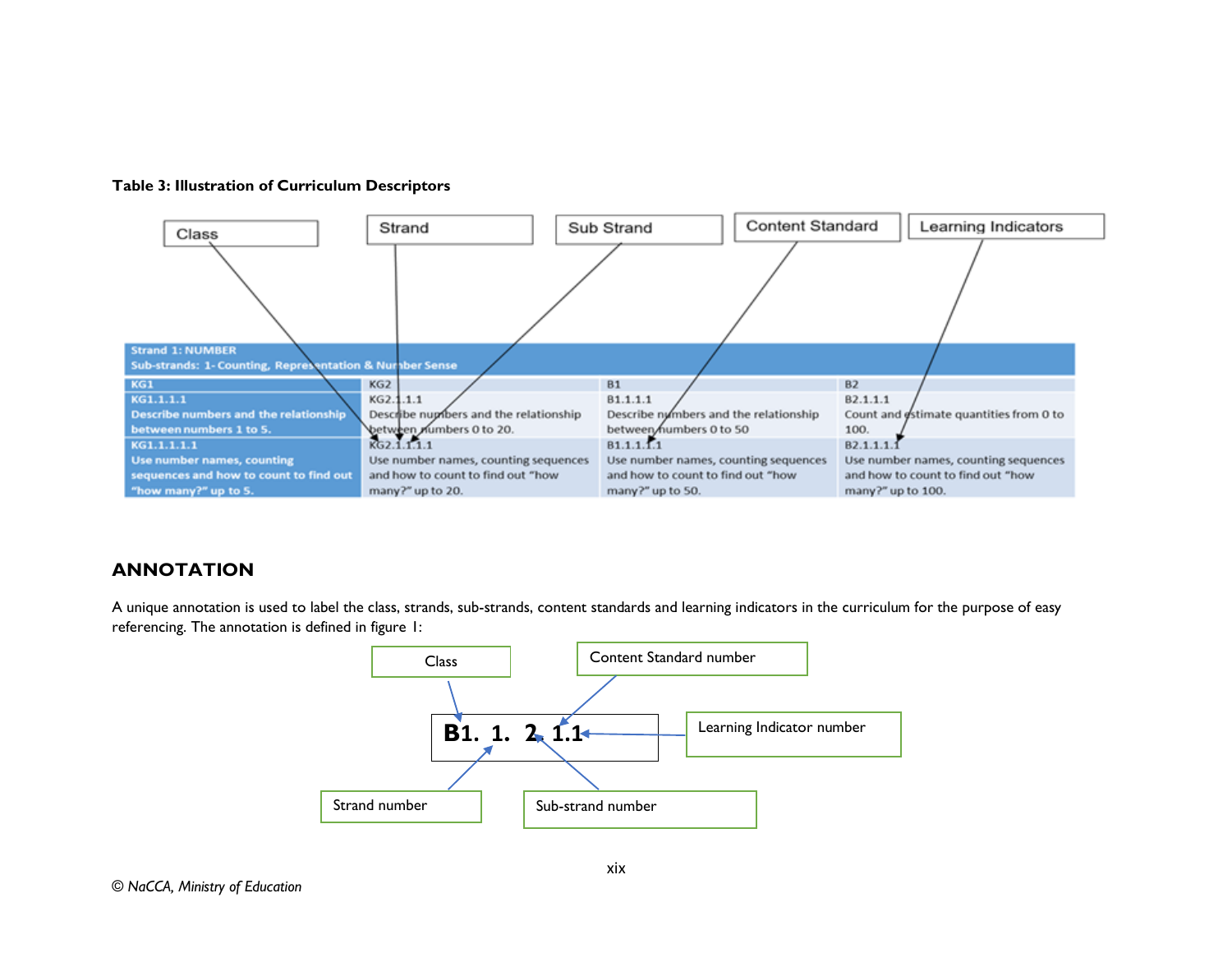*Figure 1: Curriculum Reference Numbers*

# **SCOPE AND SEQUENCE**

| <b>STRANDS</b>                   |                                                                               | <b>BI</b>            | $\overline{B2}$      | <b>B3</b>    | <b>B4</b>    | <b>B5</b>            | <b>B6</b> |
|----------------------------------|-------------------------------------------------------------------------------|----------------------|----------------------|--------------|--------------|----------------------|-----------|
|                                  | <b>SUB-STRANDS</b>                                                            |                      |                      |              |              |                      |           |
|                                  | God the Creator                                                               | $\checkmark$         |                      |              |              |                      |           |
| God, His Creation and Attributes | The Environment                                                               |                      | $\blacktriangledown$ | $\checkmark$ | $\checkmark$ |                      |           |
|                                  | Purpose of God's Creation                                                     |                      |                      |              |              |                      |           |
| Religious Practices and their    | Religious Worship in the Three Major Religions in Ghana                       | $\checkmark$         | $\checkmark$         | $\checkmark$ |              | $\checkmark$         |           |
| Moral Implications               | Religious Festivals in the Three Major Religions in Ghana                     | $\blacktriangledown$ | $\checkmark$         |              |              |                      |           |
|                                  | Birth of the Leaders of the three Major Religions in Ghana                    |                      |                      |              |              |                      |           |
| Religious Leaders                | Early Life of the Leaders of the three Major Religions                        |                      | $\checkmark$         |              |              |                      |           |
|                                  | The Call of the Leaders of the Three Major Religions                          |                      |                      | $\checkmark$ |              |                      |           |
|                                  | Ministry and latter Lives of Leaders of the Three Major Religions in<br>Ghana |                      |                      |              |              | $\checkmark$         |           |
| The Family and the Community     | Roles and Relationships                                                       | $\checkmark$         | $\checkmark$         | $\checkmark$ | $\checkmark$ | $\blacktriangledown$ |           |
|                                  | Personal Safety in the Community                                              | $\blacktriangledown$ | $\checkmark$         | ✓            |              |                      |           |
| The Family, Authority and        | Authority and Obedience                                                       |                      |                      |              | $\checkmark$ | ✓                    |           |
| Obedience                        | Roles, Relationships in the Family and Character Formation                    |                      |                      |              |              |                      |           |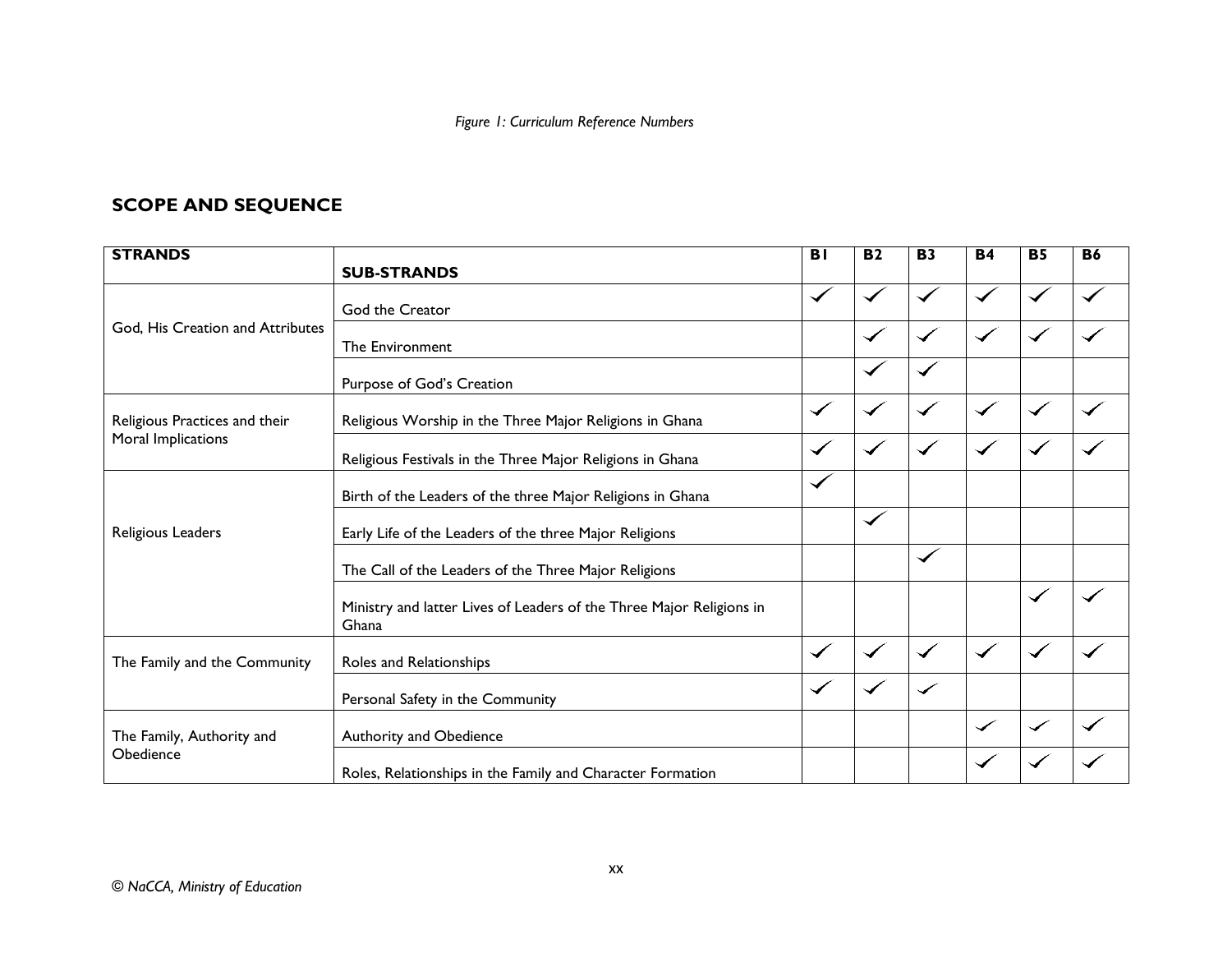# <span id="page-20-0"></span>**BASIC 1**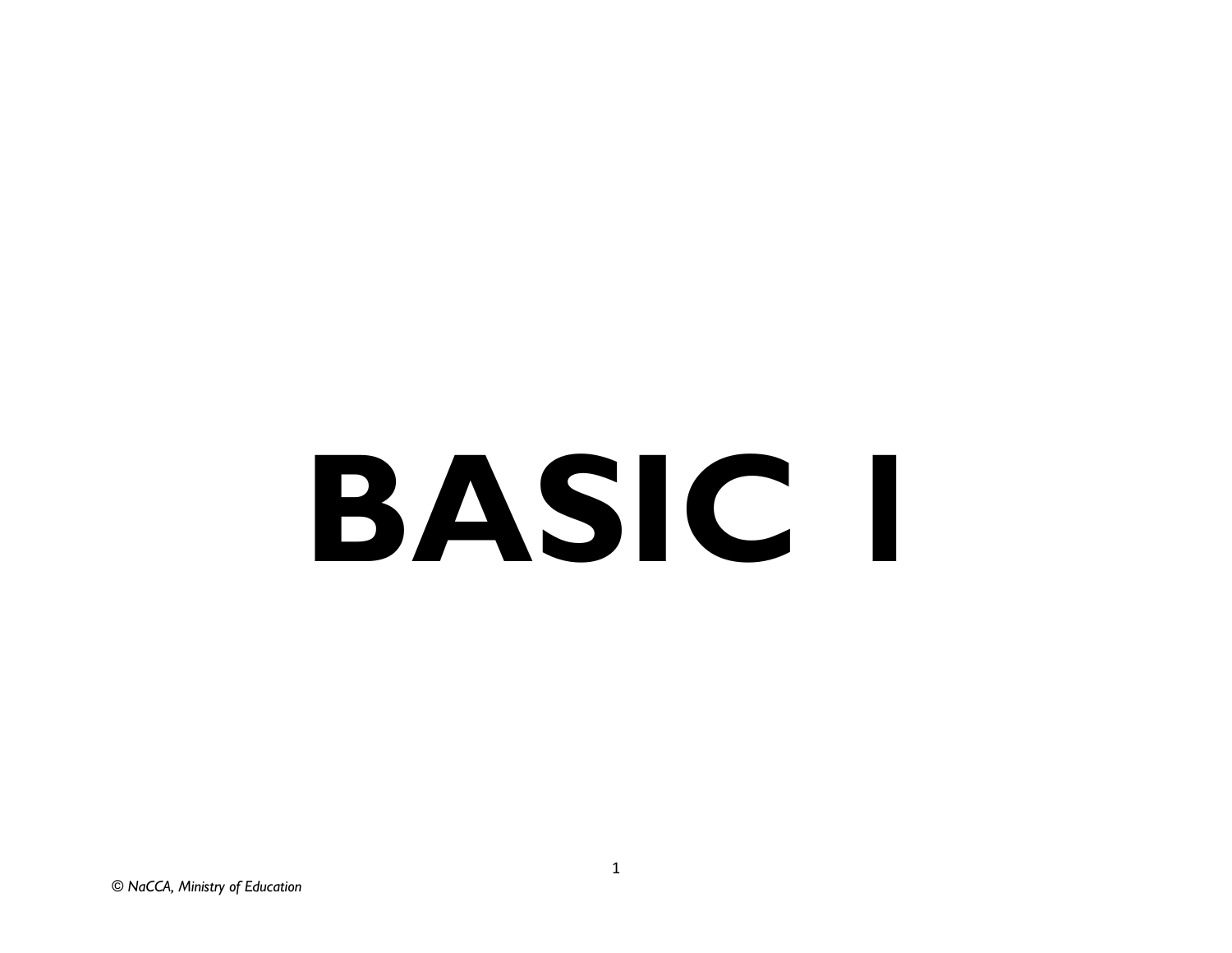#### **Strand 1: God, His Creation and Attributes Sub-Strand 1: God the Creator**

| <b>CONTENT STANDARDS</b>   | <b>INDICATORS AND EXEMPLARS</b>                                                                                                                                                                                           | <b>SUBJECT SPECIFIC</b><br><b>PRACTICES AND</b><br><b>CORE</b><br><b>COMPETENCIES</b> |
|----------------------------|---------------------------------------------------------------------------------------------------------------------------------------------------------------------------------------------------------------------------|---------------------------------------------------------------------------------------|
| BI. I.I.I. Explain who the | B1. I.I.I.I: Explore God's Creation.                                                                                                                                                                                      | Appreciation,                                                                         |
| <b>Creator</b> is          | • In groups, learners discuss who the creator is.                                                                                                                                                                         | Truthfulness,                                                                         |
|                            | - He is God, the originator of all things.                                                                                                                                                                                | Faith,                                                                                |
|                            | - He provides all our needs: air, food, water, life, etc.                                                                                                                                                                 | Caring,                                                                               |
|                            |                                                                                                                                                                                                                           | Love.                                                                                 |
|                            | B1. 1.1.1.2: Mention the names of some of the things God created.                                                                                                                                                         | Communication and                                                                     |
|                            | Engage learners with pictures, charts, video clips and songs showing some of                                                                                                                                              | Collaboration,                                                                        |
|                            | the things God created: humankind, animals, trees, rivers, the sea and                                                                                                                                                    | Critical Thinking                                                                     |
|                            | mountains.                                                                                                                                                                                                                | Creativity and Innovation                                                             |
|                            | Let learners draw, colour and model some of the things God created.                                                                                                                                                       | Digital Literacy                                                                      |
|                            | Help learners to role play, recite rhymes and sing songs about some of the<br>things God created.                                                                                                                         |                                                                                       |
|                            | <b>B1. 1.1.1.3: Examine some attributes of God.</b>                                                                                                                                                                       |                                                                                       |
|                            | In groups, guide learners to talk about the attributes of God.                                                                                                                                                            |                                                                                       |
|                            | Engage learners with pictures, charts, video clips, songs and role play to<br>demonstrate attributes of God showing: love to one another, truthfulness,<br>kindness, patience, mercy, etc. at home, school and community. |                                                                                       |
|                            | Let learners role play the following activities:                                                                                                                                                                          |                                                                                       |
|                            | home: family members caring for one another,                                                                                                                                                                              |                                                                                       |
|                            | school: teachers and learners demonstrate care and love among themselves and                                                                                                                                              |                                                                                       |
|                            | community: visits to the hospital and orphanage, etc.                                                                                                                                                                     |                                                                                       |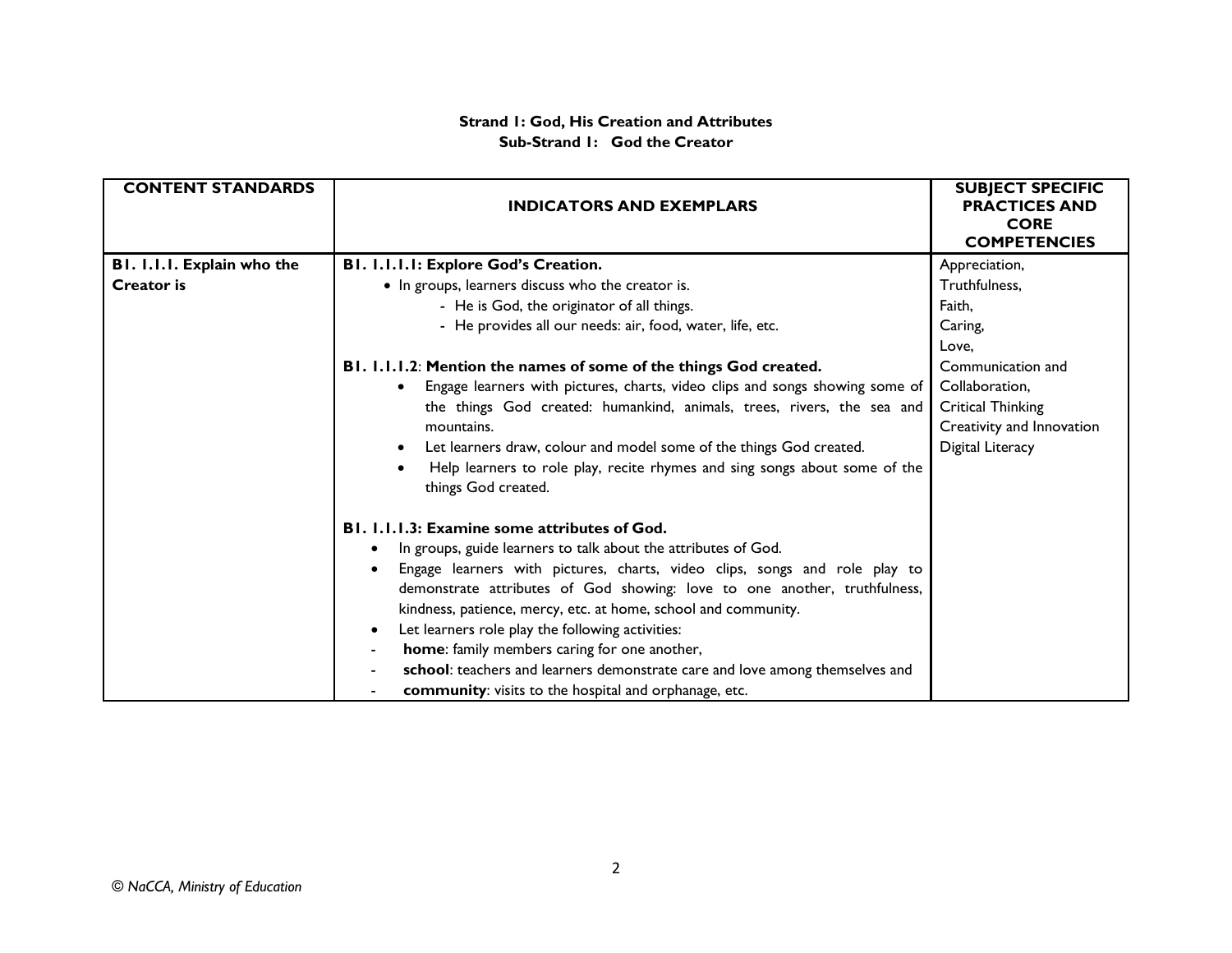| <b>CONTENT STANDARDS</b>   | <b>INDICATORS AND EXEMPLARS</b>                                                                  | <b>SUBJECT SPECIFIC</b><br><b>PRACTICES AND</b><br><b>CORE COMPETENCIES</b> |
|----------------------------|--------------------------------------------------------------------------------------------------|-----------------------------------------------------------------------------|
| B1.2.1.1. Demonstrate the  | B1 2.1.1.1: Name the three main types of worship in Ghana.                                       | Commitment, Dedication                                                      |
| understanding of religious | Show pictures, video clips of people worshipping among the three main religions                  | Cultural Identity, Sharing                                                  |
| worship                    | in Ghana.                                                                                        | Reconciliation,                                                             |
|                            | Christian worship,                                                                               | Togetherness, Unity                                                         |
|                            | Islamic worship and                                                                              | Communication and                                                           |
|                            | Traditional worship.                                                                             | Collaboration,                                                              |
|                            | Let learners role-play the act of worship in the three main religions in Ghana.                  | Critical Thinking                                                           |
|                            |                                                                                                  | Creativity and Innovation                                                   |
|                            | B1 2.1.1.2: Recite religious passages and sing religious songs.                                  | Digital Literacy                                                            |
|                            | Show pictures, video clips, etc. of songs and recitations from the three main<br>religions.      |                                                                             |
|                            | Let learners sing and recite texts from the three main religions:                                |                                                                             |
|                            | The Lord's Prayer, Psalm 23 (Christian),                                                         |                                                                             |
|                            | Al- Fãtihah (Islamic) and                                                                        |                                                                             |
|                            | any recital from the traditional religion-sacred myths, riddle, proverbs, etc.<br>(Traditional). |                                                                             |
|                            | B1.2.2.1.1: Describe religious festivals in Ghana.                                               |                                                                             |
|                            | Guide learners to mention festivals celebrated in the three religions.                           |                                                                             |
|                            | Christian: Christmas, Easter, etc.                                                               |                                                                             |
|                            | Islamic: Eid-ul-Fitr, Eid-ul-Adha, etc.                                                          |                                                                             |
|                            | African<br>Traditional Religion<br>$(ATR)$ :<br>Odwira, Damba,<br>Homowo,                        |                                                                             |
|                            | Hogbetsotso, Fetu Afahye, etc.                                                                   |                                                                             |

# **Sub-Strand 2: Religious Worship in the Three Major Religions in Ghana**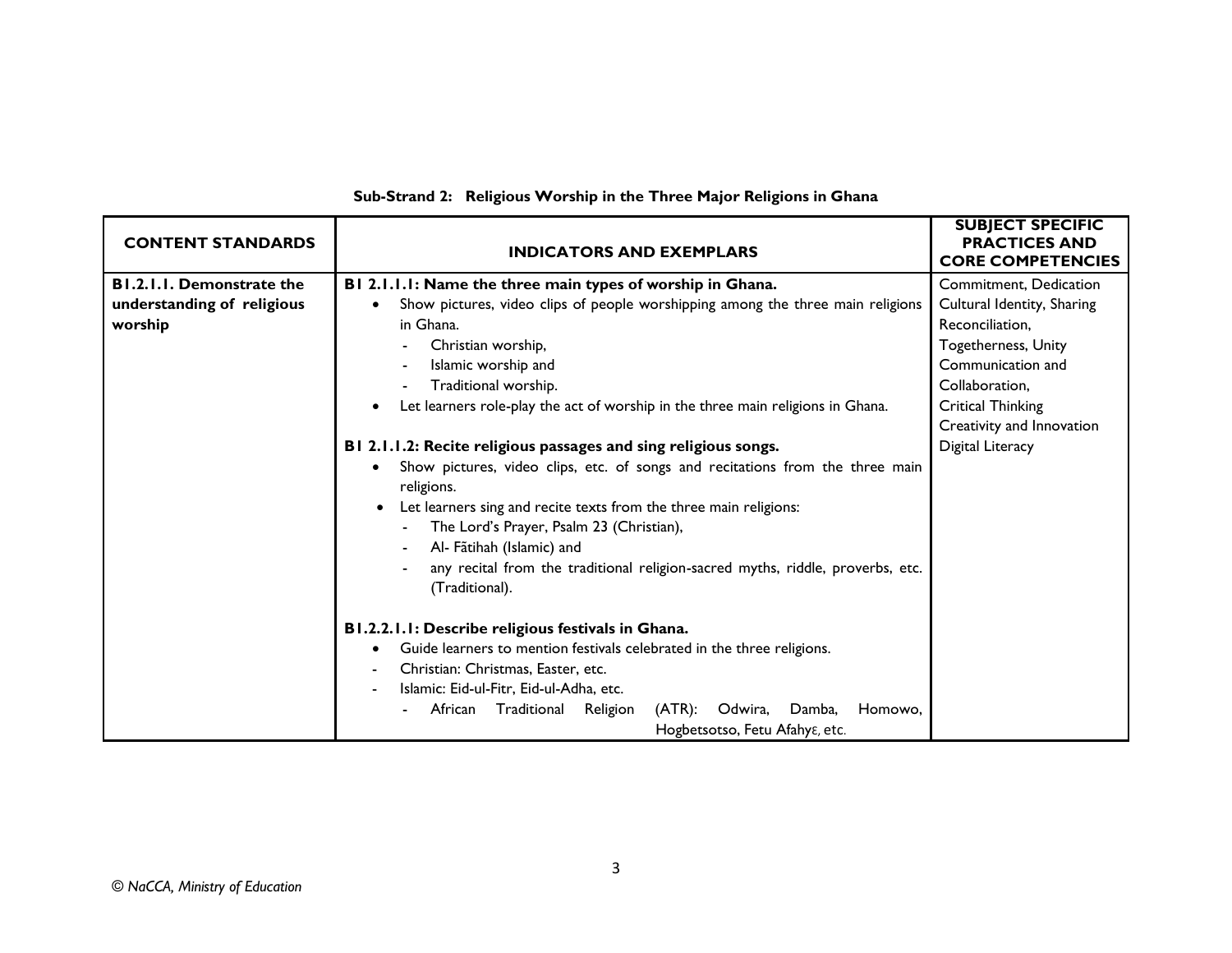#### **Sub-Strand 2 Religious Festivals in the Three Major Religions in Ghana**

|                                     |                                 | <b>SUBJECT SPECIFIC</b>    |
|-------------------------------------|---------------------------------|----------------------------|
| <b>CONTENT STANDARDS</b>            | <b>INDICATORS AND EXEMPLARS</b> | <b>PRACTICES AND</b>       |
|                                     |                                 | <b>CORE COMPETENCIES</b>   |
| <b>B1.2.2.1. Describe religious</b> |                                 | Commitment, Dedication     |
| festivals                           |                                 | Cultural Identity, Sharing |
| <b>CONT'D</b>                       |                                 | Reconciliation,            |
|                                     |                                 | <b>Togetherness, Unity</b> |
|                                     |                                 | Communication and          |
|                                     |                                 | Collaboration,             |
|                                     |                                 | <b>Critical Thinking</b>   |
|                                     |                                 | Creativity and Innovation  |
|                                     |                                 | Digital Literacy           |

# **Strand 3: Religious Leaders**

#### **Sub-Strand 1: Birth of the Leaders of the three Major Religions in Ghana**

| <b>CONTENT STANDARDS</b>                                                              | <b>INDICATORS AND EXEMPLARS</b>                                                                                                                                                                                                                                                                                        | <b>SUBJECT SPECIFIC</b><br><b>PRACTICES AND</b><br><b>CORE COMPETENCIES</b>                                                                                                                           |
|---------------------------------------------------------------------------------------|------------------------------------------------------------------------------------------------------------------------------------------------------------------------------------------------------------------------------------------------------------------------------------------------------------------------|-------------------------------------------------------------------------------------------------------------------------------------------------------------------------------------------------------|
| B1. 3.1.1. Narrate the birth<br>stories of the leaders of the<br>three main religions | B1. 3.1.1.1: Narrate the stories of the birth of religious leaders.<br>Show pictures and video clips depicting the birth of the religious leaders:<br>Christian, Islamic and ATR.<br>Let learners tell stories about the birth of the religious leaders.<br>Let learners dramatise the birth of the religious leaders. | Patience, Commitment<br>Chastity, Caring<br>Responsibility<br>Personal Development and<br>Leadership<br>Creativity and Innovation<br>Cultural Identity and Global<br>Citizenship,<br>Digital Literacy |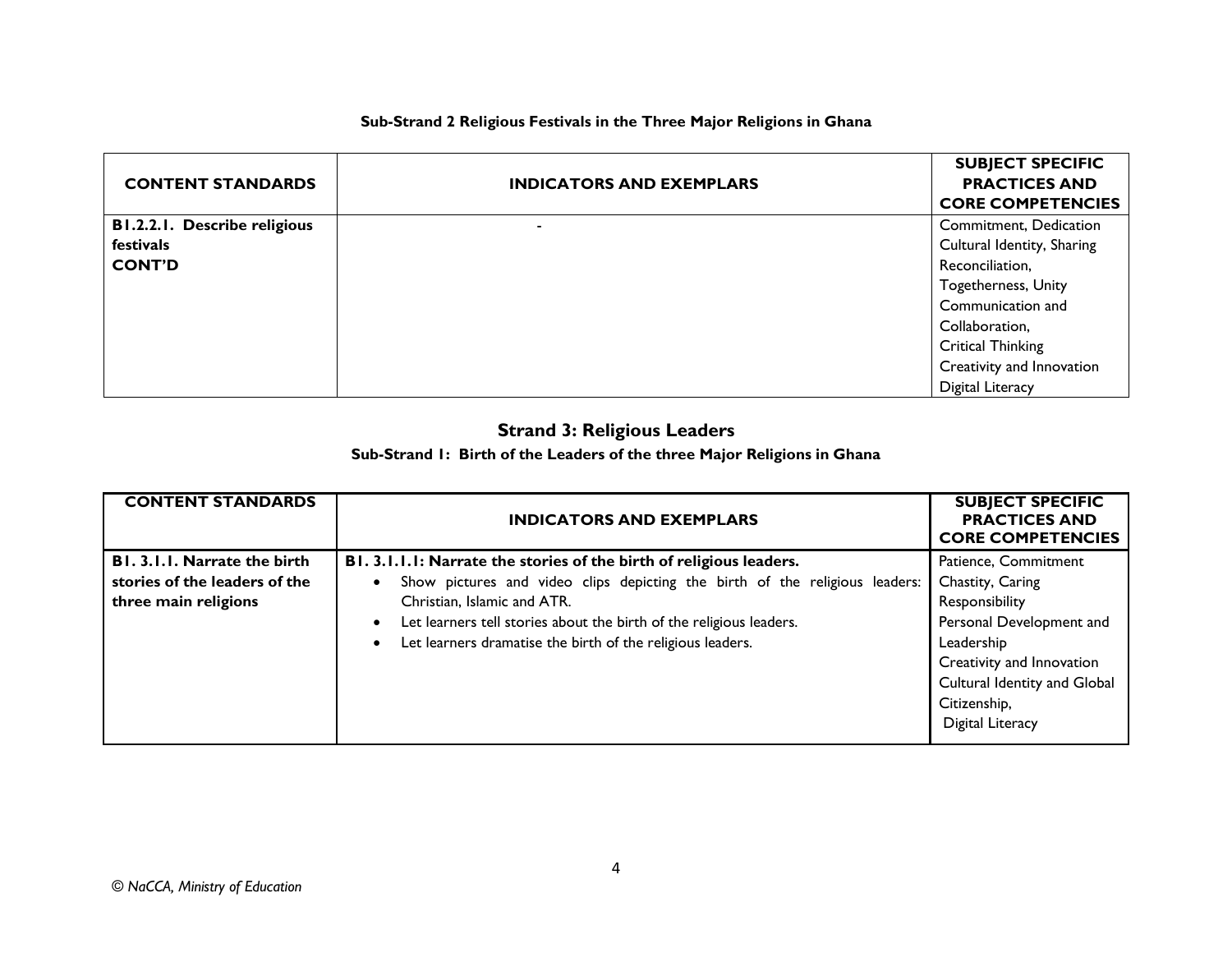# **Strand 4: The Family and the Community**

#### **Sub-Strand 1: Roles and Relationships**

| <b>CONTENT STANDARDS</b>                                                                                                         | <b>INDICATORS AND EXEMPLARS</b>                                                                                                                                                                                                                                                                                                                                                                                                                                                                                                                                                                                                                                                                                                                                                                                                                          | <b>SUBJECT SPECIFIC</b><br><b>PRACTICES AND</b><br><b>CORE</b><br><b>COMPETENCIES</b>                                                                                                                                                                                                 |
|----------------------------------------------------------------------------------------------------------------------------------|----------------------------------------------------------------------------------------------------------------------------------------------------------------------------------------------------------------------------------------------------------------------------------------------------------------------------------------------------------------------------------------------------------------------------------------------------------------------------------------------------------------------------------------------------------------------------------------------------------------------------------------------------------------------------------------------------------------------------------------------------------------------------------------------------------------------------------------------------------|---------------------------------------------------------------------------------------------------------------------------------------------------------------------------------------------------------------------------------------------------------------------------------------|
| BI. 4.1.1. Show an<br>appreciation of the roles of<br>the family and community in<br>their daily lives<br>$\bullet$<br>$\bullet$ | B1. 4.1.1.1: Identify the role of the individual members of the family.<br>Let learners, in groups, talk about their roles and roles of their parents in the<br>family:<br>- Parents: Provision of shelter, food, security and education,<br>Children: running errands, performing house chores, etc.<br>Let learners role-play the functions of the various members in the family,<br>e.g. Learners play the role of a father, mother, etc.<br>B1. 4.1.1.2: Explain the role of the community in the upbringing of its members.<br>Let learners, in groups, talk about the role of the community in the upbringing of<br>its members through education, discipline, counselling, etc.<br>Let learners dramatise or role-play the roles of members of the community in the<br>upbringing of its members through education, discipline, counselling, etc. | Responsibility, Togetherness<br>Caring, Love, Sharing<br>Cooperation, Commitment<br>Respect, Obedience<br>Honesty, Kindness<br>Reliable, Discipline<br>Cultural Identity<br>Personal Development and<br>Leadership<br>Creativity and Innovation<br>Communication and<br>Collaboration |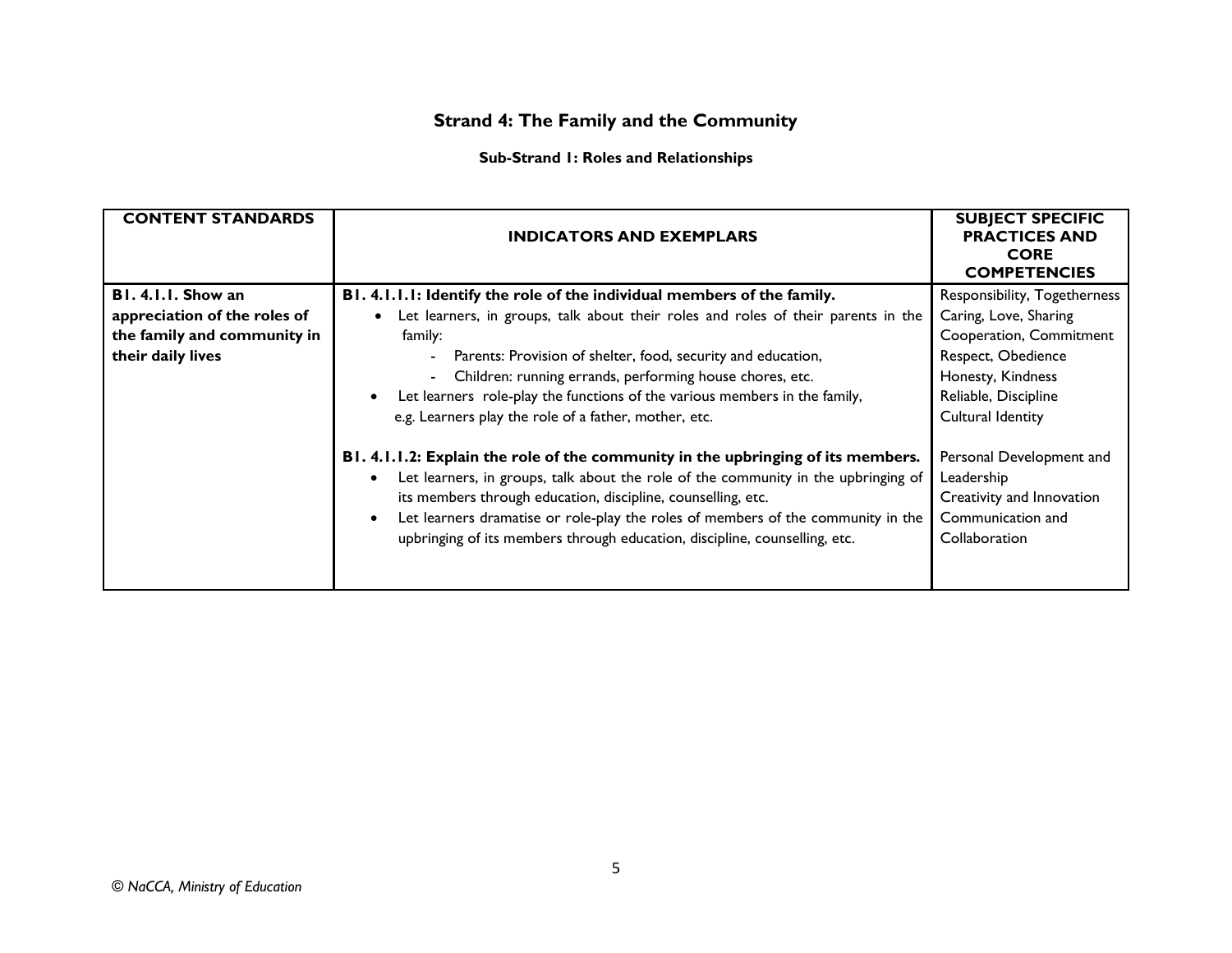# **BASIC 2**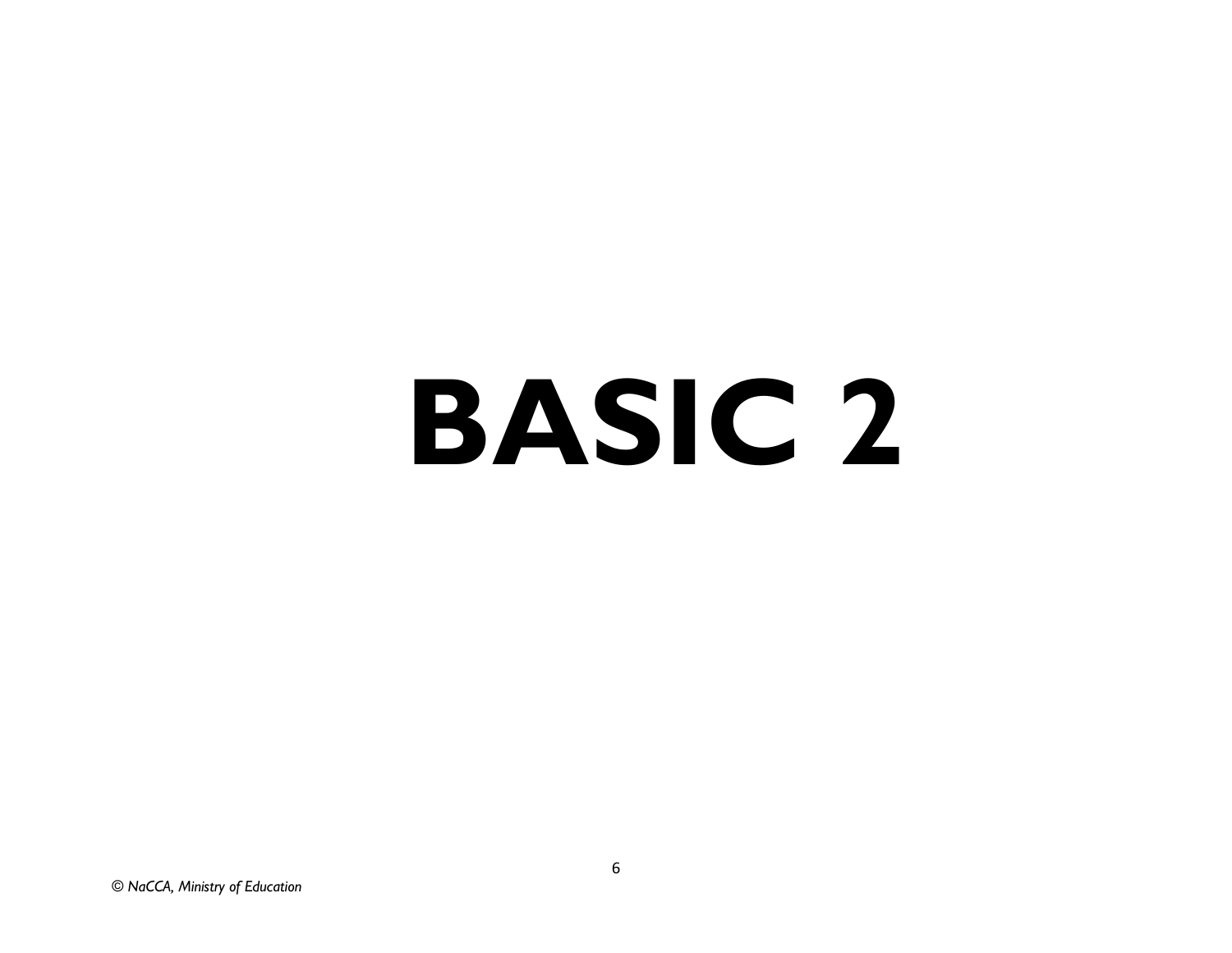# **BASIC 2**

# **Strand 1: God, His Creation and Attributes**

#### **Sub-Strand 1: God the Creator**

| <b>CONTENT STANDARDS</b>         | <b>INDICATORS AND EXEMPLARS</b>                                                         | <b>SUBJECT SPECIFIC</b><br><b>PRACTICES AND</b><br><b>CORE COMPETENCIES</b> |
|----------------------------------|-----------------------------------------------------------------------------------------|-----------------------------------------------------------------------------|
| <b>B2. I.I.I. Demonstrate an</b> | B2.1.1.1.1: Mention attributes of God that reveal His nature as Sustainer of life.      | Appreciation, Truthfulness                                                  |
| appreciation of God's            | In groups, lead learners to discuss the attributes of God as the Sustainer of life:     | Faith, Caring, Love                                                         |
| creation                         | - Giver of rain and sunshine,                                                           | Communication and                                                           |
|                                  | the One who makes plants grow,<br>$\sim$                                                | Collaboration,                                                              |
|                                  | - the Giver of air, etc.                                                                | Critical Thinking and                                                       |
|                                  | Let learners mention other attributes of God in their local languages.                  | Problem Solving                                                             |
|                                  | Let learners explain the attributes of God relevant to their daily life, e.g. God gives |                                                                             |
|                                  | life, rain and air.                                                                     |                                                                             |
|                                  |                                                                                         |                                                                             |

#### **Sub-Strand 2: The Environment**

| <b>CONTENT</b><br><b>STANDARDS</b> | <b>INDICATORS AND EXEMPLARS</b>                                                          | <b>SUBJECT SPECIFIC</b><br><b>PRACTICES AND</b><br><b>CORE COMPETENCIES</b> |
|------------------------------------|------------------------------------------------------------------------------------------|-----------------------------------------------------------------------------|
| B2.1.2.1. Appreciate               | B2.1.2.1.1: Explain the importance of the environment.                                   | Appreciation, Truthfulness                                                  |
| the environment as                 | Take a nature walk of the school environment with learners to observe:                   | Caring, Protection                                                          |
| God's creation                     | - things of natural existence (objects God created): trees, stones, animals, etc.,       | Love, Cleanliness,                                                          |
|                                    | - things created by humankind: buildings, cars, tables, chairs, etc.                     | Responsibility                                                              |
|                                    | In groups, let learners examine things made by humankind and identify the materials used | Communication and                                                           |
|                                    | in making the things.                                                                    | Collaboration,                                                              |
|                                    | Guide learners to talk about the importance of the environment. (survival of             | Critical Thinking and                                                       |
|                                    | God's creation depends on the environment): air, food, water, shelter, etc.              | Problem Solving                                                             |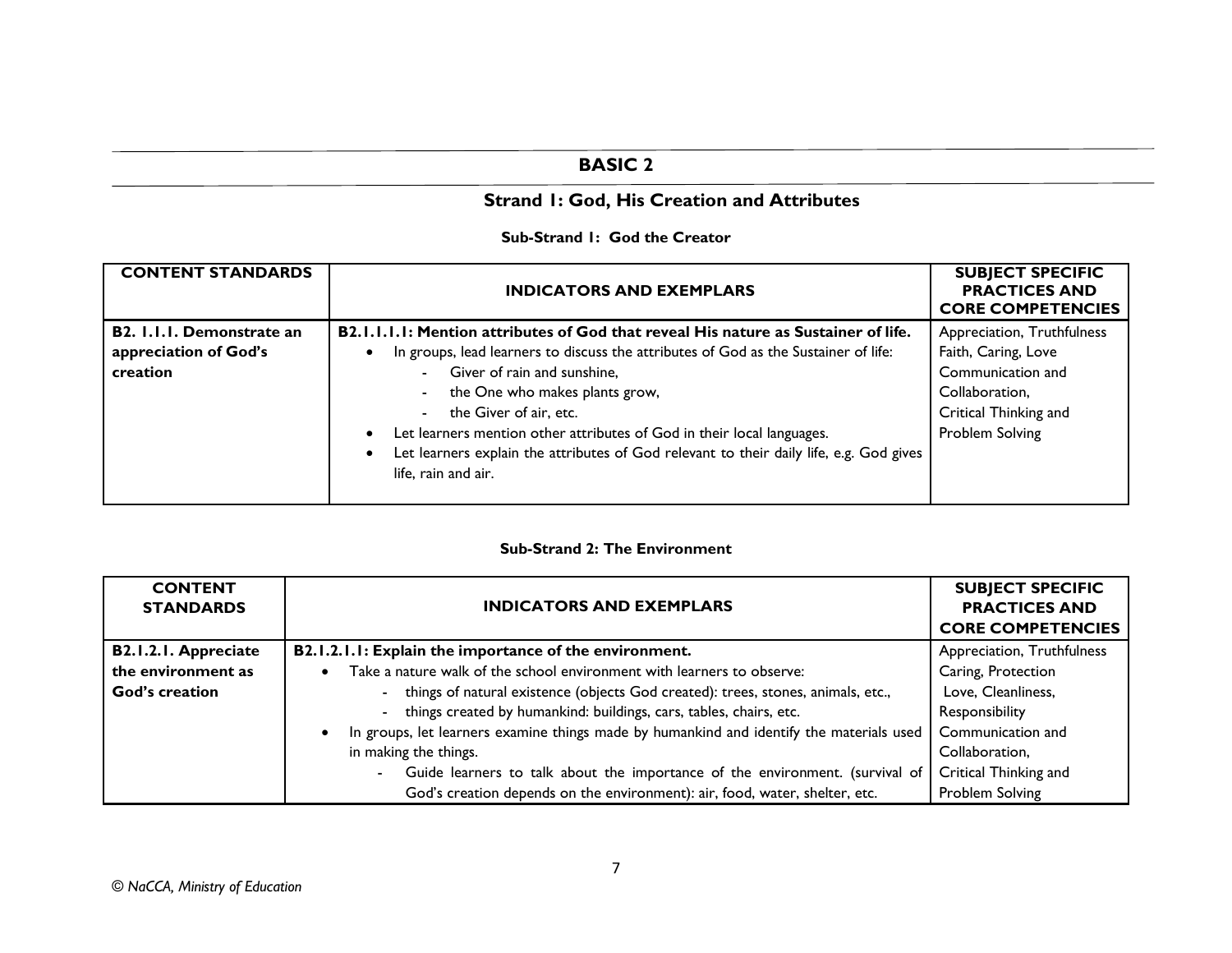| <b>CONTENT</b><br><b>STANDARDS</b>                                                          | <b>INDICATORS AND EXEMPLARS</b>                                                                                                                                                                                                                                                                                                                                                                                                                                                                                                                                                                                                                                                                                                                                                                                                 | <b>SUBJECT SPECIFIC</b><br><b>PRACTICES AND</b><br><b>CORE COMPETENCIES</b>                                                   |
|---------------------------------------------------------------------------------------------|---------------------------------------------------------------------------------------------------------------------------------------------------------------------------------------------------------------------------------------------------------------------------------------------------------------------------------------------------------------------------------------------------------------------------------------------------------------------------------------------------------------------------------------------------------------------------------------------------------------------------------------------------------------------------------------------------------------------------------------------------------------------------------------------------------------------------------|-------------------------------------------------------------------------------------------------------------------------------|
| <b>B2.1.2.1. Appreciate</b><br>the environment as<br><b>God's creation</b><br><b>CONT'D</b> | B2. 1.2.1.2: Demonstrate human activities that destroy God's creation or the<br>environment.<br>Guide learners to talk about activities that destroy the environment: indiscriminate cutting<br>down of trees, illegal mining activities (galamsey), pollution of water bodies, etc.<br>Let learners know that all these activities lead to climate change - heat, floods, rainstorms,<br>less rainfall pattern, drought, famine, etc.<br>Group learners to record data on human activities that destroy the environment and<br>present to class for discussion.<br>NB Nature walk, video clips and pictures on environmental degradation can be used.<br>Let learners draw and colour various aspects of the environment:<br>safe environment,<br>unsafe environment, etc.<br>Let learners talk about the desired environment. | Appreciation, Truthfulness<br>Caring, Love<br>Communication and<br>Collaboration,<br>Critical Thinking and<br>Problem Solving |

#### **Sub-Strand 3: Purpose of God's Creation**

| <b>CONTENT</b><br><b>STANDARDS</b>                   | <b>INDICATORS AND EXEMPLARS</b>                                                                                                                                                                                                                                                  | <b>SUBJECT SPECIFIC</b><br><b>PRACTICES AND</b><br><b>CORE COMPETENCIES</b>                                                   |
|------------------------------------------------------|----------------------------------------------------------------------------------------------------------------------------------------------------------------------------------------------------------------------------------------------------------------------------------|-------------------------------------------------------------------------------------------------------------------------------|
| <b>B2.1.3.1. Appreciate</b><br>things created by God | B2.1.3.1.1: Explain the purpose of God's creation.<br>Group learners to discuss the usefulness of plants and animals to humankind.<br>Let learners identify the uses of animals and plants.<br>$\bullet$<br>Let learners draw and colour useful plants and animals.<br>$\bullet$ | Appreciation, Truthfulness<br>Caring, Love<br>Communication and<br>Collaboration,<br>Critical Thinking and<br>Problem Solving |

# **Strand 2: Religious Practices and their Moral Implications**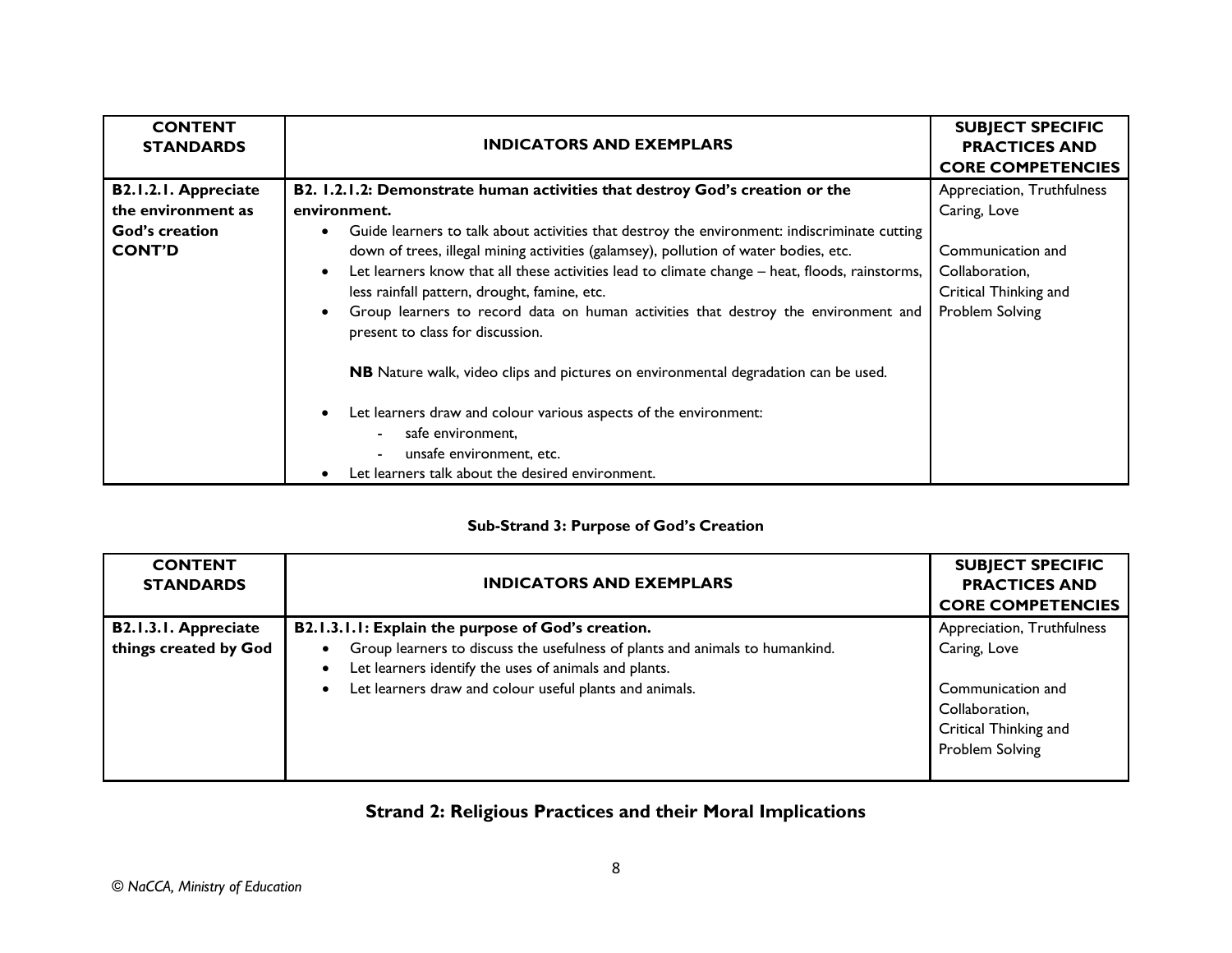| <b>STANDARDS</b>                                                                                                                                                                                                                                                                                                                                                                                                                                                                                                                                                                                                                                                                                                                                                                                                                                                                                                                                                                            | <b>PRACTICES AND</b>                                                                                                                                                                                                                              |
|---------------------------------------------------------------------------------------------------------------------------------------------------------------------------------------------------------------------------------------------------------------------------------------------------------------------------------------------------------------------------------------------------------------------------------------------------------------------------------------------------------------------------------------------------------------------------------------------------------------------------------------------------------------------------------------------------------------------------------------------------------------------------------------------------------------------------------------------------------------------------------------------------------------------------------------------------------------------------------------------|---------------------------------------------------------------------------------------------------------------------------------------------------------------------------------------------------------------------------------------------------|
| <b>INDICATORS AND EXEMPLARS</b>                                                                                                                                                                                                                                                                                                                                                                                                                                                                                                                                                                                                                                                                                                                                                                                                                                                                                                                                                             | <b>CORE COMPETENCIES</b>                                                                                                                                                                                                                          |
| B2. 2.1.1.1: Explain the importance of worship.<br>B2.2.1.1. Explain<br>the importance of<br>religious worship<br>Engage learners with video clips or pictures of people at worship.<br>If possible, take learners to the church, mosque or the shrine to observe the mode of<br>$\bullet$<br>worship.<br>Lead learners to talk about the importance of worship at home, church or mosque and in<br>$\bullet$<br>school:<br>- It is a command from God to serve Him.<br>B2 2.1.1.2: Sing and recite simple texts from the three main religions in Ghana.<br>Lead learners to mention popular religious songs and recitations in the three main religions in<br>$\bullet$<br>Ghana.<br>Let learners sing or recite some simple verses from the Bible or Quran and some sayings<br>$\bullet$<br>from the oral tradition.<br>- The Lord's Prayer (Christian)<br>- Al-Fãtihah (Islam)<br>-Traditional prayer (ATR)<br>Let learners write simple texts from the religious songs and recitations. | Faithfulness, Obedience<br>Respect, Commitment,<br>Humility, Togetherness<br>Cultural Identity, Gratitude<br>Communication and<br>Collaboration,<br>Personal Development and<br>Leadership<br>Creativity and Innovation<br>and Global Citizenship |

#### **Sub-Strand 1: Religious Worship in the Three Major Religions in Ghana**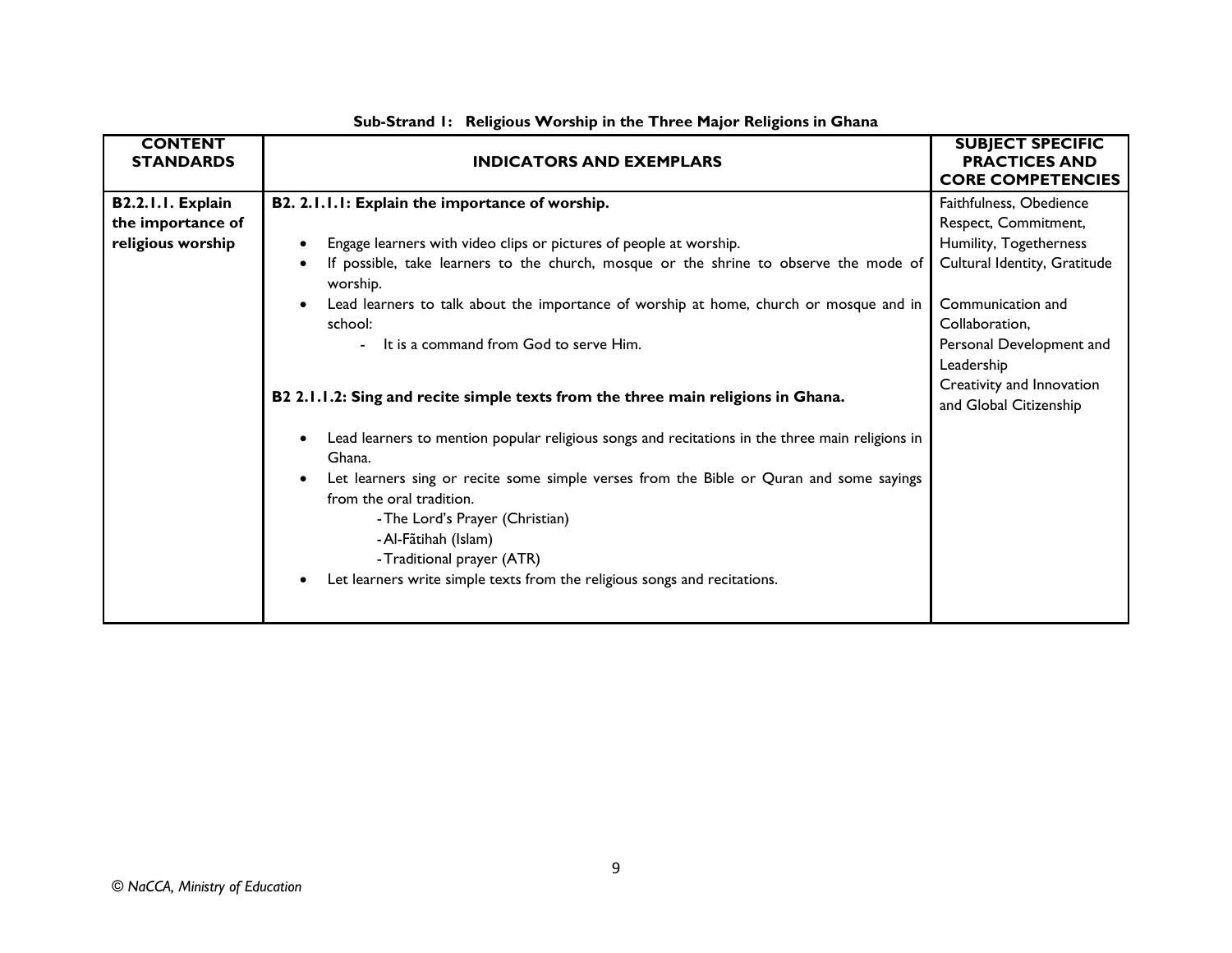| <b>CONTENT</b><br><b>STANDARDS</b> | <b>INDICATORS AND EXEMPLARS</b>                                                                          | <b>SUBJECT SPECIFIC</b><br><b>PRACTICES AND</b><br><b>CORE COMPETENCIES</b> |
|------------------------------------|----------------------------------------------------------------------------------------------------------|-----------------------------------------------------------------------------|
| <b>B2.2.2.1. Explain</b>           | B2.2.2.1.1: Demonstrate activities which take place during the celebration of festivals.                 | Faithfulness, Obedience                                                     |
| the importance of                  |                                                                                                          | Respect, Commitment,                                                        |
| religious festivals                | Let learners mention religious festivals they have witnessed or head of.<br>$\bullet$                    | Humility, Togetherness                                                      |
|                                    | - Eid-ul-Fitr, Eid-ul-Adha, etc.,<br>Islam                                                               | Cultural Identity, Gratitude,                                               |
|                                    | Christianity-Easter, Christmas, etc.,                                                                    | Sharing, Reconciliation                                                     |
|                                    | Traditional - Kundum, Odwira, Damba, Bugum, Yam Festival, etc.                                           | Sacrifice Patriotism                                                        |
|                                    | Let learners, in groups, describe how various festivals are celebrated.<br>$\bullet$                     | Communication and                                                           |
|                                    | Let learners role-play or dramatise activities that take place during the festivals: merry-<br>$\bullet$ | Collaboration,                                                              |
|                                    | making, sharing, family re-union, worship, etc.                                                          | Personal Development                                                        |
|                                    | Let learners draw scenes from festivals.<br>$\bullet$                                                    | Creativity and Innovation                                                   |
|                                    |                                                                                                          | and Global Citizenship                                                      |

#### **Sub-Strand 2: Festivals in the Three Major Religions**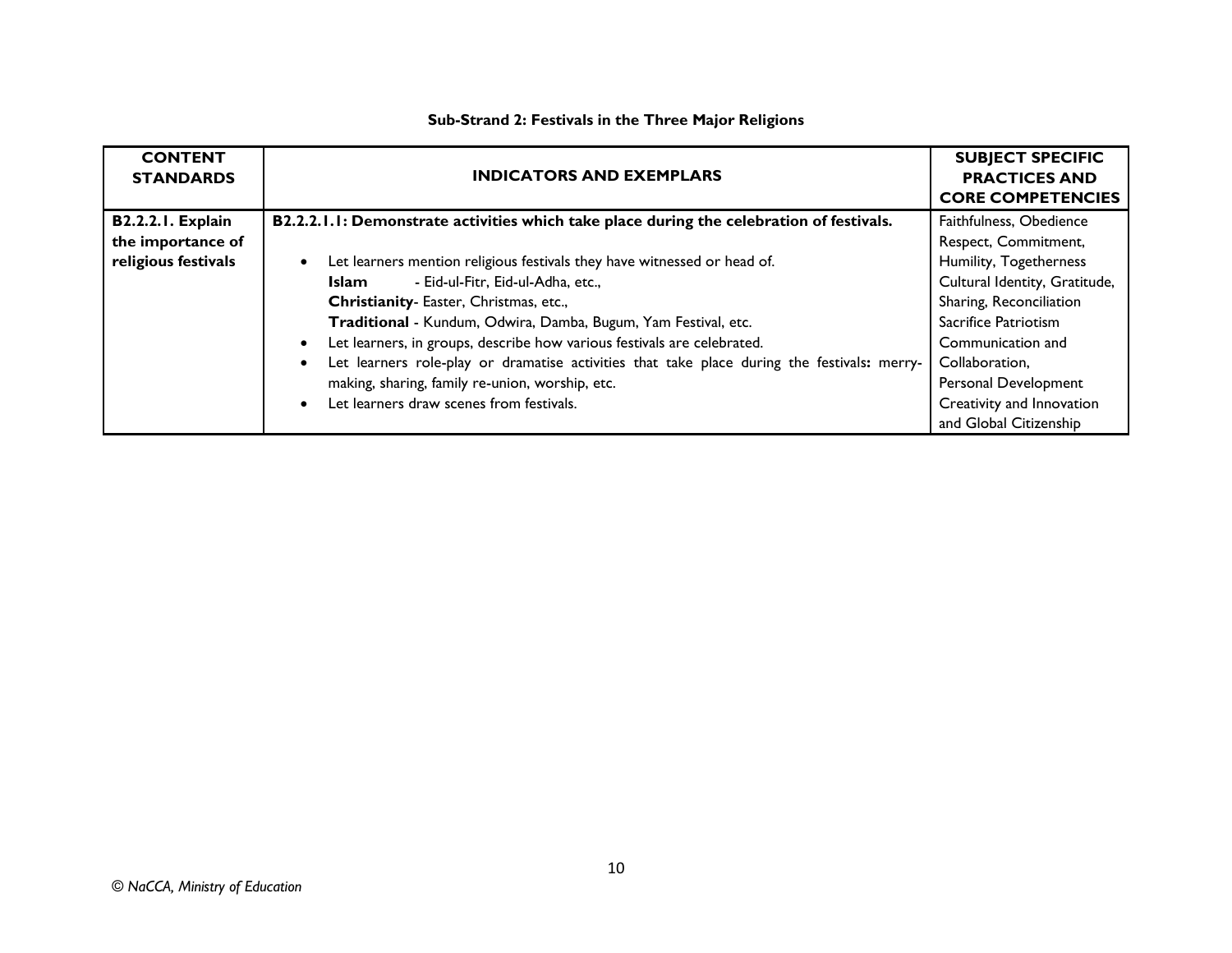# **Strand 3: Religious Leaders**

#### **Sub-Strand 2: Early Life of the Leaders of the three Major Religions**

| <b>CONTENT</b><br><b>STANDARDS</b> | <b>INDICATORS AND EXEMPLARS</b>                                                                                                                                                                                                                                                                                                                                                                                                                                                          | <b>SUBJECT SPECIFIC</b><br><b>PRACTICES AND</b><br><b>CORE COMPETENCIES</b> |
|------------------------------------|------------------------------------------------------------------------------------------------------------------------------------------------------------------------------------------------------------------------------------------------------------------------------------------------------------------------------------------------------------------------------------------------------------------------------------------------------------------------------------------|-----------------------------------------------------------------------------|
| Narrate the early                  | B2. 3.1.1.1: Narrate the story of the early life of the religious leaders in the three                                                                                                                                                                                                                                                                                                                                                                                                   | Respect, Obedience,                                                         |
| life stories of the                | religions in Ghana.                                                                                                                                                                                                                                                                                                                                                                                                                                                                      | Perseverance, Endurance,                                                    |
| leaders of the three               | Let learners mention the names of the religious leaders: Jesus Christ, the Holy Prophet                                                                                                                                                                                                                                                                                                                                                                                                  | Honesty, Cooperation,                                                       |
| main religions                     | (Sallahu Alaihi Wasallam-S.A.W (Peace be upon Him)) Okomfo Anokye, Toha Zie, Egya<br>Ahor, etc.                                                                                                                                                                                                                                                                                                                                                                                          | Commitment, Dedication,                                                     |
|                                    | Discuss with learners the early lives of these religious leaders.                                                                                                                                                                                                                                                                                                                                                                                                                        | Communication and                                                           |
|                                    | - The Lord Jesus Christ;                                                                                                                                                                                                                                                                                                                                                                                                                                                                 | Collaboration,                                                              |
|                                    | The Holy Prophet Muhammad (SAW),                                                                                                                                                                                                                                                                                                                                                                                                                                                         | Critical Thinking, Personal                                                 |
|                                    | A traditional leader.                                                                                                                                                                                                                                                                                                                                                                                                                                                                    | development, Humility,                                                      |
|                                    | • In groups, let learners role-play some important aspects of the early life of a religious leader.                                                                                                                                                                                                                                                                                                                                                                                      | Decision making                                                             |
|                                    | B2. 3.1.1.2: Outline the moral lessons in the early lives of the religious leaders.<br>Lead learners to talk about the moral lessons they have learnt from the discussions about the<br>$\bullet$<br>religious leaders of the three main religions in Ghana.<br>Guide learners to explain how they will apply the moral lessons learnt from the religious<br>$\bullet$<br>leaders in their daily lives.<br>Let learners dramatise the moral lives of the religious leaders.<br>$\bullet$ |                                                                             |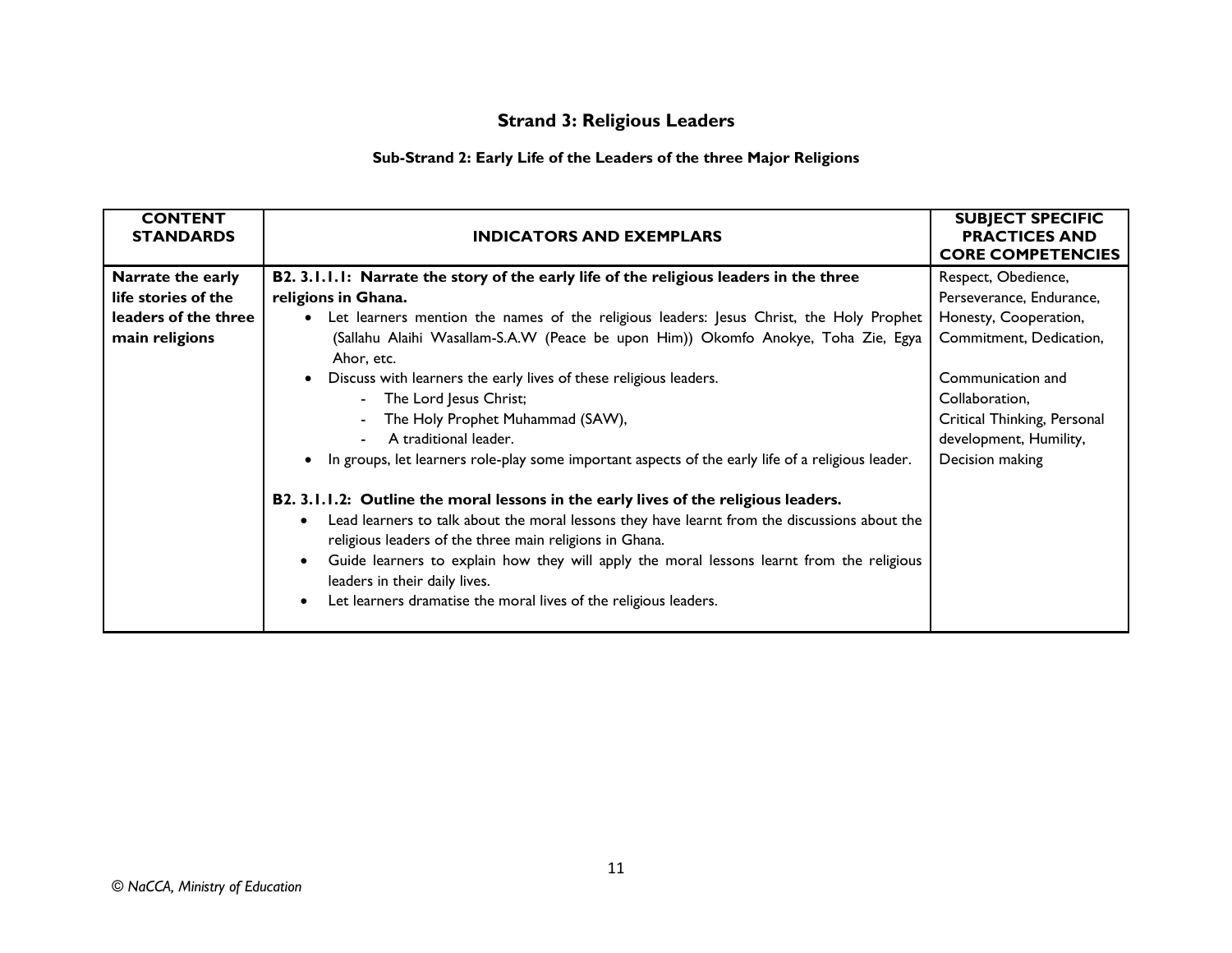# **Strand 4: The Family and the Community**

#### **Sub-Strand 1: Roles and Relationships**

| <b>CONTENT</b><br><b>STANDARDS</b> | <b>INDICATORS AND EXEMPLARS</b>                                                                                                                     | <b>SUBJECT SPECIFIC</b><br><b>PRACTICES AND CORE</b><br><b>COMPETENCIES</b> |
|------------------------------------|-----------------------------------------------------------------------------------------------------------------------------------------------------|-----------------------------------------------------------------------------|
| B2. 4.1.1. Describe                | B2. 4.1.1.1: Identify things that families do to show their commitment to God.                                                                      | Responsibility,                                                             |
| the roles of the                   | Let learners mention the religious activities their families perform: morning devotion, going to                                                    | Love.                                                                       |
| family and                         | church, mosque or the shrine.                                                                                                                       | Sharing,                                                                    |
| community in their                 | Let learners in groups, identify the number of times religious activities are performed during<br>$\bullet$                                         | Commitment,                                                                 |
| daily lives                        | the day, week and occasionally.                                                                                                                     | Obedience,                                                                  |
|                                    | Let learners to role-play what their families do to show commitment to God e.g. worship,<br>$\bullet$                                               | Respect,                                                                    |
|                                    | offertory, Sadaqah, Zakat, prayer and fasting, etc.                                                                                                 | Humility,                                                                   |
|                                    |                                                                                                                                                     | Honesty,                                                                    |
|                                    | B2. 4.1.1.2: Explain the need for commitment to God.                                                                                                | Trust                                                                       |
|                                    | Guide learners to explain the meaning of commitment.                                                                                                | Communication and                                                           |
|                                    | Let learners discuss why we need to be committed to God:                                                                                            | Collaboration,                                                              |
|                                    | It is a command from God.                                                                                                                           | Critical Thinking,                                                          |
|                                    | It attracts blessings from God.                                                                                                                     | Cultural Identity                                                           |
|                                    | Let learners talk about things they do to show their commitment to God.<br>$\bullet$                                                                | Global Citizenship                                                          |
|                                    | Let learners, in pairs, share their personal experiences about things they do at home, school,<br>$\bullet$                                         |                                                                             |
|                                    | church or mosque and community to show their commitment to God.                                                                                     |                                                                             |
|                                    | Through questions and answers, let learners share their personal experiences in class.<br>$\bullet$                                                 |                                                                             |
|                                    | B2. 4.1.1.3: Describe factors that promote good relationships between children and their<br>parents.                                                |                                                                             |
|                                    | Lead learners to talk about good relationships.<br>$\bullet$                                                                                        |                                                                             |
|                                    | Let learners talk about things that promote good relationships: comportment, respect, love,<br>$\bullet$<br>obedience, humility, friendliness, etc. |                                                                             |
|                                    | Let learners identify their friends and say things they like about them.<br>$\bullet$                                                               |                                                                             |
|                                    | Let learners dramatise behaviours that show good relationships.                                                                                     |                                                                             |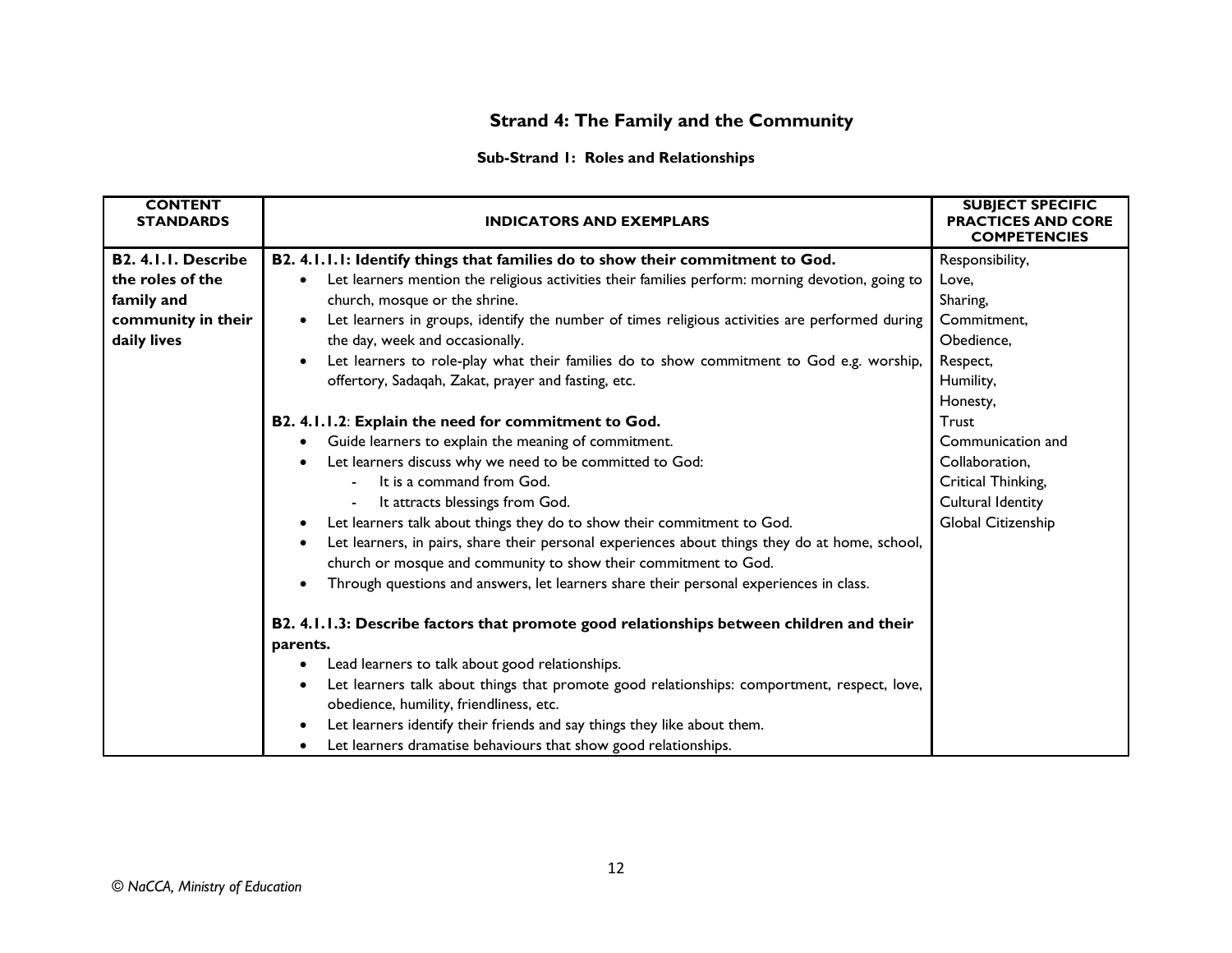## **Sub-Strand 2: Personal Safety in the Community**

| <b>CONTENT</b><br><b>STANDARDS</b> | <b>INDICATORS AND EXEMPLARS</b>                                                                                 | <b>SUBJECT SPECIFIC</b><br><b>PRACTICES AND CORE</b><br><b>COMPETENCIES</b> |
|------------------------------------|-----------------------------------------------------------------------------------------------------------------|-----------------------------------------------------------------------------|
| Identify ways of                   | B2. 4.2.1.1: Describe ways of promoting personal hygiene and safety in the community.                           | Responsibility, Love,                                                       |
| caring for the body                | <b>Personal Hygiene</b>                                                                                         | Sharing,                                                                    |
|                                    | Have learners mention things they need in promoting personal hygiene practices: water, soap,                    | Commitment, Obedience,                                                      |
|                                    | tooth brush and tooth paste, nail cutter, etc.                                                                  | Respect, Humility, Honesty,                                                 |
|                                    | Let learners talk about things they do to show personal hygiene practices: bathing twice a day,<br>$\bullet$    | Trust,                                                                      |
|                                    | brushing of the teeth, at least, twice daily, washing of clothes regularly, washing of hands<br>regularly, etc. |                                                                             |
|                                    | Through dramatisation, let learners demonstrate personal hygiene practices.<br>$\bullet$                        |                                                                             |
|                                    | Let learners draw items used in keeping their bodies clean.                                                     |                                                                             |
|                                    |                                                                                                                 | Communication and                                                           |
|                                    | <b>Safety in the Community</b>                                                                                  | Collaboration,                                                              |
|                                    | Have learners mention things they need in promoting safety in the community: brooms,                            | Critical Thinking,                                                          |
|                                    | scrubbing brushes, rakes, cutlasses, street lights, etc.                                                        | Cultural Identity                                                           |
|                                    | Let learners talk about things that must be done to ensure safety in the community: clearing<br>$\bullet$       | Global Citizenship                                                          |
|                                    | of surroundings, de-silting choked gutters, creating watch-dog groups and reporting crimes or                   |                                                                             |
|                                    | criminals (bad people or bad behaviours), etc.                                                                  |                                                                             |
|                                    | Help learners demonstrate safe community practices.<br>$\bullet$                                                |                                                                             |
|                                    | Let learners draw items used in keeping our communities clean.                                                  |                                                                             |
|                                    | Let learners draw people who keep our communities safe.                                                         |                                                                             |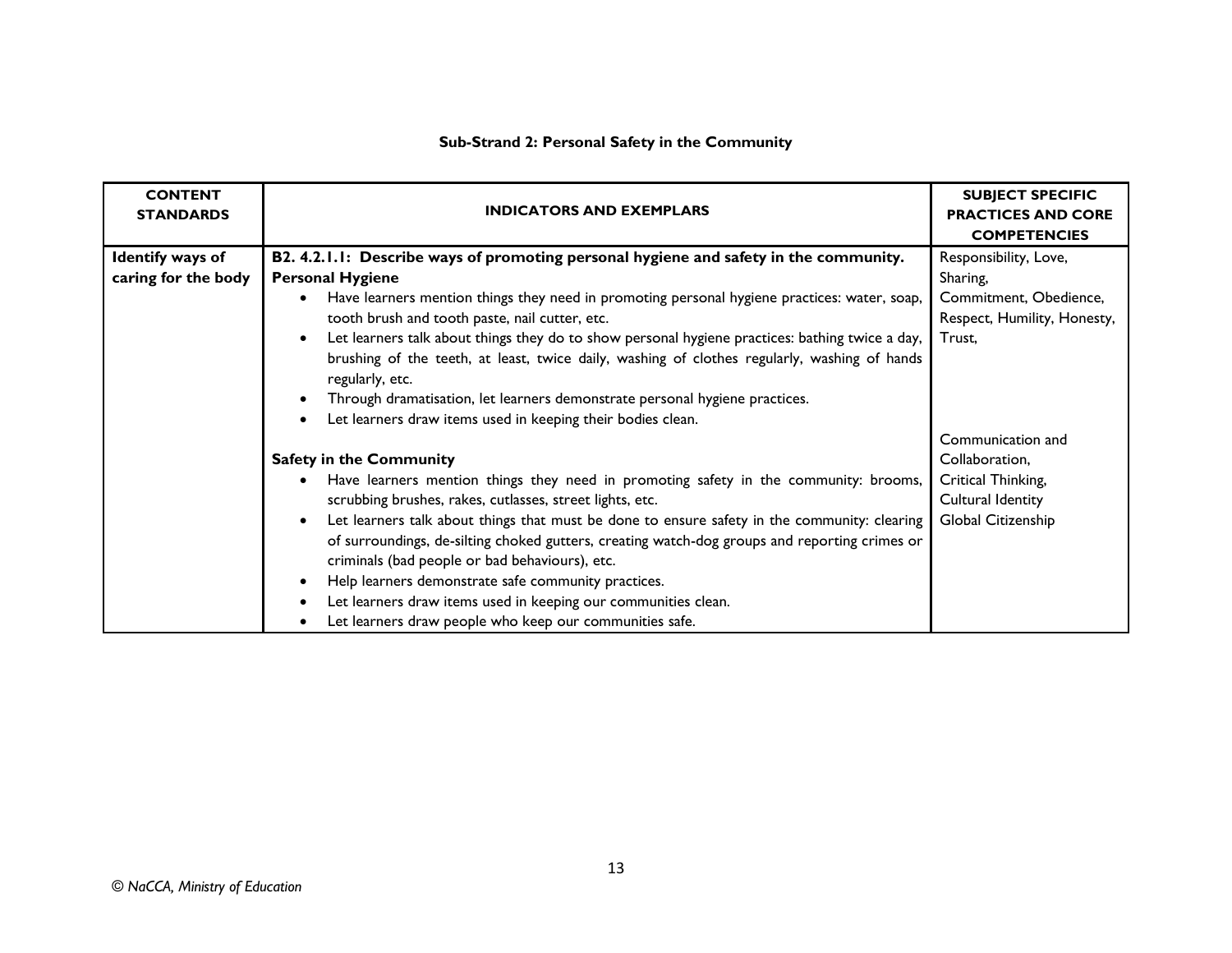# **BASIC 3**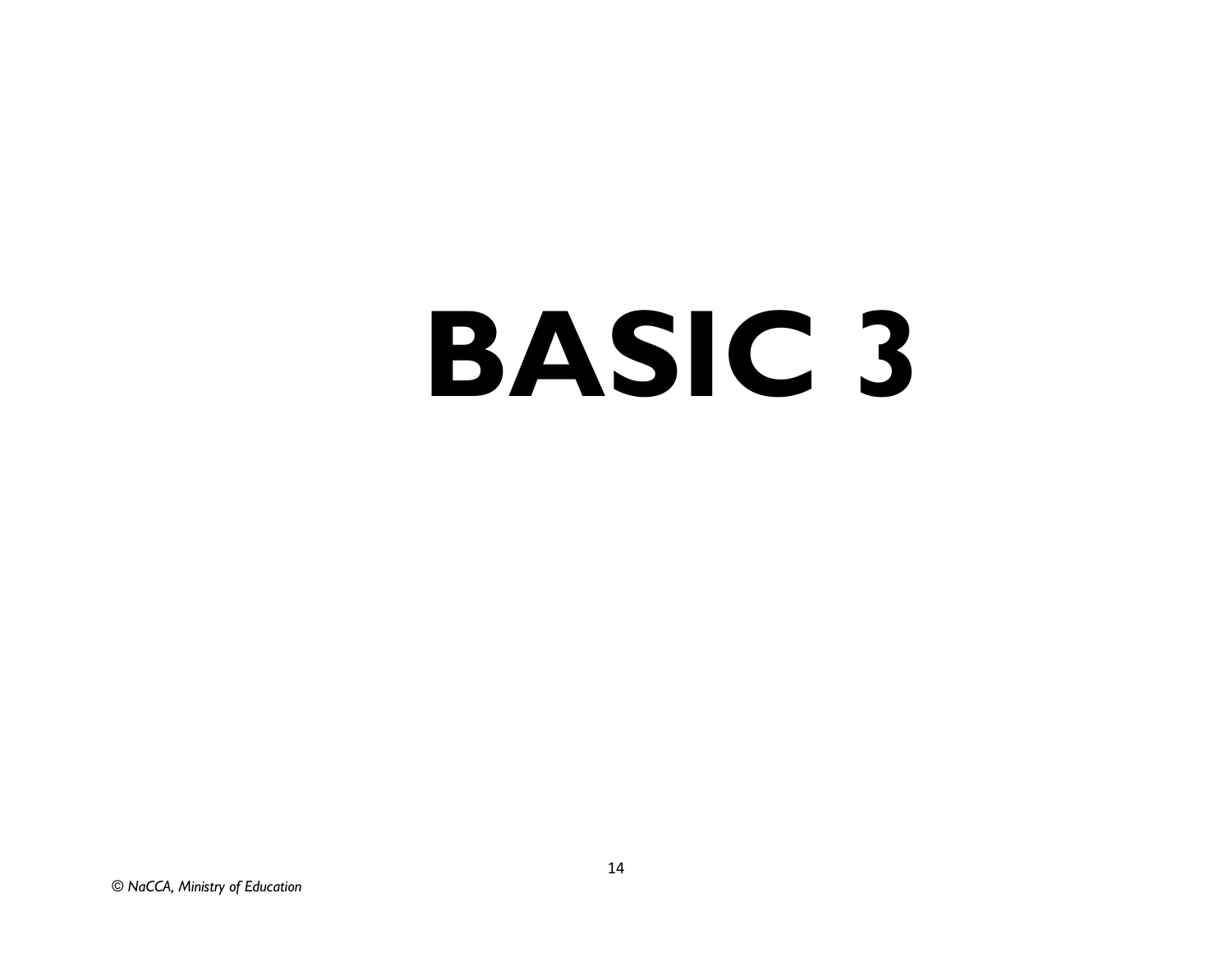# **BASIC 3**

# **Strand 1: God, His Creation and Attributes**

| <b>CONTENT</b><br><b>STANDARDS</b>                                | <b>INDICATORS AND EXEMPLARS</b>                                                                                                                                                                                                                                                                                                                                                                                                                                                                                | <b>SUBJECT SPECIFIC</b><br><b>PRACTICES AND</b><br><b>CORE COMPETENCIES</b>                                                                                                     |
|-------------------------------------------------------------------|----------------------------------------------------------------------------------------------------------------------------------------------------------------------------------------------------------------------------------------------------------------------------------------------------------------------------------------------------------------------------------------------------------------------------------------------------------------------------------------------------------------|---------------------------------------------------------------------------------------------------------------------------------------------------------------------------------|
| B3.1.2.1. Identify<br>ways of ensuring<br>environmental<br>safety | B3.1.2.1.1: Demonstrate ways to care for the environment.<br>Use questions and answers for learners to explain the environment.<br>Using Think-Pair-Share, let learners talk about ways of caring for the environment through:<br>tree planting, proper disposal of waste, legal mining, clean-up exercises, avoiding<br>environmental pollution, etc.<br>Let learners organise and do clean-up exercises in the school environment.<br>Let learners draw and colour activities of caring for the environment. | Cleanliness, Sustainability,<br>Responsibility, Maintenance,<br>Caring, Obedience, Respect<br>for right to life<br>Communication and<br>Collaboration,<br>Critical Thinking and |
|                                                                   | Guide learners in groups to do a project on: clearing a rubbish dump, planting trees, checking<br>erosion, clearing choked gutters, etc.<br>Let learners present their work in class for appreciation and discussion.                                                                                                                                                                                                                                                                                          | Problem-Solving<br>Personal Development and<br>Leadership                                                                                                                       |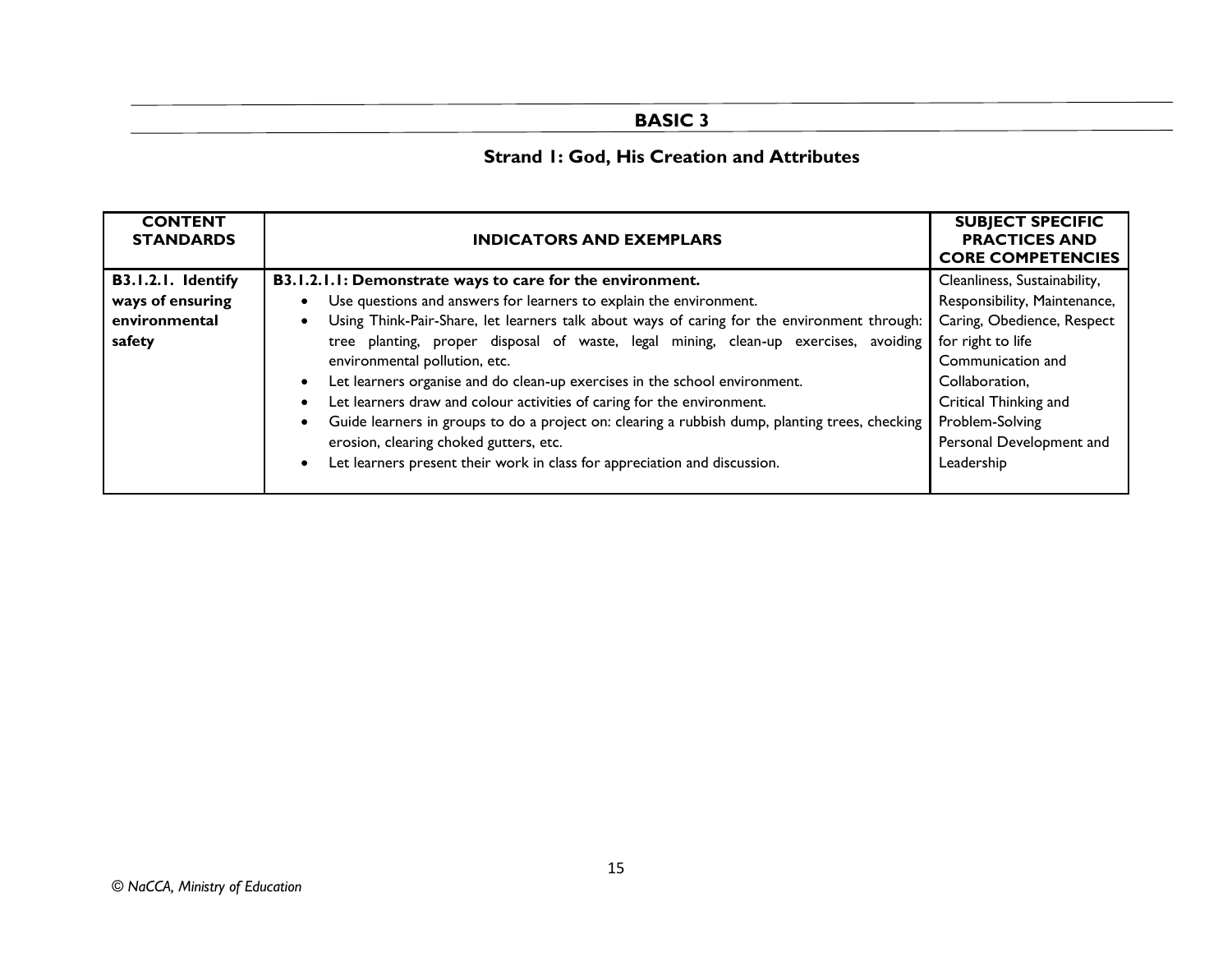#### **Sub-Strand 3: The Purpose of God's Creation**

| <b>CONTENT STANDARDS</b>                           | <b>INDICATORS AND EXEMPLARS</b>                                                                                                                                                                                                                                                                                                                                                                            | <b>SUBJECT SPECIFIC PRACTICES AND</b><br><b>CORE COMPETENCIES</b>                                                             |
|----------------------------------------------------|------------------------------------------------------------------------------------------------------------------------------------------------------------------------------------------------------------------------------------------------------------------------------------------------------------------------------------------------------------------------------------------------------------|-------------------------------------------------------------------------------------------------------------------------------|
| B3.1.3.1. Explain the purpose of<br>God's creation | B3.1.3.1.1: Explain the purpose of God's creation of<br>humankind.<br>Discuss with learners the creation of humankind.<br>-Who were the first people God created?<br>-Who was created first?<br>Let learners tell creation stories from the three<br>$\bullet$<br>religious groups in Ghana.<br>Explain why God created human beings: to take<br>care of other creatures to worship and serve Him,<br>etc. | Stewardship, Loyalty, Caring, Protection,<br>Obedience, Respect,<br>Communication and Collaboration,<br>Critical Thinking and |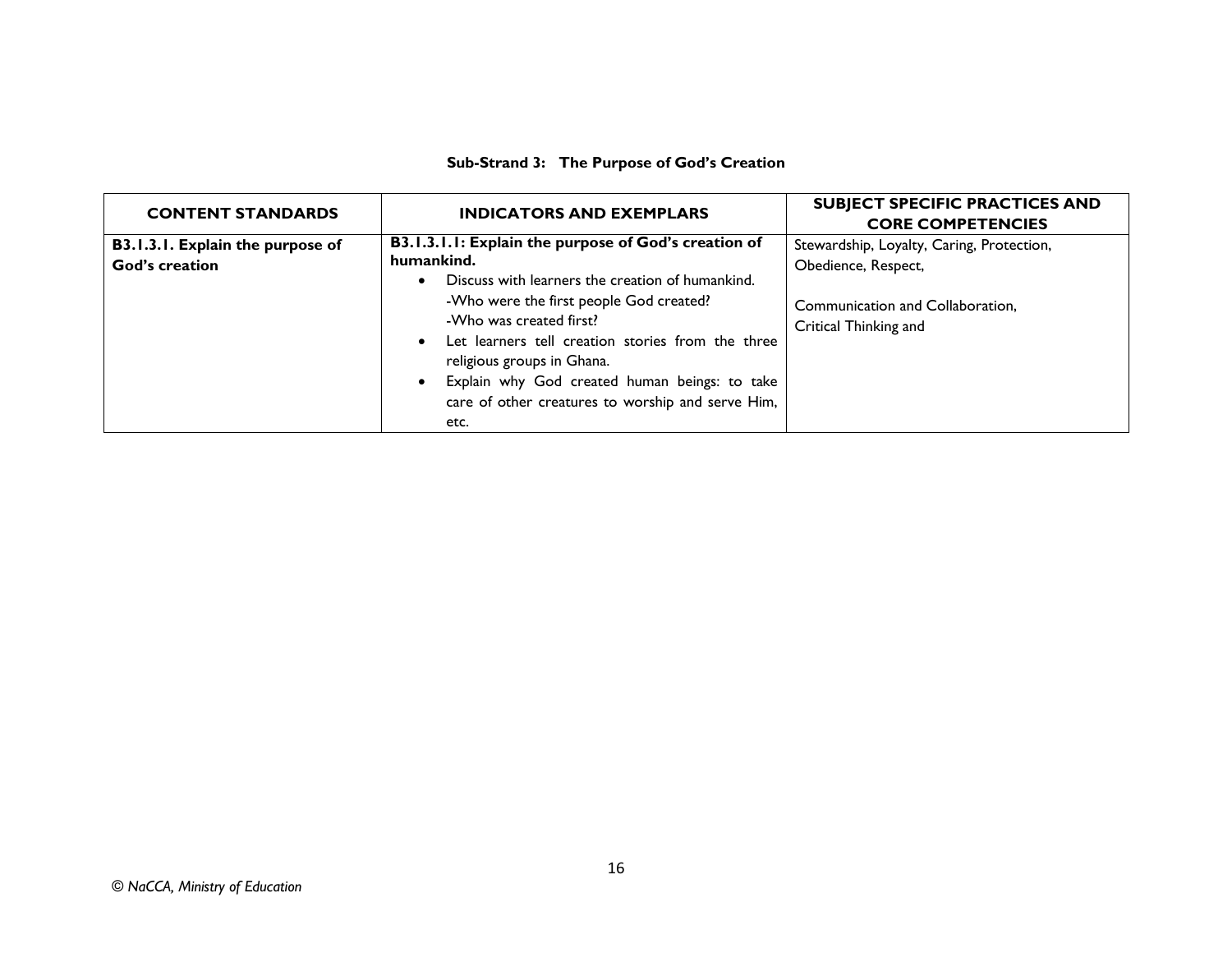| <b>CONTENT STANDARDS</b>                           | <b>INDICATORS AND EXEMPLARS</b>                                                                                                                                                                                                                                                                                                                                                                                                                                                                                                                                                                                                                                                    | <b>SUBJECT SPECIFIC</b><br><b>PRACTICES AND CORE</b><br><b>COMPETENCIES</b> |
|----------------------------------------------------|------------------------------------------------------------------------------------------------------------------------------------------------------------------------------------------------------------------------------------------------------------------------------------------------------------------------------------------------------------------------------------------------------------------------------------------------------------------------------------------------------------------------------------------------------------------------------------------------------------------------------------------------------------------------------------|-----------------------------------------------------------------------------|
| B3.1.3.1. Explain the purpose<br>of God's creation | B3.1.3.1.2: Give reasons for protecting God's creation.<br>Lead learners to think-pair-share on why we should protect God's creation:                                                                                                                                                                                                                                                                                                                                                                                                                                                                                                                                              | Problem-Solving<br>Personal Development and                                 |
| <b>COND'</b>                                       | to preserve creation for generations,<br>it is a command from God.<br>our survival depends on other creation: food, medicine, shelter, air, etc.<br>and<br>it is service to God and humankind.                                                                                                                                                                                                                                                                                                                                                                                                                                                                                     | Leadership                                                                  |
|                                                    | B3.1.3.1.3: Explain the need for good relationship among people of different<br>ethnic groups.<br>Lead learners to talk about good relationships.<br>Let learners talk about things that promote good relationships: comportment,<br>respect, love, obedience, humility, friendliness, etc.<br>Let learners identify their friends and say things they like about them.<br>Let learners discuss in groups, the need for good relationships.<br>Let groups present their findings to the class: we are people created by God to<br>ensure peace and unity, companionship, teamwork, caring for one another, etc.<br>Let learners dramatise behaviours that show good relationships. |                                                                             |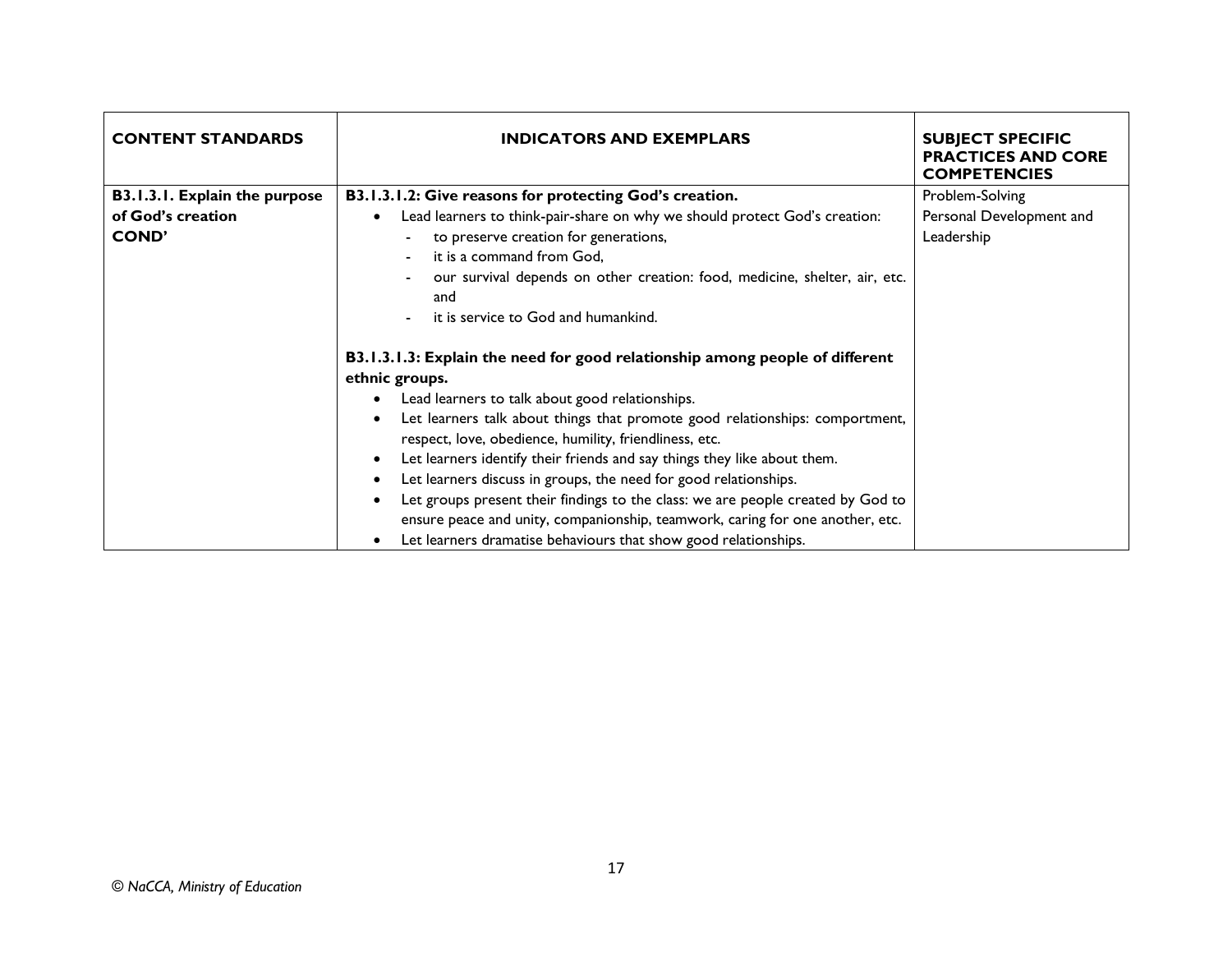# **Strand 2: Religious Practices and their Moral Implications**

#### **Sub-Strand 1: Religious Worship in the Three Major Religions in Ghana**

| <b>CONTENT STANDARDS</b>                                       | <b>INDICATORS AND EXEMPLARS</b>                                                                                                                                                                                                                                                                                                                                                                                                                                                                                                                                                                                                                                                                                                                                                                                                                                                                                                                                                                                                                                                                                                                                                                                                                              | <b>SUBJECT SPECIFIC</b><br><b>PRACTICES AND</b><br><b>CORE COMPETENCIES</b>                                                                                                                                                                       |
|----------------------------------------------------------------|--------------------------------------------------------------------------------------------------------------------------------------------------------------------------------------------------------------------------------------------------------------------------------------------------------------------------------------------------------------------------------------------------------------------------------------------------------------------------------------------------------------------------------------------------------------------------------------------------------------------------------------------------------------------------------------------------------------------------------------------------------------------------------------------------------------------------------------------------------------------------------------------------------------------------------------------------------------------------------------------------------------------------------------------------------------------------------------------------------------------------------------------------------------------------------------------------------------------------------------------------------------|---------------------------------------------------------------------------------------------------------------------------------------------------------------------------------------------------------------------------------------------------|
| B3.2.1.1. Appreciate the<br>importance of religious<br>worship | B3.2.1.1.1: Name the sacred scriptures of the three major religions.<br>Guide learners to mention the sacred scriptures: The Holy Bible (Christianity),<br>$\bullet$<br>The Holy Qur'an, Hadith (Islam), Sacred Myths, parables and taboos (Traditional<br>Religion), etc.<br>Let learners in groups, talk about the Holy Scriptures and which religion each<br>belongs to.<br>Guide learners to recite simple texts from the scriptures: Al-Fãtihah (Islam), Psalm<br>23 (Christianity) and Sacred Myths, folktales, parables, etc. (Traditional Religion).<br>Let learners write simple texts from the sacred scriptures.<br>B3 2.1.1.2: Give reasons for studying the sacred scriptures of the three major<br>religions among their followers.<br>Let learners talk about the religion they belong to.<br>$\bullet$<br>Let learners mention the scriptures their religion uses.<br>Discuss the importance of studying the sacred scriptures:<br>- they lead us to God,<br>- they help us to know the Truthfulness about God and the world,<br>- they help us to lead good moral lives,<br>- they give us messages from God, etc.<br>Let learners recite texts from the scriptures.<br>Guide learners to talk about the moral lessons from the scriptures. | Faithfulness, Obedience<br>Respect, Commitment,<br>Humility, Togetherness<br>Cultural Identity, Gratitude<br>Communication and<br>Collaboration,<br>Personal Development and<br>Leadership<br>Creativity and Innovation<br>and Global Citizenship |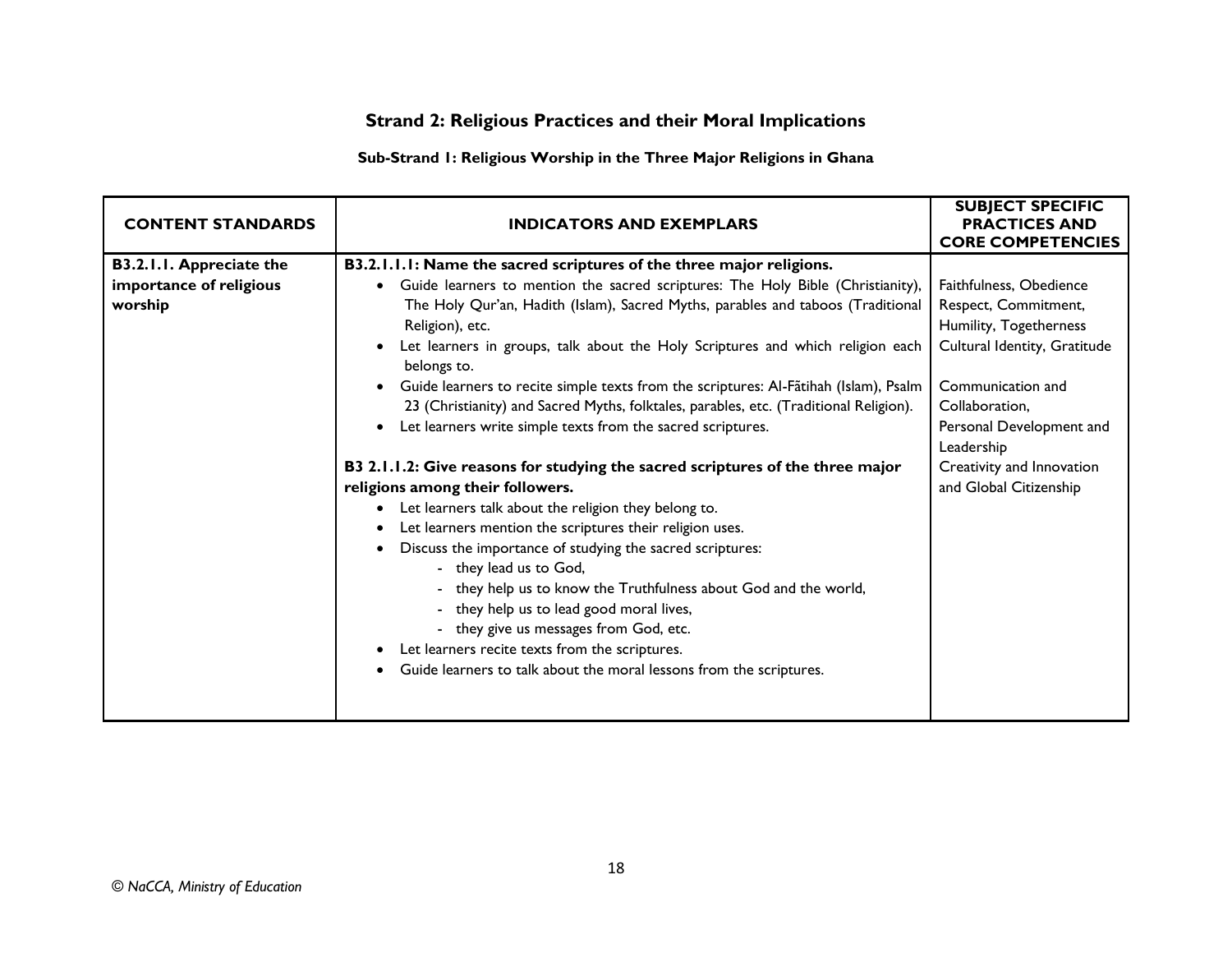#### **Sub-Strand 2: Festivals in the Three Major Religions**

| <b>CONTENT STANDARDS</b> | <b>INDICATORS AND EXEMPLARS</b>                                                                                                                               | <b>SUBJECT SPECIFIC</b><br><b>PRACTICES AND</b><br><b>CORE COMPETENCIES</b> |
|--------------------------|---------------------------------------------------------------------------------------------------------------------------------------------------------------|-----------------------------------------------------------------------------|
| B3.2.2.1. Explain the    | B3.2.2.1.1: Describe how various festivals are celebrated.                                                                                                    | Faithfulness, Obedience                                                     |
| importance of religious  | Let learners mention religious festivals they have witnessed or heard about:                                                                                  | Respect, Commitment,                                                        |
| festivals                | Islam-Eid-ul-Fitr, Eid-ul-Adha, etc.                                                                                                                          | Humility, Togetherness                                                      |
|                          | Christianity-Easter, Christmas, Ash Wednesday, Pentecost Day, etc.<br>$\blacksquare$                                                                          | Cultural Identity, Gratitude,                                               |
|                          | Traditional-Aboakyer, Hogbetsotso, Adae, Fetu Afahye, Feok, etc.                                                                                              | Sharing, Reconciliation                                                     |
|                          | Let learners, in groups, describe how various festivals are celebrated.                                                                                       | Sacrifice, Patriotism                                                       |
|                          | Let learners dramatise activities that take place during the festivals.                                                                                       | Communication and                                                           |
|                          | Let learners draw scenes from festivals: durbar of chiefs, drumming and dancing,<br>merry-making, etc.                                                        | Collaboration,                                                              |
|                          | B3 2.2.1.2: Demonstrate the importance of religious festivals.                                                                                                |                                                                             |
|                          | Show pictures and videos of religious festivals.                                                                                                              |                                                                             |
|                          | Using pictures and or video clips etc., let learners demonstrate how festivals are<br>celebrated.                                                             |                                                                             |
|                          | Let learners talk about the scenes in the pictures or the videos.                                                                                             |                                                                             |
|                          | Guide learners to narrate the events in the festivals they have participated in.                                                                              |                                                                             |
|                          | In groups, guide learners to discuss the importance of festivals: to remember key<br>events in the past, reconciliation, renewal of faith, thanksgiving, etc. |                                                                             |
|                          | Let learners draw scenes they saw during the festival they witnessed.                                                                                         |                                                                             |
|                          |                                                                                                                                                               |                                                                             |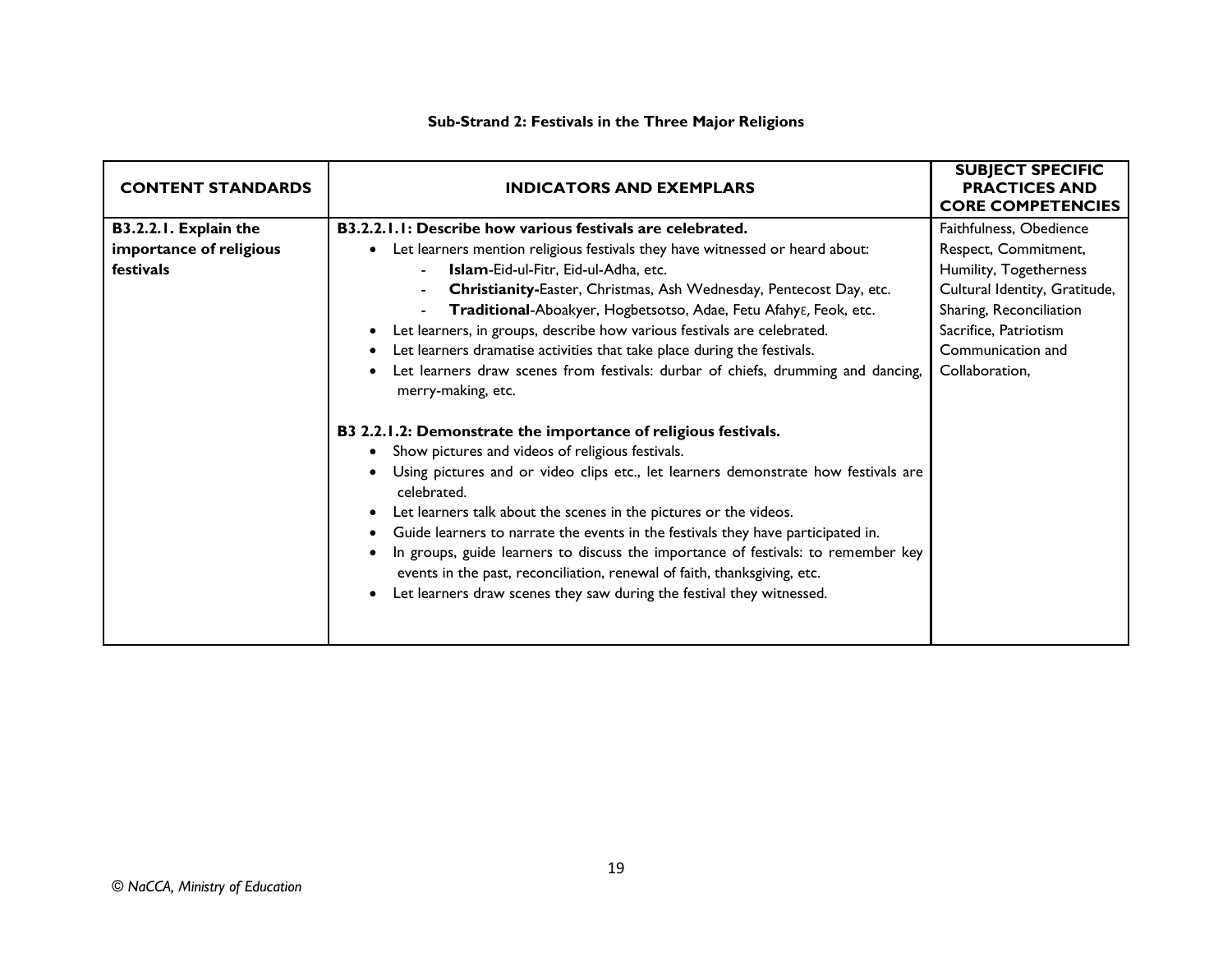# **Strand 3: Religious Leaders**

**Sub-Strand 2:** Early Life of the Leaders of the three Major Religions

| <b>CONTENT STANDARDS</b>     | <b>INDICATORS AND EXEMPLARS</b>                                                                 | <b>SUBJECT SPECIFIC</b><br><b>PRACTICES AND</b><br><b>CORE COMPETENCIES</b> |
|------------------------------|-------------------------------------------------------------------------------------------------|-----------------------------------------------------------------------------|
| B3.3.1.1. Narrate the        | B3.3.1.1.1: Describe the youthful lives of the leaders of the three major religions             | Respect, Trust, Obedience,                                                  |
| youthful life stories of the | in Ghana.                                                                                       | Commitment,                                                                 |
| leaders of the major         | Guide learners to talk about the youthful lives of the religious leaders:                       | Responsibility,                                                             |
| religions                    | The Lord Jesus Christ<br>$\blacksquare$                                                         | Personal Development and                                                    |
|                              | The Holy Prophet Muhammad (S.A.W)                                                               | Leadership                                                                  |
|                              | A Traditional Religious Leader                                                                  | Communication and                                                           |
|                              | In groups, let learners talk about the occupations of the religious leaders.<br>$\bullet$       | Collaboration,                                                              |
|                              | The Lord Jesus Christ as a carpenter,<br>$\blacksquare$                                         | Creativity and Innovation                                                   |
|                              | The Holy Prophet Muhammad (S.A.W) as a businessman                                              | Digital Literacy                                                            |
|                              | A Traditional Religious Leader, e. g. Egya Ahor as a farmer.                                    | Cultural Identity and Global                                                |
|                              | In groups, let learners write short paragraphs on the occupational lives of the                 | Citizenship                                                                 |
|                              | religious leaders and present to class for discussion.                                          |                                                                             |
|                              |                                                                                                 |                                                                             |
|                              | B3.3.1.1.2: Identify and explain the moral lessons of the youthful life of the                  |                                                                             |
|                              | religious leaders.                                                                              |                                                                             |
|                              | Discuss with learners the moral lessons of the youthful lives of the religious<br>$\bullet$     |                                                                             |
|                              | leaders: piety, honesty, sacrifice, patience, hard work, courage, perseverance, etc.            |                                                                             |
|                              | Guide learners to talk about how they can apply the moral lessons they learnt from<br>$\bullet$ |                                                                             |
|                              | the lives of the religious leaders in their daily lives.                                        |                                                                             |
|                              | Let learners dramatise the moral lives of the religious leaders.<br>$\bullet$                   |                                                                             |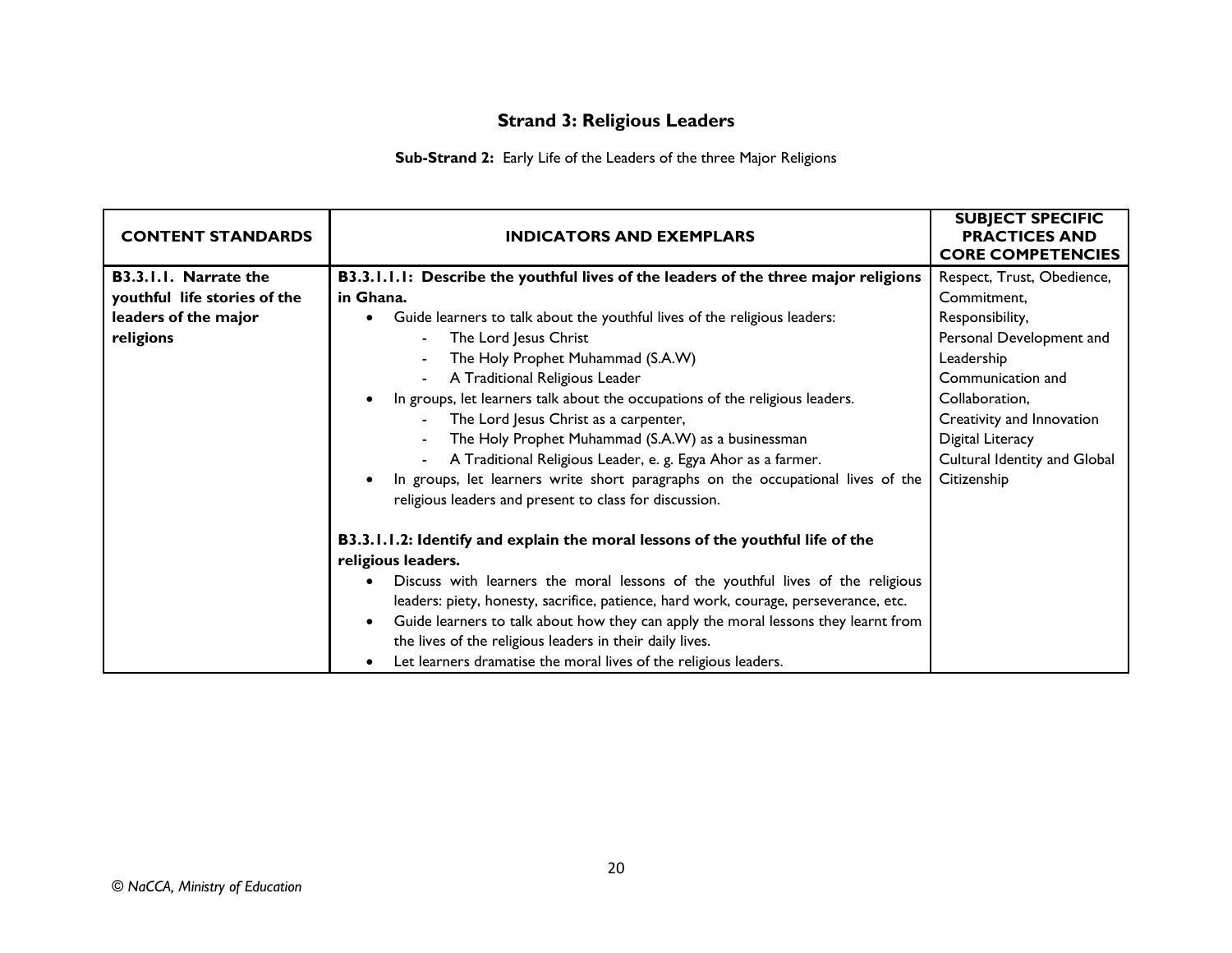# **Strand 4: The Family and the Community**

#### **Sub- Strand 1: Roles and Relationships**

| <b>CONTENT STANDARDS</b>            | <b>INDICATORS AND EXEMPLARS</b>                                                        | <b>SUBJECT SPECIFIC</b><br><b>PRACTICES AND CORE</b> |
|-------------------------------------|----------------------------------------------------------------------------------------|------------------------------------------------------|
|                                     |                                                                                        | <b>COMPETENCIES</b>                                  |
| <b>B3.4.1.1 Appreciate the role</b> | B3.4.1.1.1: Discuss God's promises to humankind.                                       |                                                      |
| of the family and the               | Lead learners to identify the promises God made to humankind: the call of<br>$\bullet$ |                                                      |
| community in their                  | Abraham (Ibrahim)-God promised him with eternal life, the call of Moses                |                                                      |
| relationship with God               | (Musa), etc.                                                                           |                                                      |
|                                     | In groups, let learners discuss the calls of Abraham (Ibrahim) and Moses               |                                                      |
|                                     | (Musa).                                                                                | Trust, Commitment, Loyalty,                          |
|                                     | Let learners present their work to class for discussion.                               | Respect, Obedience,                                  |
|                                     | Let learners role-play the call of Moses (Musa).                                       | Humility, Unity,                                     |
|                                     |                                                                                        | Responsibility, Togetherness                         |
|                                     | B3 4.1.1.2: Identify the benefits of responding to God's call.                         |                                                      |
|                                     | Discuss with learners the ways we respond to God's call:                               |                                                      |
|                                     | - Prayer,                                                                              | Personal Development and                             |
|                                     | - service to humankind,                                                                | Leadership                                           |
|                                     | - caring for the environment,                                                          | Communication and                                    |
|                                     | - helping the needy (charity), etc.                                                    | Collaboration,                                       |
|                                     | In groups, let learners mention the benefits of responding to God's call:              | Cultural Identity and Global                         |
|                                     | -blessings from God,                                                                   | Citizenship                                          |
|                                     | -drawing closer to God,                                                                |                                                      |
|                                     | - long life,                                                                           |                                                      |
|                                     | - prosperity,                                                                          |                                                      |
|                                     | -eternal life, etc.                                                                    |                                                      |
|                                     | Guide learners to discuss the benefits of responding to God's call.                    |                                                      |
|                                     | Let learners in their groups, write four benefits of responding to God's call          |                                                      |
|                                     | and present their works for class discussion.                                          |                                                      |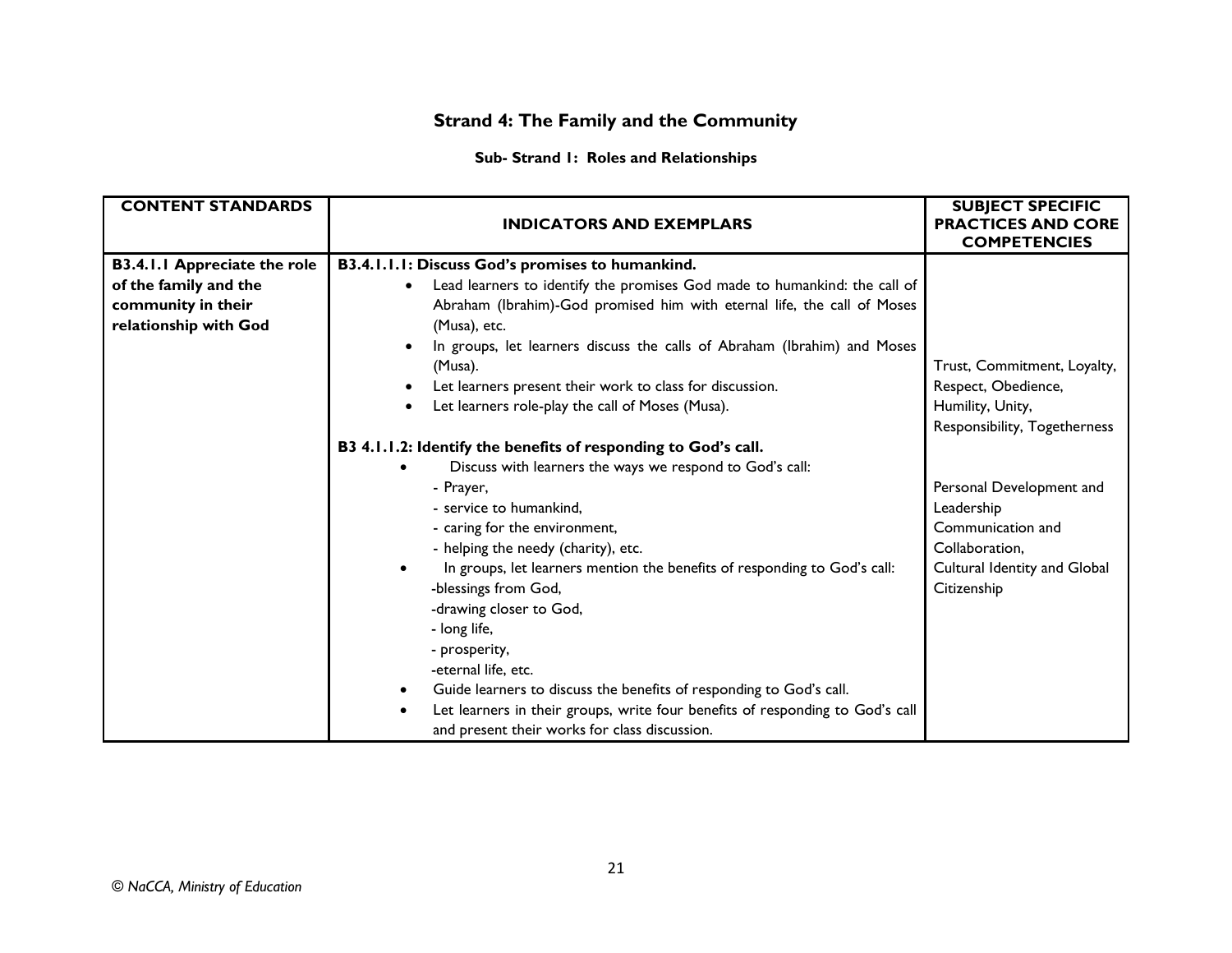| <b>CONTENT STANDARDS</b>                                                                                                     | <b>INDICATORS AND EXEMPLARS</b>                                                                                                                                                                                                                                                                                                                                                                                                                                                                                                         | <b>SUBJECT SPECIFIC</b><br><b>PRACTICES AND</b><br><b>CORE COMPETENCIES</b> |
|------------------------------------------------------------------------------------------------------------------------------|-----------------------------------------------------------------------------------------------------------------------------------------------------------------------------------------------------------------------------------------------------------------------------------------------------------------------------------------------------------------------------------------------------------------------------------------------------------------------------------------------------------------------------------------|-----------------------------------------------------------------------------|
| <b>B3.4.1.1 Appreciate the role</b><br>of the family and the<br>community in their<br>relationship with God<br><b>CONTD'</b> | B3. 4.1.1.3: Identify moral lessons learnt from responding to God's call.<br>Let learners discuss moral lessons derived from responding to God's call.<br>$\bullet$<br>Lead learners to mention the moral lessons they learnt from responding to God's<br>$\bullet$<br>call: obedience, respect, sacrifice, commitment, reverence for God, humility, etc.<br>Using the sacred scriptures, let learners dramatise moral activities such as humility,<br>$\bullet$<br>obedience, reverence, commitment, respect, honouring promises, etc. |                                                                             |

#### **Sub-Strands 2 Personal Safety in the Community**

| <b>CONTENT STANDARDS</b>                                                             | <b>INDICATORS AND EXEMPLARS</b>                                                                                                                                                                                                                                                                                                                                                                                                                    | <b>SUBJECT SPECIFIC PRACTICES AND</b><br><b>CORE COMPETENCIES</b>                                                                                                                                                                        |
|--------------------------------------------------------------------------------------|----------------------------------------------------------------------------------------------------------------------------------------------------------------------------------------------------------------------------------------------------------------------------------------------------------------------------------------------------------------------------------------------------------------------------------------------------|------------------------------------------------------------------------------------------------------------------------------------------------------------------------------------------------------------------------------------------|
| B3.4.2.1. Explain the role of the family<br>members in living safely with each other | B3.4.2.1.1: Explain the need to live in<br>harmony with one another.<br>Have learners mention ways of living in<br>harmony with one another.<br>Discuss the need to live in harmony<br>with one another: to promote peace<br>and unity, law and order, growth and<br>development, etc.<br>In a Think-Pair-Share session, let<br>learners talk about attitudes and<br>behaviours that promote harmonious<br>living at home, school, community, etc. | Trust, Commitment, Loyalty, Respect,<br>Obedience, Humility, Unity, Truthfulness,<br>Responsibility, Togetherness<br>Personal Development and Leadership<br>Communication and Collaboration,<br>Cultural Identity and Global Citizenship |
|                                                                                      |                                                                                                                                                                                                                                                                                                                                                                                                                                                    |                                                                                                                                                                                                                                          |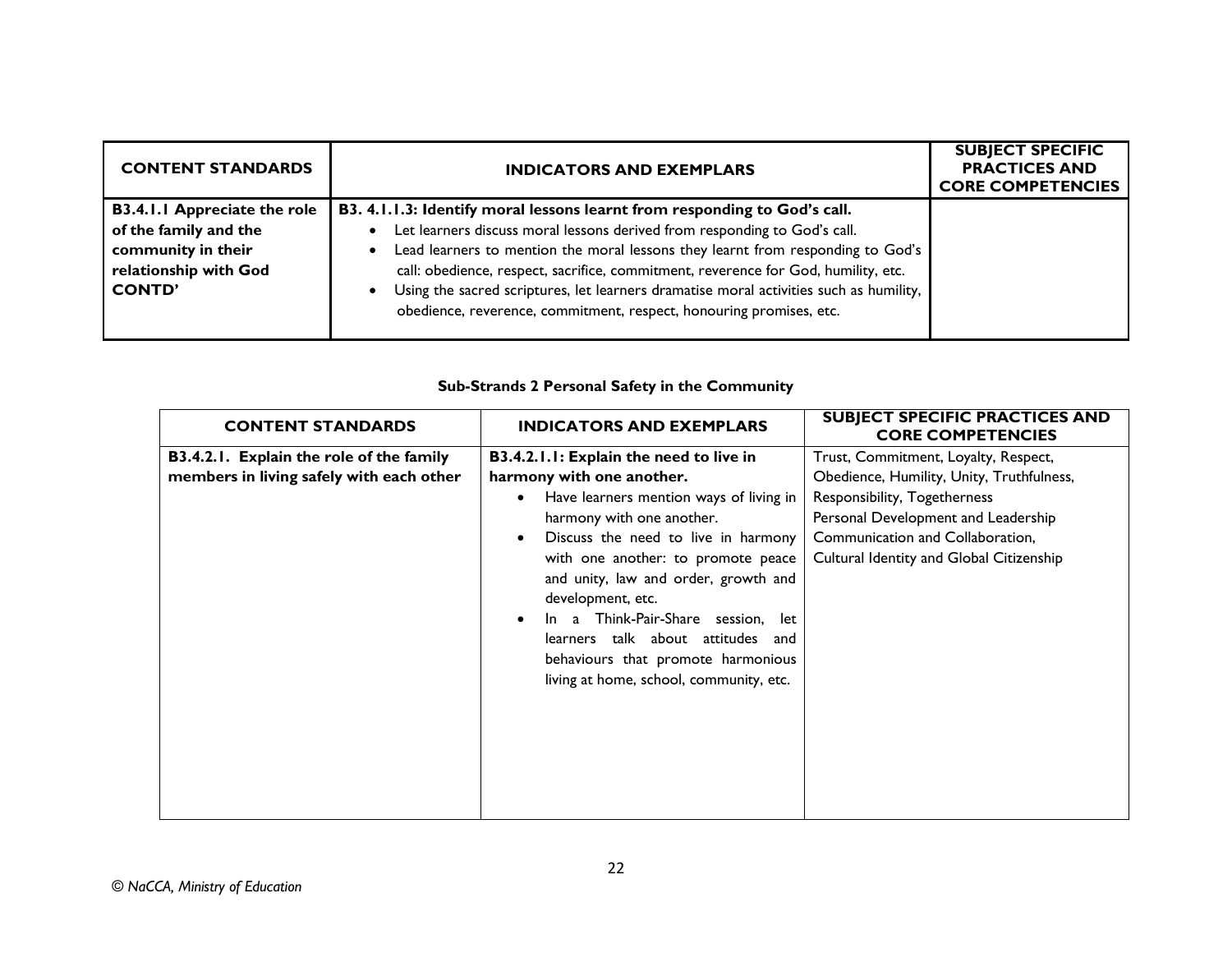# **BASIC 4**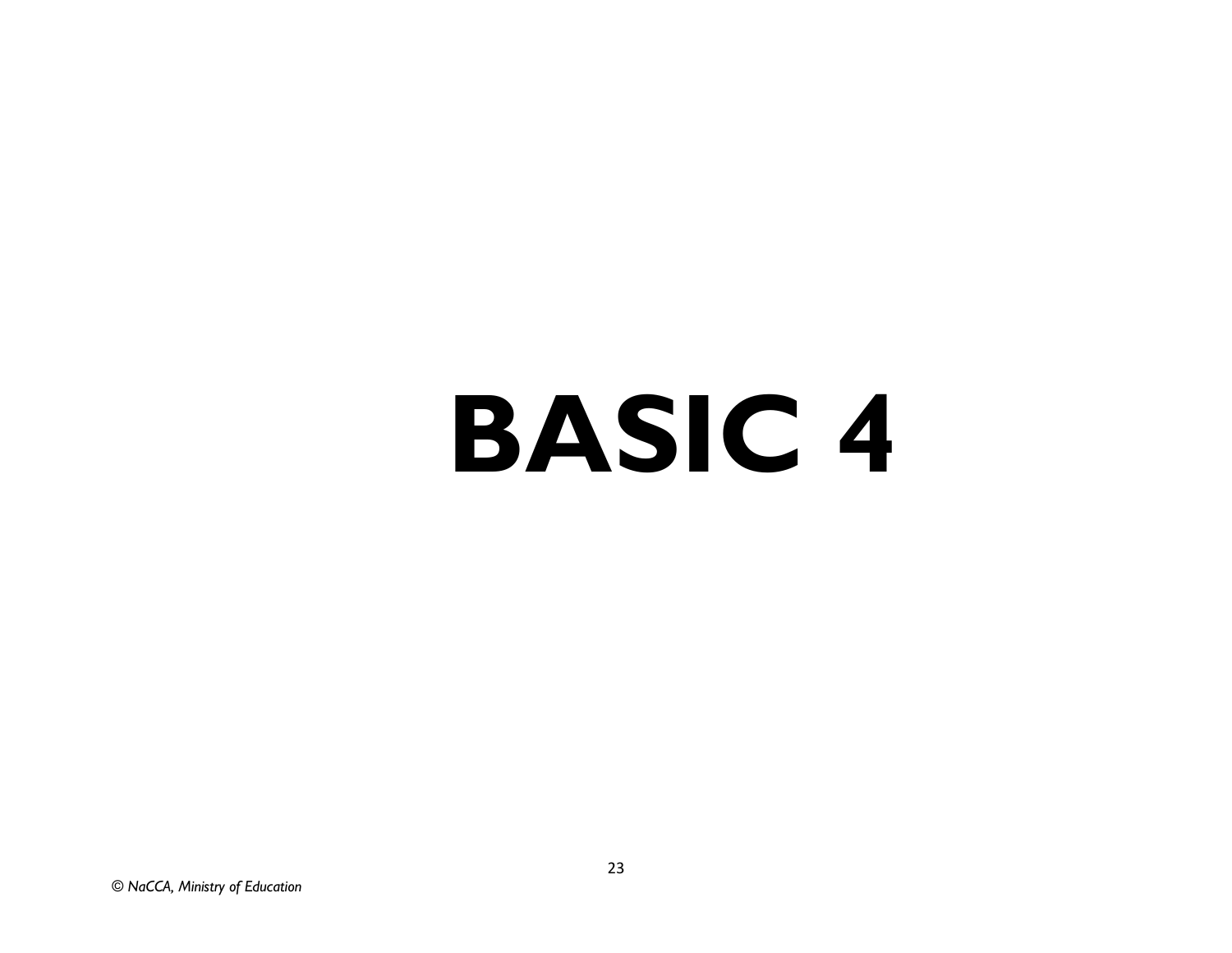# **Basic 4 Strand 1: God, His Creation and Attributes Sub-Strand 1: God the Creator**

| <b>CONTENT</b><br><b>STANDARDS</b>             | <b>INDICATORS AND EXEMPLARS</b>                                                                                                                                                                                                                                                                                                                                                                                                                                                                                                                                                                                                                                                       | <b>SUBJECT SPECIFIC PRACTICES</b><br><b>AND CORE COMPETENCIES</b>            |
|------------------------------------------------|---------------------------------------------------------------------------------------------------------------------------------------------------------------------------------------------------------------------------------------------------------------------------------------------------------------------------------------------------------------------------------------------------------------------------------------------------------------------------------------------------------------------------------------------------------------------------------------------------------------------------------------------------------------------------------------|------------------------------------------------------------------------------|
| <b>B4.1.1.1. Explore the</b>                   | B4.1.1.1.1: Explain the nature of God as the Creator.                                                                                                                                                                                                                                                                                                                                                                                                                                                                                                                                                                                                                                 | Respect, Caring, Responsibility,                                             |
| nature of God as the<br>Creator                | Lead learners to discuss the nature of God as the Creator:<br>$\bullet$<br>originator of all things, He created all things such as human<br>beings, trees, animals, water bodies, etc.                                                                                                                                                                                                                                                                                                                                                                                                                                                                                                | stewardship, Love, (Responsible<br>dominion)                                 |
| B4 1.1.2. Appreciate the                       | Take learners on nature walk to observe and document<br>things created by God: human beings, trees, animals, water<br>bodies, etc.                                                                                                                                                                                                                                                                                                                                                                                                                                                                                                                                                    | Communication and Collaboration.<br>Cultural Identity and Global Citizenship |
| uniqueness of humankind<br>and other creatures | In groups, learners put their findings together and present<br>$\bullet$<br>them to the class for discussion.                                                                                                                                                                                                                                                                                                                                                                                                                                                                                                                                                                         |                                                                              |
|                                                | B4.1.1.2.1: Identify the uniqueness of humankind from other<br>creatures.<br>• Have learners in groups identify how different humankind is<br>from other creatures of God:<br>- human beings versus animals<br>- human beings versus plants<br>• Let learners, in groups, write down the characteristics of<br>humankind: our thinking ability, ability to speak, knowing<br>what is good and evil, etc.<br>• Let each group present its list for peer-review and class<br>discussion.<br>• Let learners draw an animal and a human being and draw the<br>comparison between the two.<br>Let learners write down the characteristics of humankind<br>that are different from animals. |                                                                              |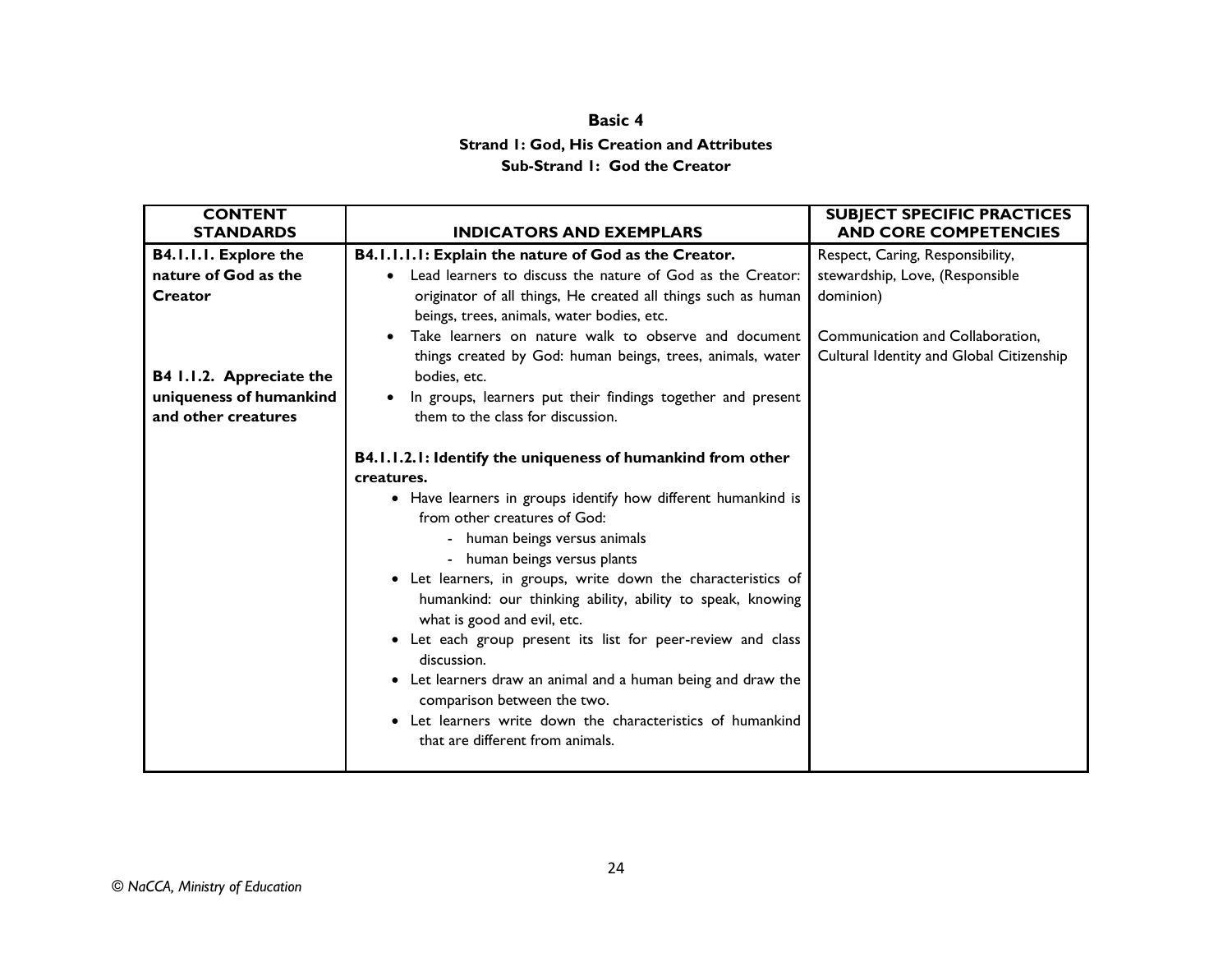#### **Sub-Strand 2: The Environment**

| <b>CONTENT STANDARDS</b>    | <b>INDICATORS AND EXEMPLARS</b>                                                                                                                                                                                                                                                                                                                                                                                                                                       | <b>SUBJECT SPECIFIC PRACTICES</b><br><b>AND CORE COMPETENCIES</b>            |
|-----------------------------|-----------------------------------------------------------------------------------------------------------------------------------------------------------------------------------------------------------------------------------------------------------------------------------------------------------------------------------------------------------------------------------------------------------------------------------------------------------------------|------------------------------------------------------------------------------|
| B4. I.2.I. Explain the      | <b>B4.</b> 1.2.1.1 Discuss the effects of human activities on the                                                                                                                                                                                                                                                                                                                                                                                                     | Respect, Caring, Responsibility,                                             |
| effects of human activities | environment.                                                                                                                                                                                                                                                                                                                                                                                                                                                          | stewardship, Love,                                                           |
| on the environment          | Guide learners to talk about the human activities in the<br>environment.<br>Show pictures and video clips on human activities that<br>destroy the environment: illegal mining (galamsey),<br>indiscriminate cutting down of trees (deforestation),<br>pollution of water bodies, air pollution, etc.<br>Let learners write the effects of human activities on the<br>environment: climate change - heat, floods, rain storms, less<br>rainfall, famine, drought, etc. | Communication and Collaboration,<br>Cultural Identity and Global Citizenship |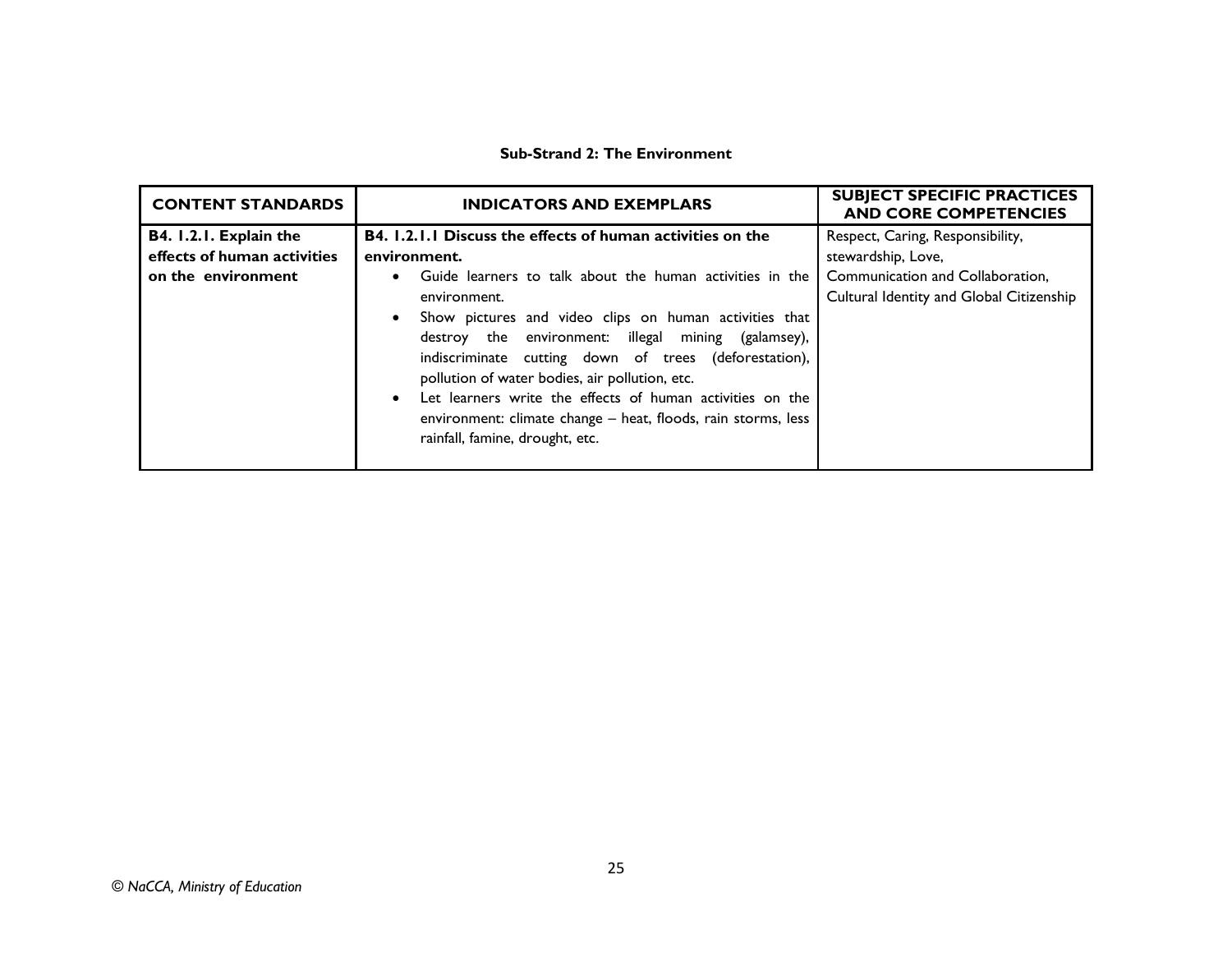#### **Strand 2: Religious Practices and their Moral Implications Sub-Strands 1: Religious Worship, Prayer and other Religious Practices**

| <b>CONTENT STANDARDS</b>             | <b>INDICATORS AND EXEMPLARS</b>                                                        | <b>SUBJECT SPECIFIC PRACTICES</b><br><b>AND CORE COMPETENCIES</b> |
|--------------------------------------|----------------------------------------------------------------------------------------|-------------------------------------------------------------------|
|                                      |                                                                                        |                                                                   |
| B4.2.1.1. Appreciate the             | B4.2.1.1.1: Name the various forms of worship.                                         | Faithfulness, Obedience                                           |
| importance of prayer,                | Ask learners to mention the various forms of worship in the<br>$\bullet$               | Respect, Commitment, Humility, Unity,                             |
| worship and other acts of<br>worship | three main religious groups in Ghana: Christianity, Islam and<br>Traditional.          | Cultural Identity, Gratitude                                      |
|                                      | Let learners observe pictures depicting various forms of                               | Communication and Collaboration,                                  |
|                                      | worship and discuss them.                                                              | Personal Development and Leadership                               |
|                                      | In groups, let learners write down the activities that go on                           | Creativity and Innovation                                         |
|                                      | during worship.                                                                        | and Global Citizenship                                            |
|                                      | Let learners dramatise the modes of worship among the<br>three major religious groups. | Digital literacy                                                  |
|                                      | B4 2.1.1.2: State the purpose of worship in the three main                             |                                                                   |
|                                      | religions.                                                                             |                                                                   |
|                                      | Together with learners, discuss why we worship God: to                                 |                                                                   |
|                                      | draw closer to God, to communicate with God, to show<br>obedience to God. etc.         |                                                                   |
|                                      | In groups, learners should recognise the need to take active                           |                                                                   |
|                                      | part in worship.                                                                       |                                                                   |
|                                      | Let learners draw and colour a worship scene.                                          |                                                                   |
|                                      | B4 2.1.1.3: Differentiate between religious and non-religious                          |                                                                   |
|                                      | songs.                                                                                 |                                                                   |
|                                      | Ask learners to mention songs sung in Ghana.<br>$\bullet$                              |                                                                   |
|                                      | Let learners differentiate between religious and non-religious<br>٠                    |                                                                   |
|                                      | songs by comparing the lyrics: religious songs express faith                           |                                                                   |
|                                      | in God while non-religious songs portray worldly ideas, etc.                           |                                                                   |
|                                      | Let groups list titles of religious and non-religious songs.                           |                                                                   |
|                                      | Let learners sing some religious and non-religious songs.                              |                                                                   |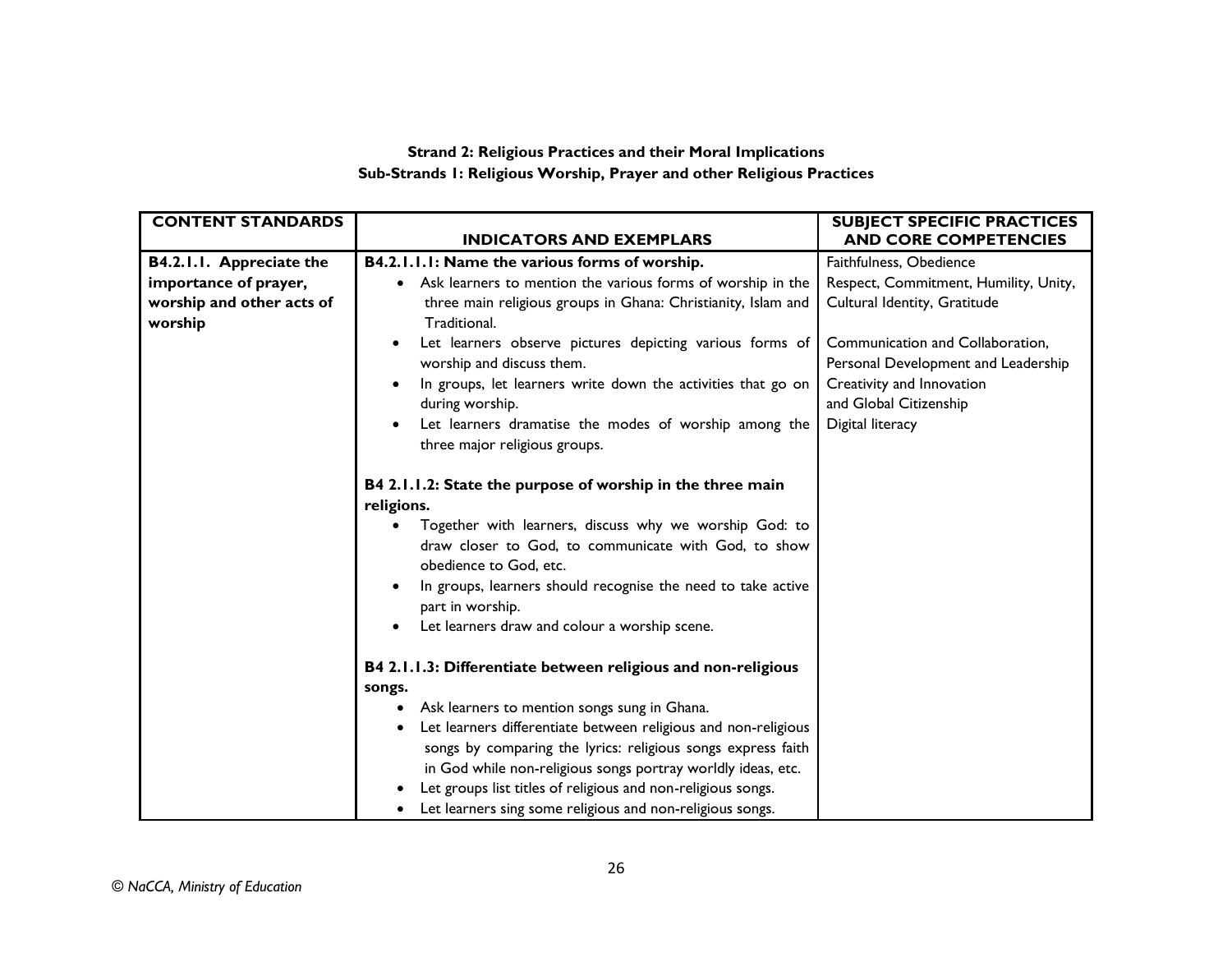#### **Sub-Strand 2: Festivals in the Three Major Religions**

| <b>CONTENT STANDARDS</b>                                        | <b>INDICATORS AND EXEMPLARS</b>                                                                                                                                                                                                                                                                                                                                                                                                                                                                                                                                                                                                                                                                                                                                                                                                 | <b>SUBJECT SPECIFIC PRACTICES</b><br><b>AND CORE COMPETENCIES</b>                                                                                                                                                                                      |
|-----------------------------------------------------------------|---------------------------------------------------------------------------------------------------------------------------------------------------------------------------------------------------------------------------------------------------------------------------------------------------------------------------------------------------------------------------------------------------------------------------------------------------------------------------------------------------------------------------------------------------------------------------------------------------------------------------------------------------------------------------------------------------------------------------------------------------------------------------------------------------------------------------------|--------------------------------------------------------------------------------------------------------------------------------------------------------------------------------------------------------------------------------------------------------|
| B4.2.2.1. Explore the<br>significance of religious<br>festivals | B4.2.2.1.1: Discuss festivals in their neighbourhood.<br>Let learners mention festivals that are celebrated in their<br>$\bullet$<br>communities: Christmas, Easter, Eid-Ul-Fitr, Eid-Ul-Adha,<br>Odwira, Aboakyir, etc.<br>Use pictures, charts or video clips to demonstrate how the<br>various religious festivals are celebrated.<br>Let learners recite texts and sing songs that accompany<br>$\bullet$<br>festivals celebrated in their communities.<br>Put learners in groups to write activities that take place<br>during festivals.<br>In their same groups or in pairs, let learners discuss the<br>$\bullet$<br>specific activities that take place during festivals, bringing out<br>the following values:<br>- Moral,<br>- Social and<br>- Economic.<br>Let groups present their findings for class discussions. | Faithfulness, Obedience<br>Respect, Commitment, Humility, Unity,<br>Cultural Identity, Gratitude<br>Communication and Collaboration,<br>Personal Development and Leadership<br>Creativity and Innovation<br>and Global Citizenship<br>Digital literacy |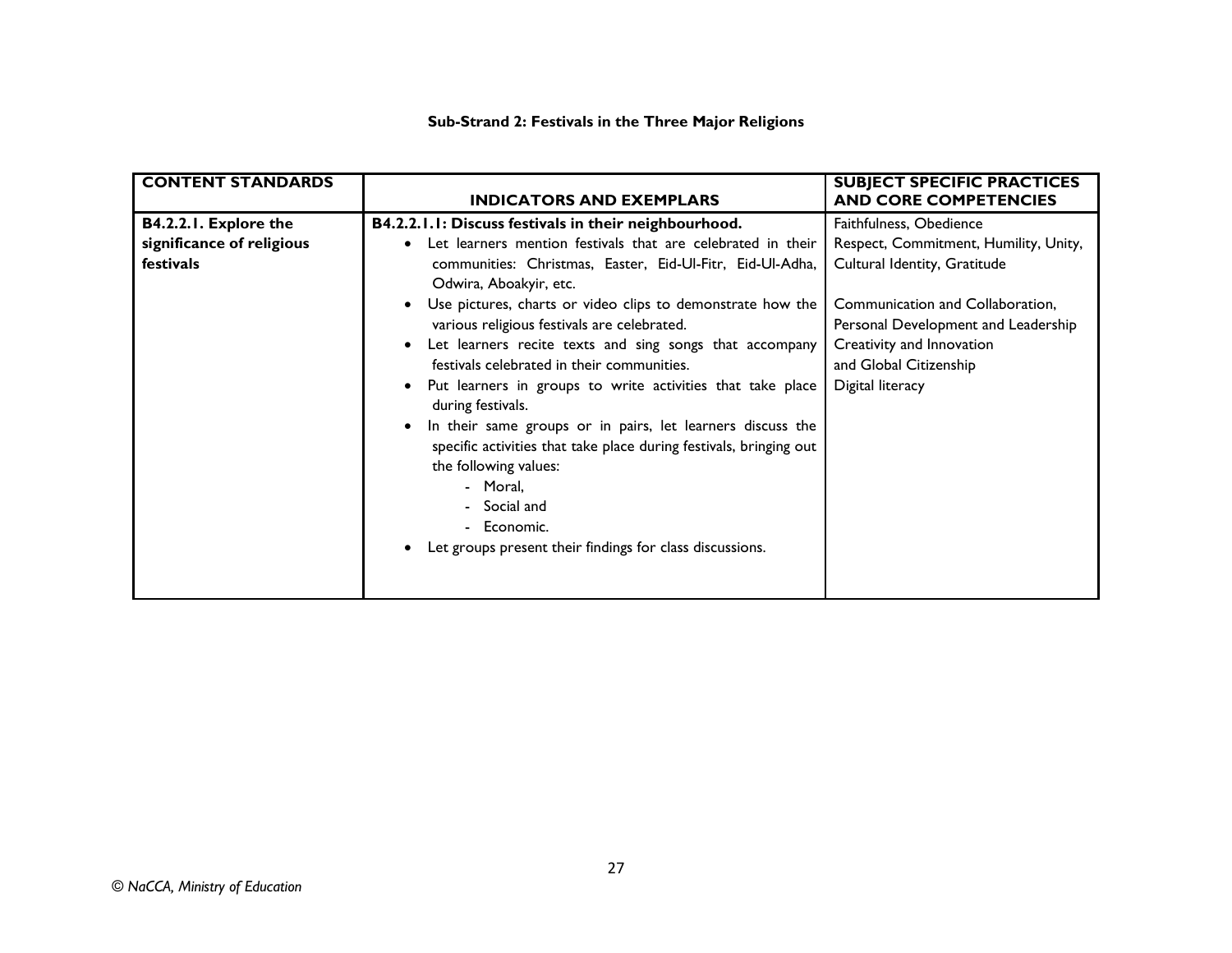#### **Strand 3: Religious Leaders Sub- Strand 3: The Call of the Leaders of the Three Major Religions**

| <b>CONTENT STANDARDS</b>        |                                                                | <b>SUBJECT SPECIFIC PRACTICES</b>   |
|---------------------------------|----------------------------------------------------------------|-------------------------------------|
|                                 | <b>INDICATORS AND EXEMPLARS</b>                                | <b>AND CORE COMPETENCIES</b>        |
| B4.3.3.1. Explain the           | B4.3.3.1.1: Describe the call of the religious leaders.        | Respect, Trust, Obedience,          |
| significance of the call of the | Have learners discuss the leaders of the three major religions | Commitment, Responsibility,         |
| main religious leaders          | in Ghana:                                                      | Personal Development and Leadership |
|                                 | - The Lord Jesus Christ as the son of God-His                  | Communication and Collaboration,    |
|                                 | Baptism                                                        | Creativity and Innovation           |
|                                 | - The Holy Prophet Muhammad (S.A.W) - His                      | Digital Literacy                    |
|                                 | encounter with Angel Jibril (Gabriel) in the Cave-             | Cultural Identity and Global        |
|                                 | Hijrah                                                         | Citizenship                         |
|                                 | - The call of Traditional Religious Leader-                    |                                     |
|                                 | OkomfoAnokye, TogbuiTsali, etc.                                |                                     |
|                                 | Invite a resource person to talk about the call of each        |                                     |
|                                 | religious personality.                                         |                                     |
|                                 | Guide learners to discuss what they have heard about the       |                                     |
|                                 | religious personalities.                                       |                                     |
|                                 | In groups, ask learners to dramatise or role-play the call of  |                                     |
|                                 | the religious personalities.                                   |                                     |
|                                 | Let learners write on the call of the religious personalities  |                                     |
|                                 | and present their works to class for discussion.               |                                     |
|                                 |                                                                |                                     |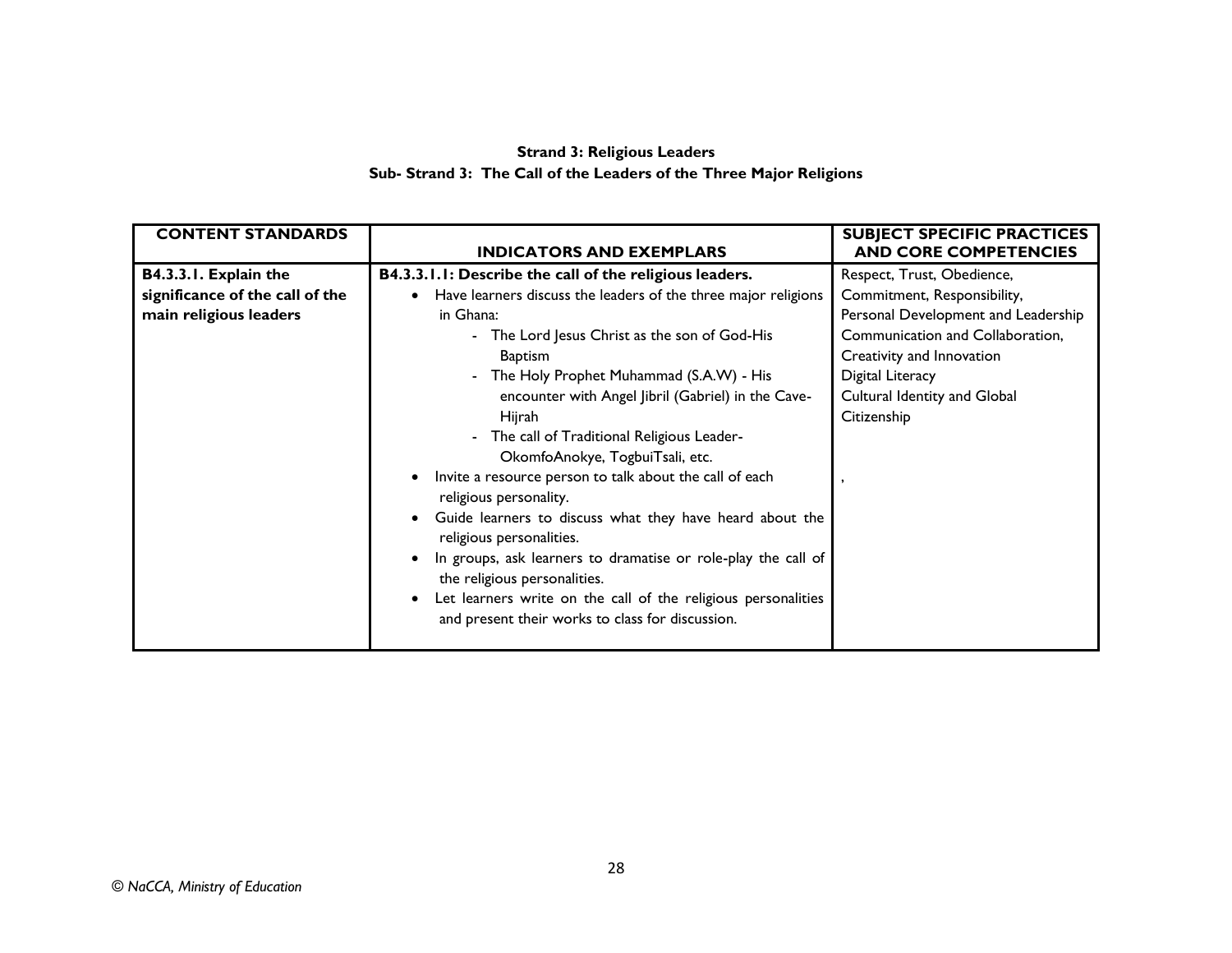#### **Strand 4: The Family and Community Sub- Strand 1: Roles and Relationships**

| <b>CONTENT STANDARDS</b>             |                                                                               | <b>SUBJECT SPECIFIC PRACTICES</b>    |
|--------------------------------------|-------------------------------------------------------------------------------|--------------------------------------|
|                                      | <b>INDICATORS AND EXEMPLARS</b>                                               | <b>AND CORE COMPETENCIES</b>         |
| <b>B4.4.1.1. Exhibit the need to</b> | B4.4.1.1.1: Explain the need to be committed to God.                          | Trust, Commitment, Loyalty, Respect, |
| be committed to God                  | Let learners mention the ways by which we are committed to<br>$\bullet$       | Obedience, Humility, Unity,          |
|                                      | God:                                                                          | Responsibility, Togetherness         |
|                                      | Prayer,                                                                       |                                      |
|                                      | service to humankind.                                                         | Personal Development and Leadership  |
|                                      | caring for the environment,                                                   | Communication and Collaboration,     |
|                                      | helping the needy (charity), etc.                                             | Cultural Identity and Global         |
|                                      | Guide learners to discuss the need to be committed to God:<br>$\bullet$       | Citizenship                          |
|                                      | God created us; It is a command from Him,                                     |                                      |
|                                      | He provides our needs,                                                        |                                      |
|                                      | we get good things from Him,                                                  |                                      |
|                                      | we worship Him, etc.                                                          |                                      |
|                                      | In groups or in pairs, let learners mention the benefits of<br>$\bullet$      |                                      |
|                                      | being committed to God:                                                       |                                      |
|                                      | blessings from God,                                                           |                                      |
|                                      | drawing closer to God,                                                        |                                      |
|                                      | health,                                                                       |                                      |
|                                      | long life,                                                                    |                                      |
|                                      | prosperity,                                                                   |                                      |
|                                      | eternal life, etc.                                                            |                                      |
|                                      | In groups, let learners discuss why they have to be committed                 |                                      |
|                                      | to God.                                                                       |                                      |
|                                      | Let learners in pairs, write the benefits of responding to God's<br>$\bullet$ |                                      |
|                                      | call and present their works for class discussion.                            |                                      |
|                                      |                                                                               |                                      |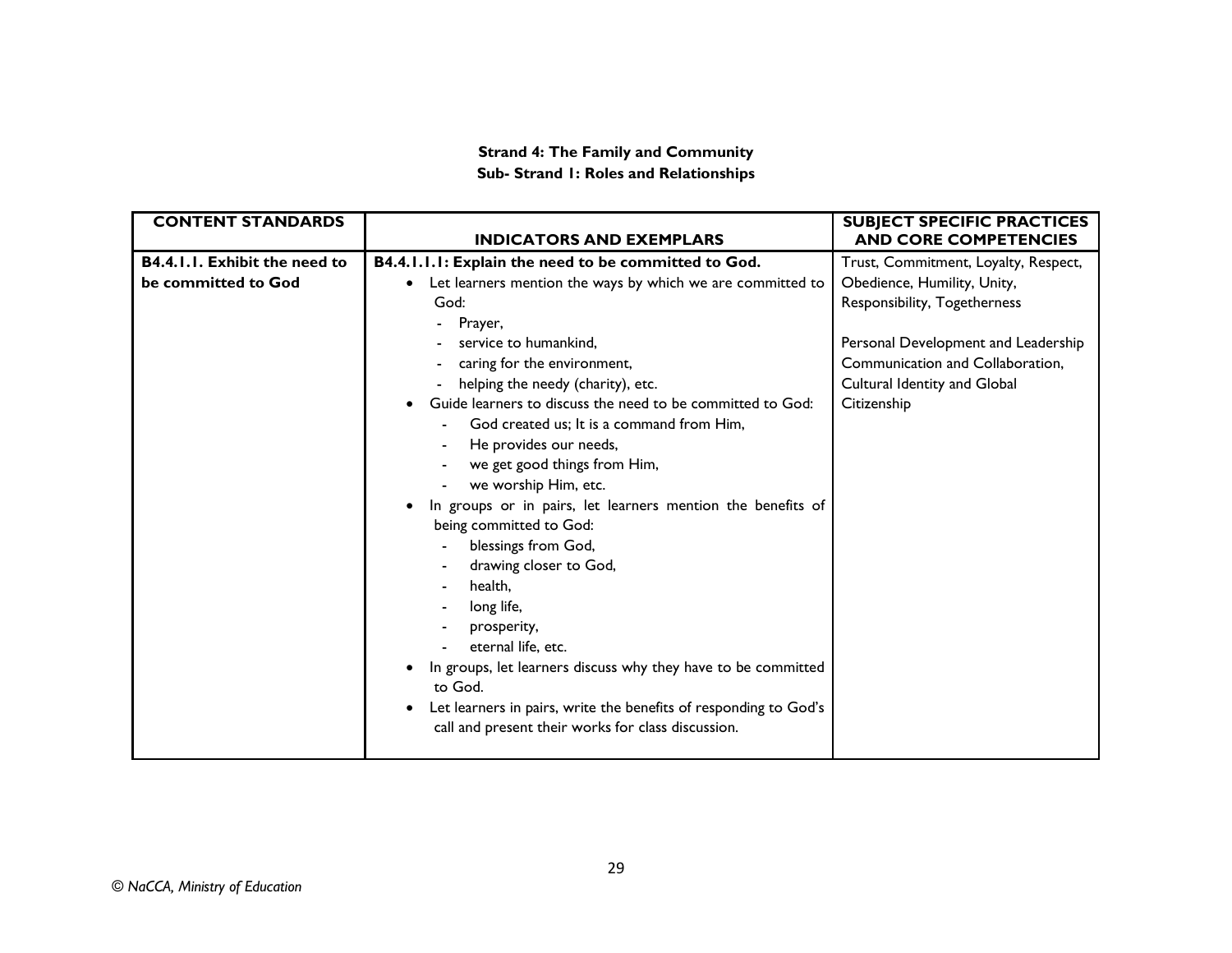| <b>CONTENT STANDARDS</b>                     | <b>INDICATORS AND EXEMPLARS</b>                                                                                                                                                                                                                                                                                                                                                                                                                                                                                                                                                                                                                                                                                                                                                                                                                                                                                                                               | <b>SUBJECT SPECIFIC PRACTICES</b><br><b>AND CORE COMPETENCIES</b> |
|----------------------------------------------|---------------------------------------------------------------------------------------------------------------------------------------------------------------------------------------------------------------------------------------------------------------------------------------------------------------------------------------------------------------------------------------------------------------------------------------------------------------------------------------------------------------------------------------------------------------------------------------------------------------------------------------------------------------------------------------------------------------------------------------------------------------------------------------------------------------------------------------------------------------------------------------------------------------------------------------------------------------|-------------------------------------------------------------------|
| B4.4.1.1. Explain the need for<br>good deeds | B4.4.1.1.2: Identify deeds that attract rewards.<br>Lead learners to discuss deeds, attitudes and actions towards<br>others and things in the environment.<br>Ask learners to write down good deeds:<br>$\bullet$<br>helping one another<br>obedience to the constitution of Ghana, parents,<br>teachers, school authorities, elders and rulers, etc.<br>Guide learners to know that refusal to do good deeds attracts<br>$\bullet$<br>punishment.<br>Put learners in groups to write down actions that are rewarded<br>$\bullet$<br>and those that are punished and present to class for<br>discussion.<br>Let learners select texts from the sacred scriptures that talk<br>about good deeds and dramatise them:<br>The Good Samaritan (Luke-10:25-37),<br>The Feeding of the Five Thousand-a little boy offered<br>his loaf of bread (Mathew 14:16-21),<br>Righteous Deeds (Surah Hud, The Holy Quran 11:11)<br>and<br>Traditional folktales and proverbs. |                                                                   |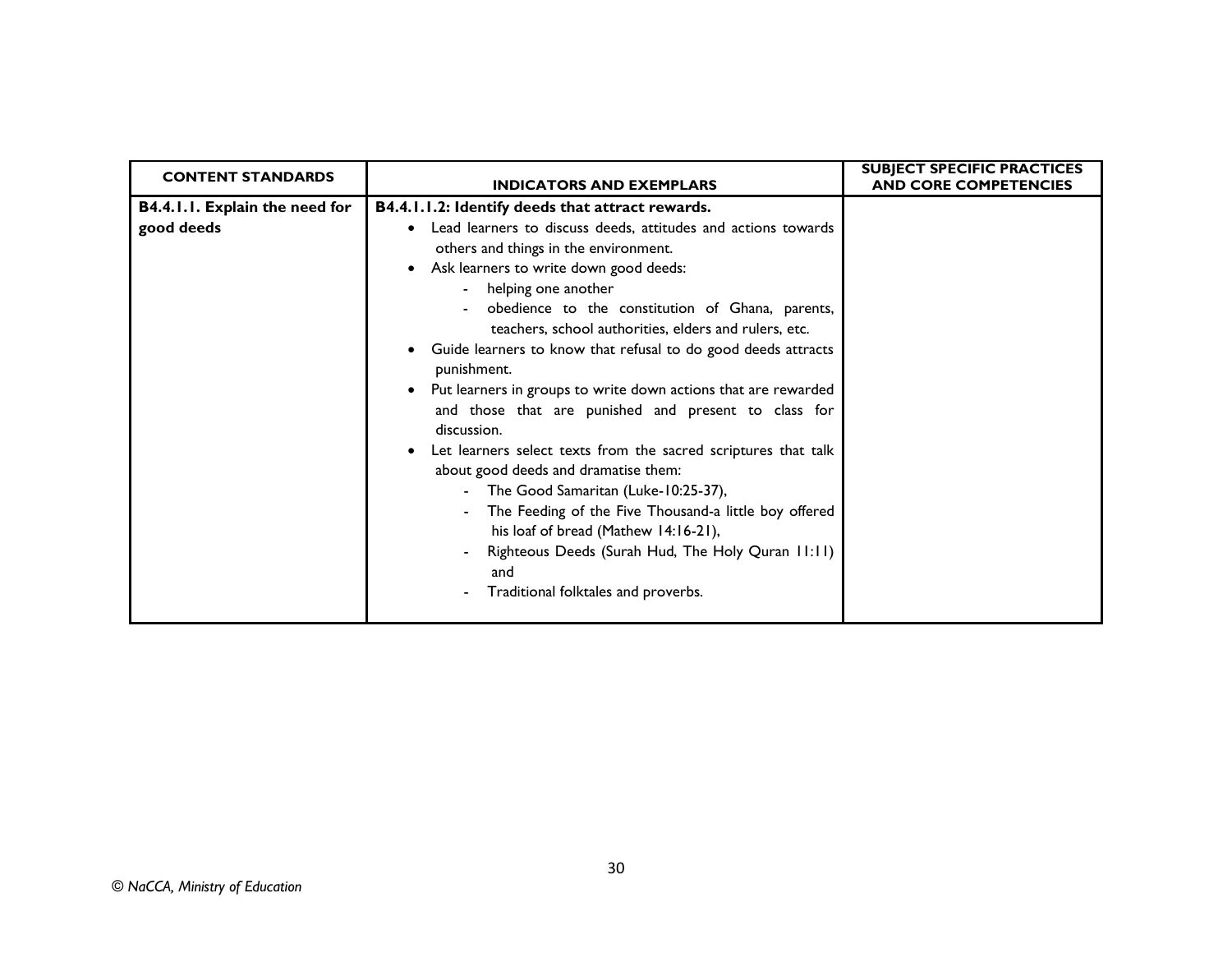| <b>CONTENT STANDARDS</b>       | <b>INDICATORS AND EXEMPLARS</b>                                                                        | <b>SUBJECT SPECIFIC PRACTICES</b><br><b>AND CORE COMPETENCIES</b> |
|--------------------------------|--------------------------------------------------------------------------------------------------------|-------------------------------------------------------------------|
| B4.4.1.1. Explain the need for | B4 4.1.1.3: Give reasons for rewarding good deeds.                                                     |                                                                   |
| good deeds                     | Lead learners to re-call good deeds.                                                                   |                                                                   |
| <b>CONT'D</b>                  | Let learners mention types of rewards: handshakes, hugs,<br>praises, certificates, prizes, gifts, etc. |                                                                   |
|                                | Guide learners to discuss the importance of good deeds:<br>-to ensure law and order in society         |                                                                   |
|                                | -to help everyone to develop good moral life<br>-to encourage hardworking, etc.                        |                                                                   |
|                                | Let learners, in pairs or groups, write essays on good deeds:                                          |                                                                   |
|                                | - Why I will always do good                                                                            |                                                                   |
|                                | - The rewards of being good                                                                            |                                                                   |
|                                | Every good turn deserves another                                                                       |                                                                   |

# **Strand 5: The Family, Authority and Obedience**

#### **Sub-Strand 1: Authority and Obedience**

| <b>CONTENT STANDARDS</b>   | <b>INDICATORS AND EXEMPLARS</b>                                                                                                                                                                                                                                                                                                                                                                                                                                                                                                                                          | <b>SUBJECT SPECIFIC PRACTICES</b><br><b>AND CORE COMPETENCIES</b>                                                      |
|----------------------------|--------------------------------------------------------------------------------------------------------------------------------------------------------------------------------------------------------------------------------------------------------------------------------------------------------------------------------------------------------------------------------------------------------------------------------------------------------------------------------------------------------------------------------------------------------------------------|------------------------------------------------------------------------------------------------------------------------|
| B4.5.1.1. Explain the need | B4.5.1.1.1: Explain authority at home, school and in the                                                                                                                                                                                                                                                                                                                                                                                                                                                                                                                 | Trust, Commitment, Loyalty, Respect,                                                                                   |
| to obey and submit to      | community.                                                                                                                                                                                                                                                                                                                                                                                                                                                                                                                                                               | Obedience, Humility, Unity,                                                                                            |
| authority                  | Through questions and answers, let learners explain<br>authority.                                                                                                                                                                                                                                                                                                                                                                                                                                                                                                        | Responsibility, Togetherness                                                                                           |
|                            | • With the aid of picture cards, videos, wall charts, etc., let<br>learners identify people in authority in their immediate<br>community.<br>NB Where possible, films can be used to guide the learners to<br>identify the people in authority in the immediate communities.<br>• Guide learners to identify those in authority at home, school<br>and in their community: parents, head teachers, teachers,<br>class prefect, sectional leaders, chiefs, pastors, lmams, etc.<br>Let learners dramatise or role-play authority at home, school<br>and in the community. | Personal Development and Leadership<br>Communication and Collaboration,<br>Cultural Identity and Global<br>Citizenship |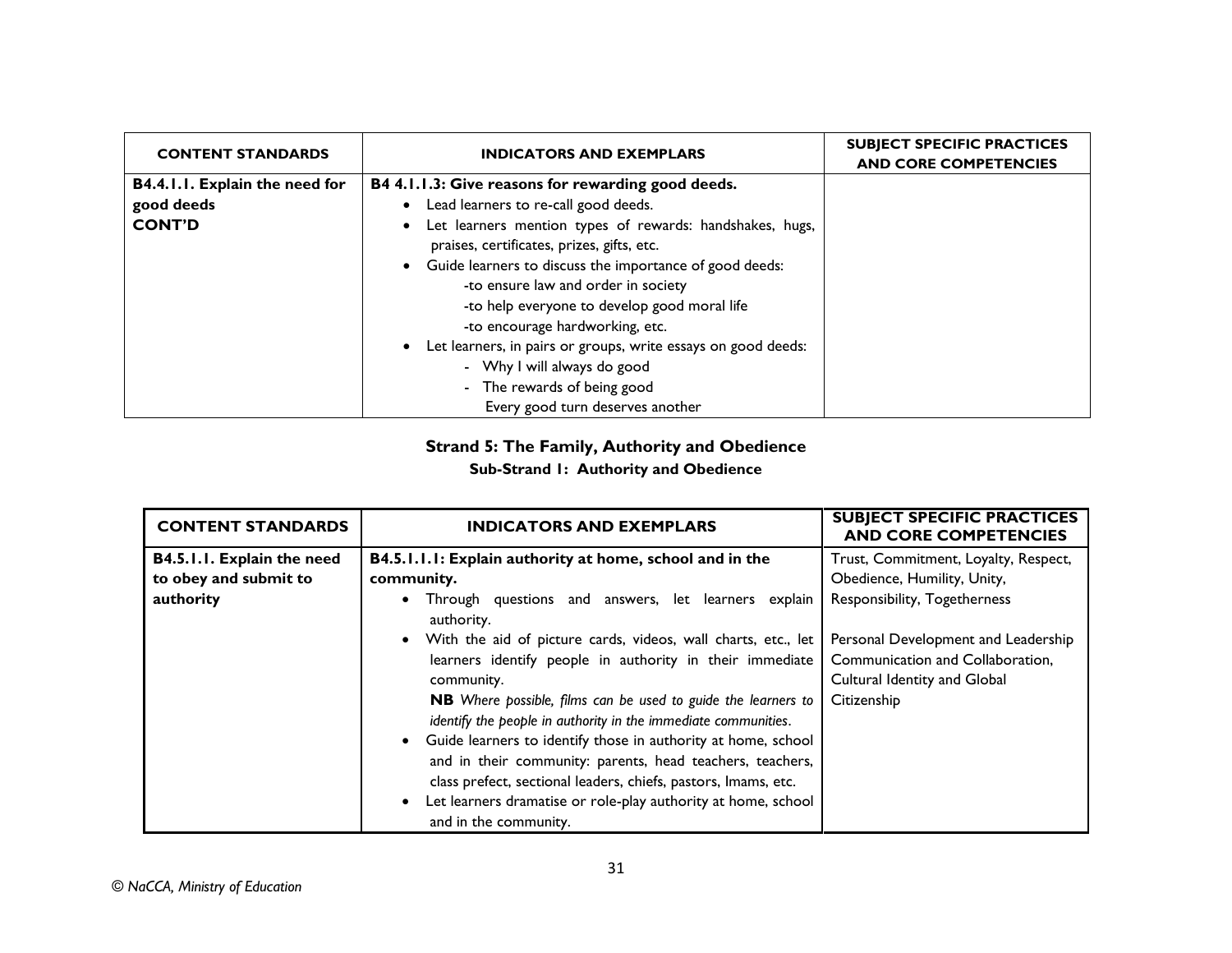| Sub-Strand 2: Roles, Relationships in the Family and Character Formation |  |
|--------------------------------------------------------------------------|--|
|--------------------------------------------------------------------------|--|

| <b>CONTENT STANDARDS</b>    |                                                            | <b>SUBJECT SPECIFIC PRACTICES</b>           |
|-----------------------------|------------------------------------------------------------|---------------------------------------------|
|                             | <b>INDICATORS AND EXEMPLARS</b>                            | <b>AND CORE COMPETENCIES</b>                |
| B4.5.2.1. Explain the       | B4.5.2.1.1: Discuss the importance of being a committed    | Commitment, Loyalty, Respect,               |
| importance of being a loyal | member of the family.                                      | Obedience, Humility, Unity, Responsibility, |
| member of the family        | Assist learners to explain who a committed person is.      | Togetherness, Tolerance.                    |
|                             | Let learners mention behaviours that show that a person is |                                             |
|                             | committed.                                                 | Personal Development and Leadership         |
|                             | Ask learners to describe a committed family member. A      | Communication and Collaboration,            |
|                             | person who:                                                | Cultural Identity and Global Citizenship    |
|                             | takes part in family activities,                           |                                             |
|                             | is obedient to elders of the family,                       |                                             |
|                             | respects other family members,                             |                                             |
|                             | accepts responsibility (performing assigned duties),       |                                             |
|                             | takes initiatives,                                         |                                             |
|                             | helps needy relatives, etc.                                |                                             |
|                             | Help learners to discuss the importance of being a         |                                             |
|                             | committed family member:                                   |                                             |
|                             | to promote unity,                                          |                                             |
|                             | to gain respect,                                           |                                             |
|                             | to be considered a trustworthy person, etc.                |                                             |
|                             | Let learners role-play or mime roles committed family      |                                             |
|                             | members.                                                   |                                             |
|                             |                                                            |                                             |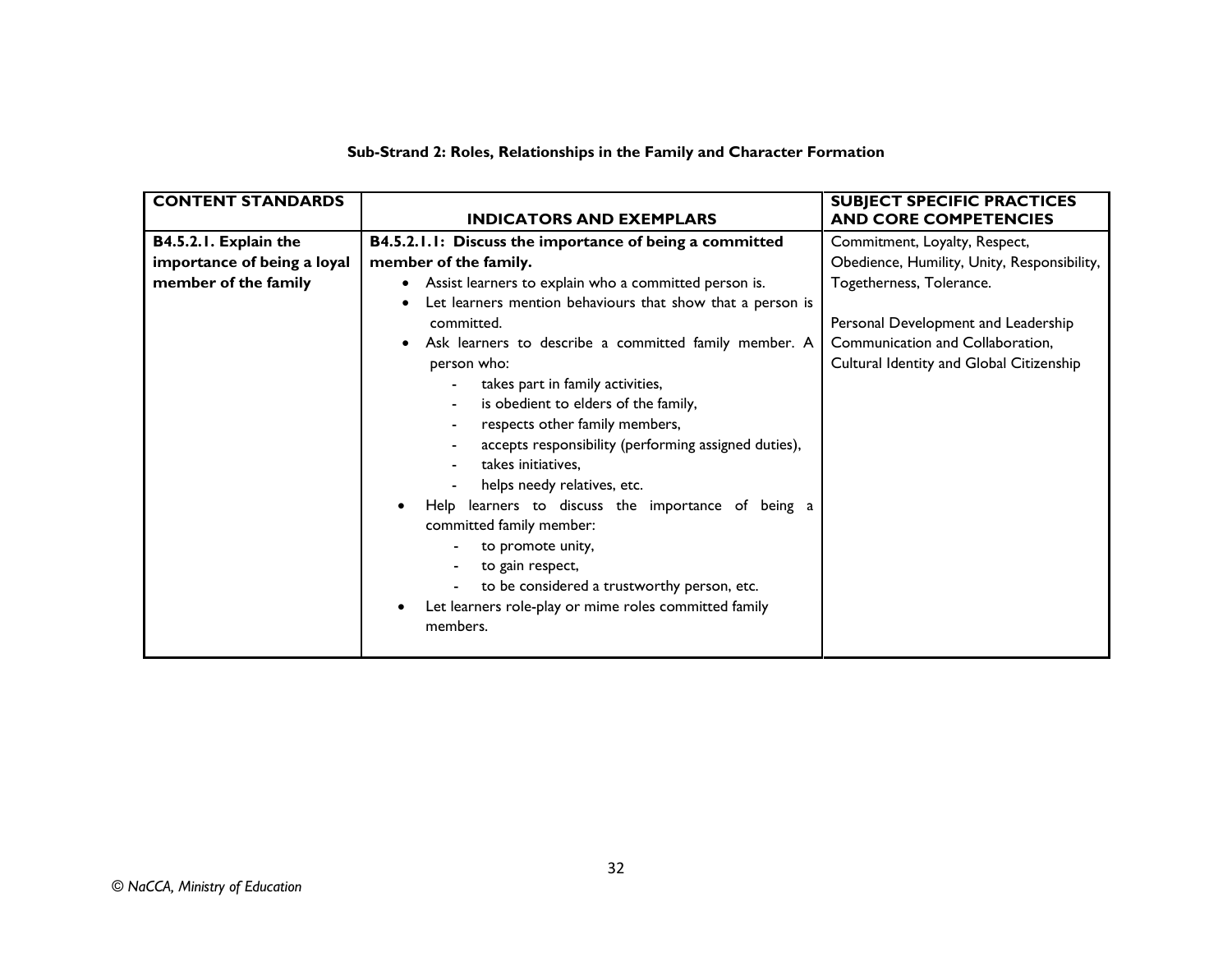# **BASIC 5**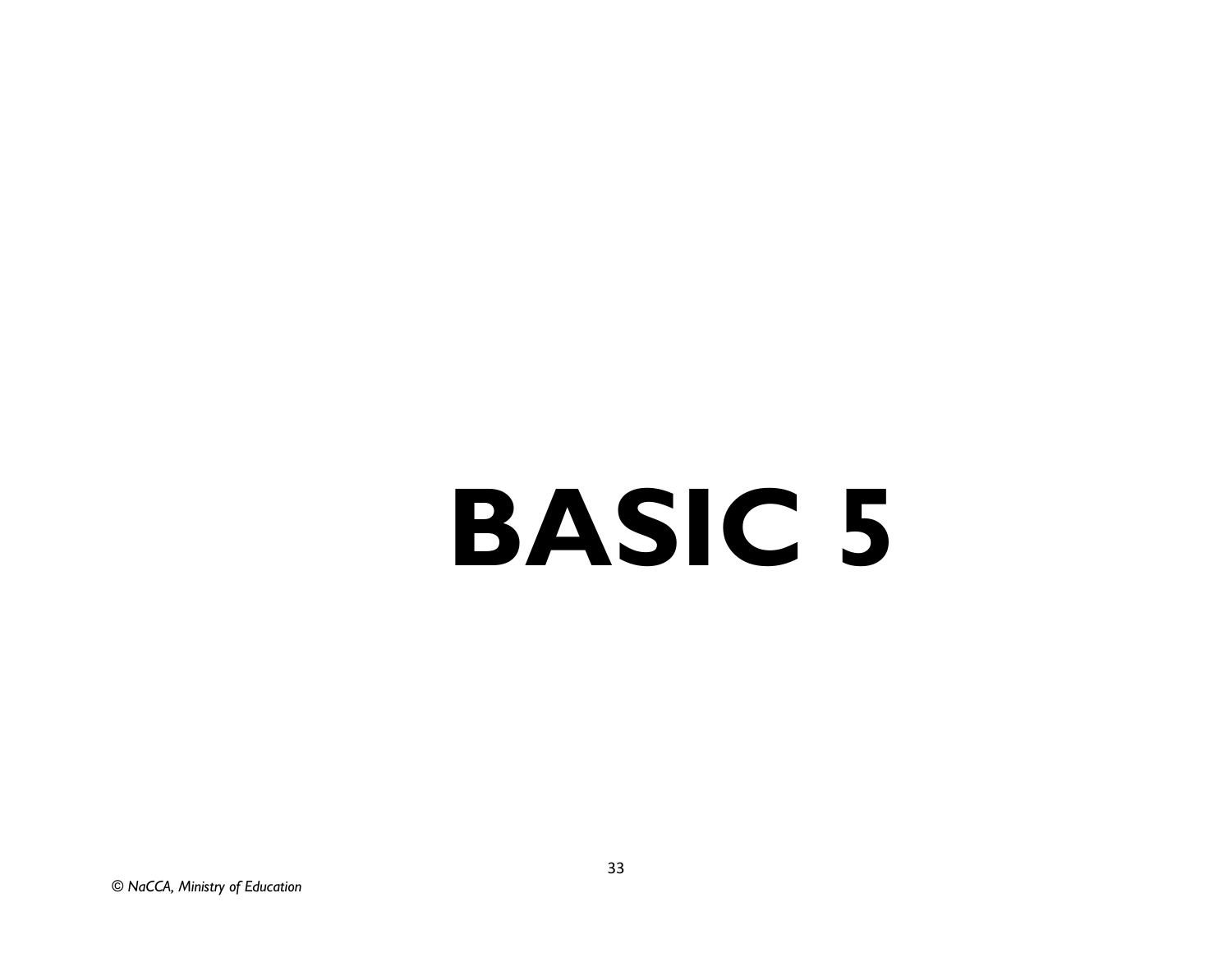#### **BASIC 5 Strand 1: God, His Creation and Attributes Sub-Strand 1: God the Creator**

| <b>CONTENT STANDARDS</b>        | <b>INDICATORS AND EXEMPLARS</b>                                                                   | <b>SUBJECT SPECIFIC PRACTICES</b><br><b>AND CORE COMPETENCIES</b> |
|---------------------------------|---------------------------------------------------------------------------------------------------|-------------------------------------------------------------------|
| <b>B5.I.I.I. Appreciate the</b> | B5.1.1.1.1: Explain how special each individual is.                                               |                                                                   |
| nature of God as the            | Through various activities such as working in pairs or in                                         | Respect, Caring, Responsibility,                                  |
| Creator                         | groups, let learners discuss how each person is unique and                                        | stewardship, Love,                                                |
|                                 | different from one another: some are short, tall, intelligent,                                    | Communication and Collaboration,                                  |
|                                 | fair in complexion, black in complexion, serious, etc.                                            | Cultural Identity and Global Citizenship                          |
|                                 | Lead learners to demonstrate the uniqueness of each<br>$\bullet$<br>individual, using themselves. |                                                                   |
|                                 | Put learners into groups according to: height, colour, mass,                                      |                                                                   |
|                                 | intelligence, etc.                                                                                |                                                                   |
|                                 | Let learners put in writing how different they are from                                           |                                                                   |
|                                 | each other.                                                                                       |                                                                   |
|                                 | B5.1.1.1.2: State the qualities of God that humankind                                             |                                                                   |
|                                 | should demonstrate.                                                                               |                                                                   |
|                                 |                                                                                                   |                                                                   |
|                                 | Let learners mention qualities of God that humankind<br>٠                                         |                                                                   |
|                                 | should demonstrate: love, patience, mercy, kindness,                                              |                                                                   |
|                                 | forgiveness, honesty, accountability etc.                                                         |                                                                   |
|                                 | Let learners discuss among those qualities of God they                                            |                                                                   |
|                                 | should possess to make them God's children.                                                       |                                                                   |
|                                 | Let learners, in pairs or in groups, discuss how they can                                         |                                                                   |
|                                 | use their God-given unique qualities:                                                             |                                                                   |
|                                 | Serve God and humankind,                                                                          |                                                                   |
|                                 | Protect and preserve the environment,                                                             |                                                                   |
|                                 | Live together in harmony,                                                                         |                                                                   |
|                                 | Contribute to development, etc.                                                                   |                                                                   |
|                                 | Let learners present their work for appreciation and                                              |                                                                   |
|                                 | discussion in class.                                                                              |                                                                   |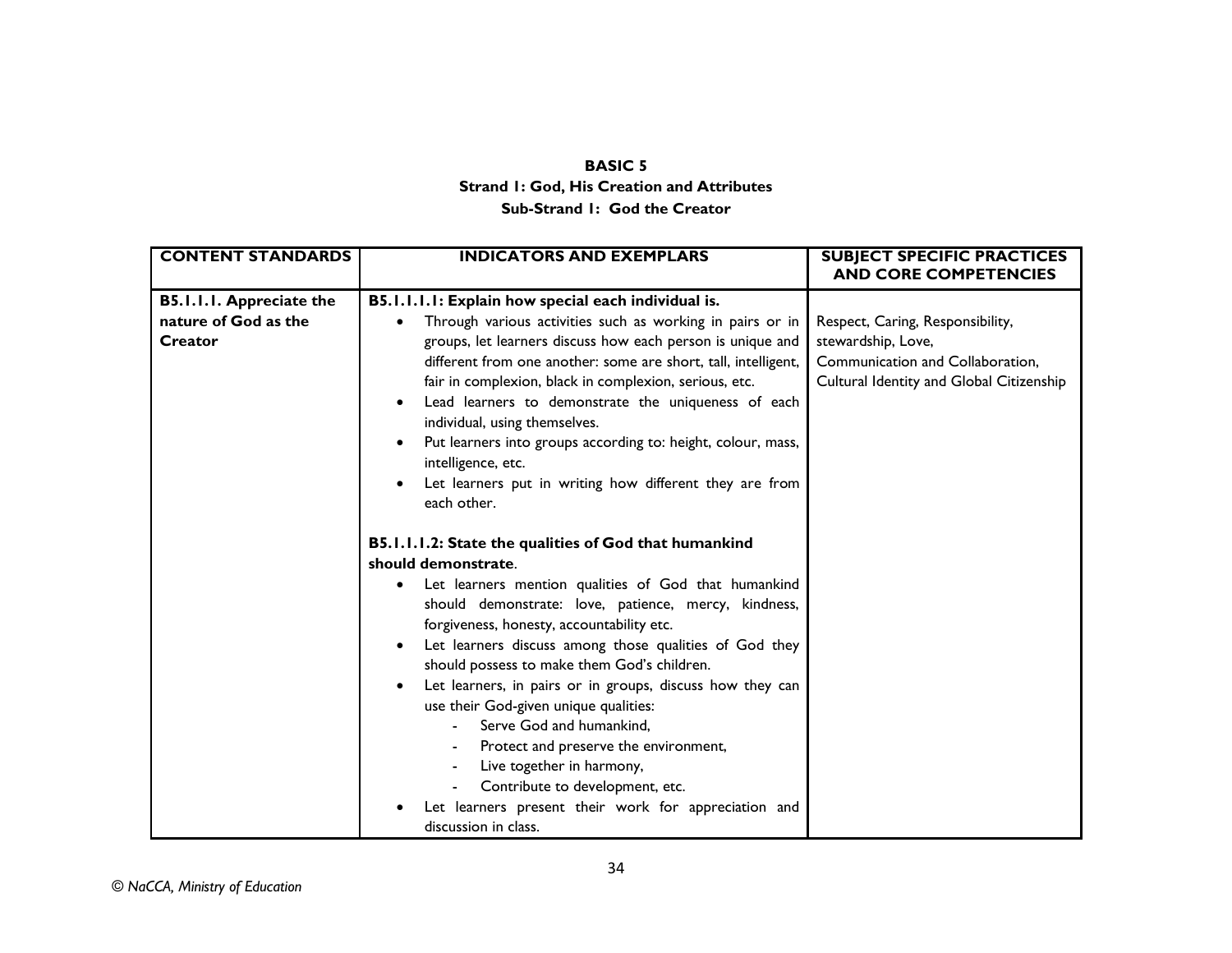| <b>CONTENT STANDARDS</b>                                                | <b>INDICATORS AND EXEMPLARS</b>                                                                                                                                                                                                                                                                                                                                                                                                                                                                                                                                                                                                                                                                                                                   | <b>SUBJECT SPECIFIC PRACTICES</b><br><b>AND CORE COMPETENCIES</b> |
|-------------------------------------------------------------------------|---------------------------------------------------------------------------------------------------------------------------------------------------------------------------------------------------------------------------------------------------------------------------------------------------------------------------------------------------------------------------------------------------------------------------------------------------------------------------------------------------------------------------------------------------------------------------------------------------------------------------------------------------------------------------------------------------------------------------------------------------|-------------------------------------------------------------------|
| <b>B5.I.I.I.</b><br>Appreciate<br>God-given gifts of form<br>and colour | B5.1.1.1.3: Mention why individuals should maintain their<br>God-given gifts of form and colour.<br>Let learners give reasons why they should maintain their<br>God-given form and colour: God has a purpose for<br>creating everybody as they are. No-one creates himself or<br>herself.Our bodies serve as the Temple of God.<br>Let learners discuss possible purposes for which each one<br>is created in a unique form.<br>Use pictures or video clips (where possible) to<br>demonstrate the effects of destroying our bodies.<br>Put learners in groups to discuss how to maintain their<br>God-given form and colour and not to deform their<br>bodies. We should be proud of how we were created. We<br>should avoid bleaching the skin. |                                                                   |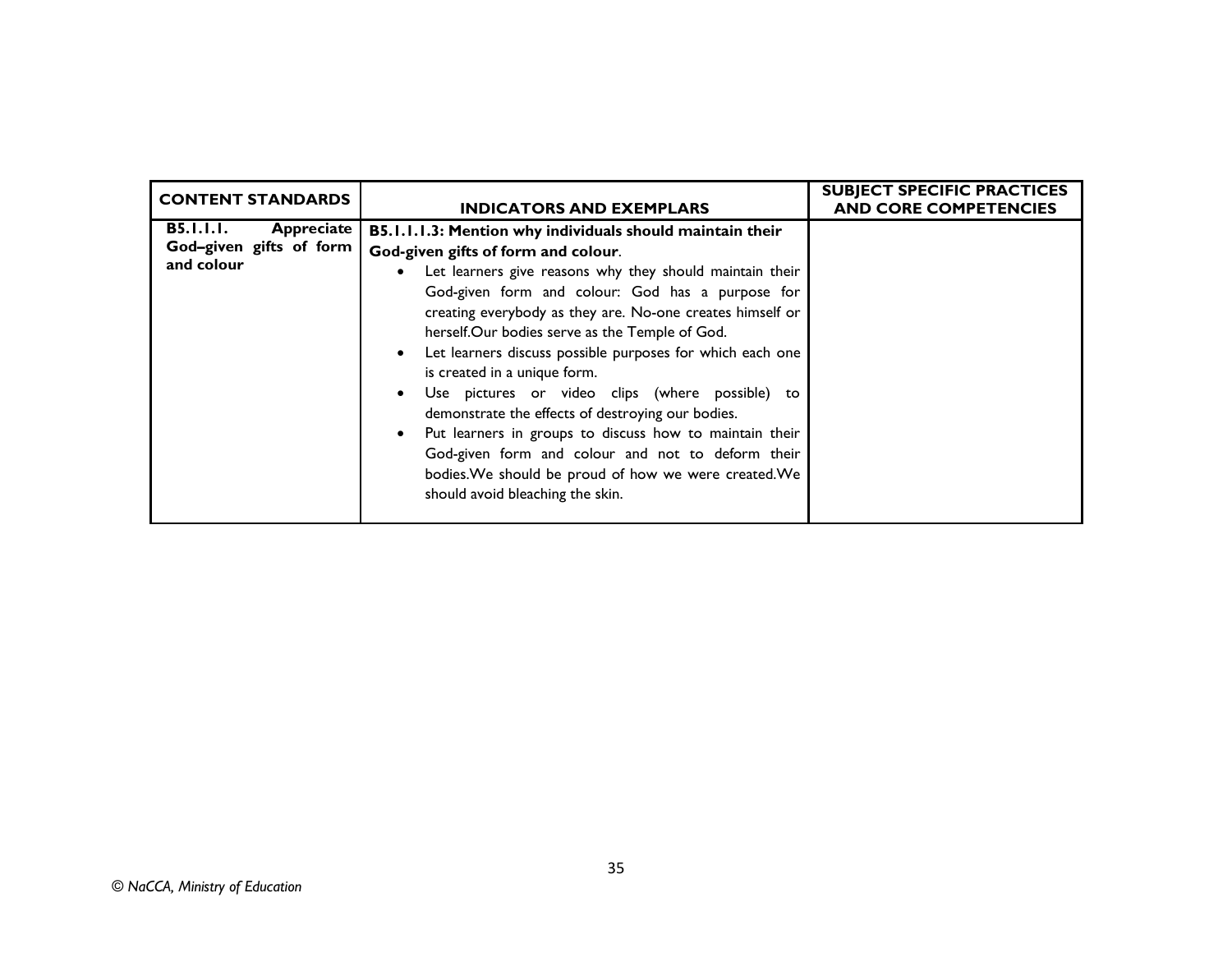#### **Sub-Strand 2. The Environment**

| <b>CONTENT STANDARDS</b> | <b>INDICATORS AND EXEMPLARS</b>                                                                                                                                                                                                                                                                                                                                                                        | <b>SUBJECT SPECIFIC PRACTICES</b><br><b>AND CORE COMPETENCIES</b> |
|--------------------------|--------------------------------------------------------------------------------------------------------------------------------------------------------------------------------------------------------------------------------------------------------------------------------------------------------------------------------------------------------------------------------------------------------|-------------------------------------------------------------------|
| B5.1.2.1. Explain how to | <b>B5.1.2.1.1. Discuss the effects of human activities on the</b>                                                                                                                                                                                                                                                                                                                                      | Respect, Caring, Responsibility,                                  |
| care for the environment | environment.                                                                                                                                                                                                                                                                                                                                                                                           | stewardship, Love,                                                |
|                          | Guide learners to talk about the human activities in the<br>$\bullet$                                                                                                                                                                                                                                                                                                                                  | Communication and Collaboration,                                  |
|                          | environment.                                                                                                                                                                                                                                                                                                                                                                                           | Cultural Identity and Global                                      |
|                          | Show pictures and video clips on human activities that destroy<br>the environment: illegal mining (galamsey), indiscriminate<br>cutting down of trees (deforestation), pollution of water<br>bodies, air pollution, etc.<br>Let learners write the effects of human activities on the<br>$\bullet$<br>environment: climate change – heat, floods, rain storms, less<br>rainfall, famine, drought, etc. | Citizenship                                                       |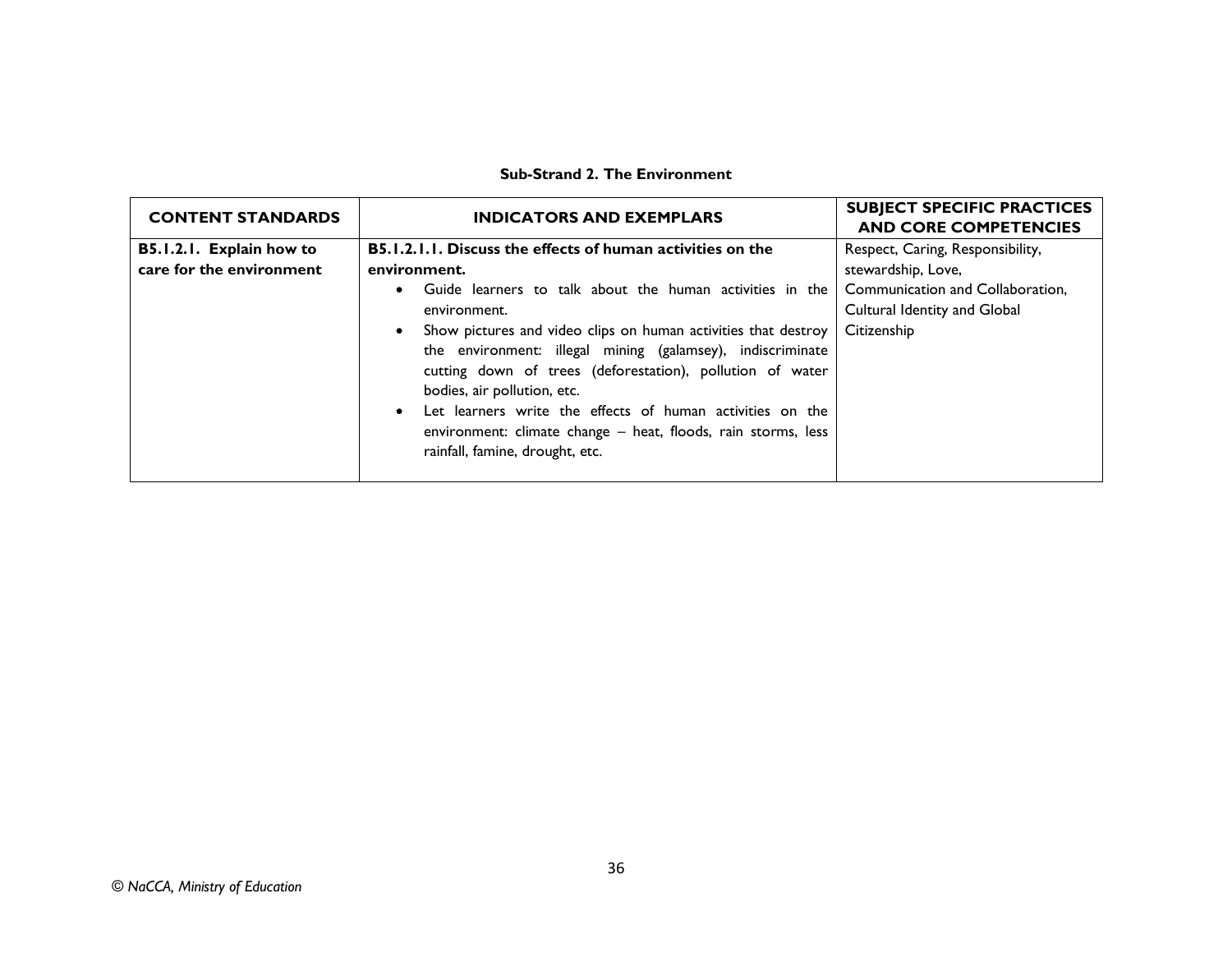| <b>CONTENT STANDARDS</b>                                              | <b>INDICATORS AND EXEMPLARS</b>                                                                                                                                                                                                                                                                                                                                                                                                                                                                                                                                                                                                                                                                                                                                                                                                                                                                                                        | <b>SUBJECT SPECIFIC</b><br><b>PRACTICES AND CORE</b><br><b>COMPETENCIES</b> |
|-----------------------------------------------------------------------|----------------------------------------------------------------------------------------------------------------------------------------------------------------------------------------------------------------------------------------------------------------------------------------------------------------------------------------------------------------------------------------------------------------------------------------------------------------------------------------------------------------------------------------------------------------------------------------------------------------------------------------------------------------------------------------------------------------------------------------------------------------------------------------------------------------------------------------------------------------------------------------------------------------------------------------|-----------------------------------------------------------------------------|
| B5.1.2.1. Explain how to care<br>for the environment<br><b>CONTD'</b> | B5.1.2.1.2: Demonstrate ways to care for the environment.<br>Through questions and answers, learners explain what they<br>think a clean environment should be.<br>Using Think-Pair-Share, learners talk about ways of caring for<br>the environment through: tree planting, proper disposal of<br>wastes, legal mining, clean-up exercises, avoiding environmental<br>pollution, etc.<br>Let learners organise and do clean-up exercises in the school<br>environment.<br>Guide learners in groups to do a project on: clearing a rubbish<br>dump, planting trees, checking erosion, clearing choked gutters,<br>etc.<br>Let learners discuss and write down the importance of caring<br>for the environment: the importance may include: it helps to<br>improve climatic conditions such as adequate rainfall, balanced<br>temperature on earth, etc.<br>Let learners present their work in class for appreciation and<br>discussion. |                                                                             |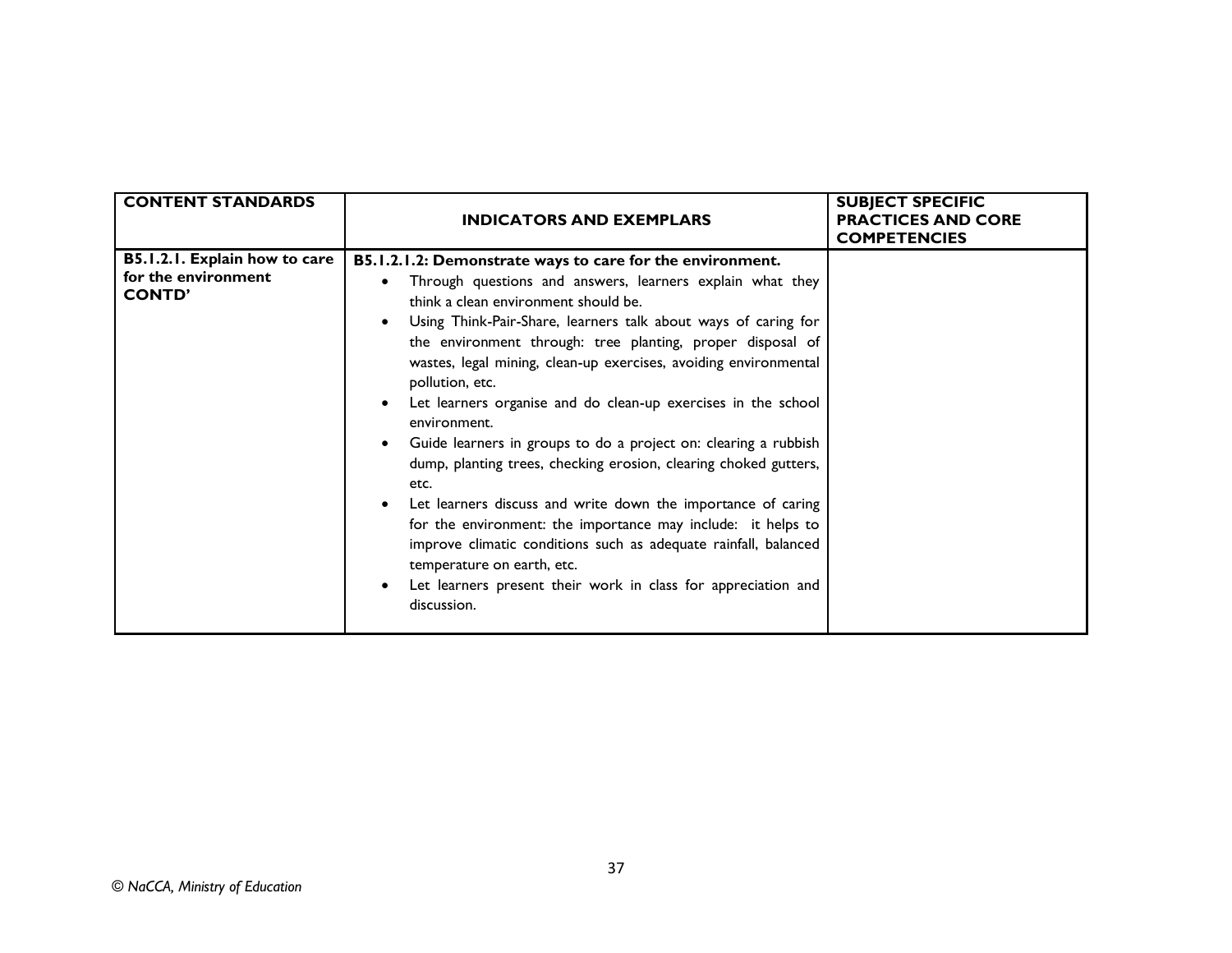#### **Strand 2: Religious Practices and their Moral Implications Sub-Strand 1: Religious Worship in the Three Major Religions in Ghana**

| <b>CONTENT STANDARDS</b>                                                                  | <b>INDICATORS AND EXEMPLARS</b>                                                                                                                                                                                                                                                                                                                                                                                                                                                                                                                                                                                                                                                                                                                                                                                                                                                                                                                                                                                                                                                                                                                                                                                                                                                                                                                          | <b>SUBJECT SPECIFIC PRACTICES</b><br><b>AND CORE COMPETENCIES</b>                                                                                                                                                                                  |
|-------------------------------------------------------------------------------------------|----------------------------------------------------------------------------------------------------------------------------------------------------------------------------------------------------------------------------------------------------------------------------------------------------------------------------------------------------------------------------------------------------------------------------------------------------------------------------------------------------------------------------------------------------------------------------------------------------------------------------------------------------------------------------------------------------------------------------------------------------------------------------------------------------------------------------------------------------------------------------------------------------------------------------------------------------------------------------------------------------------------------------------------------------------------------------------------------------------------------------------------------------------------------------------------------------------------------------------------------------------------------------------------------------------------------------------------------------------|----------------------------------------------------------------------------------------------------------------------------------------------------------------------------------------------------------------------------------------------------|
| B5.2.1.1. Appreciate the<br>importance of prayer,<br>worship and other acts of<br>worship | B5.2.1.1.1: Discuss the moral importance of worship.<br>Help learners (in groups) to explain modes of worship: charity,<br>prayer, song ministration, evangelism, etc.<br>Let learners give reasons why we worship: humankind is under<br>$\bullet$<br>the authority of the Creator, we demonstrate that we depend on<br>God for survival, etc.<br>Through questions and answers, assist learners to talk about the<br>importance of worship: to get blessings from God, to get closer<br>to God, etc.<br>Have children show how they pray.<br>$\bullet$<br>B5 2.1.1.2: Explain the moral significance of religious songs and<br>recitations.<br>Let learners identify religious songs of the three major<br>religions in Ghana.<br>Let learners listen to cassette (CD) player of religious<br>songs in the three major religions and indicate how they<br>can apply the theme in their daily lives.<br>Put learners into religious groups to take turns to<br>$\bullet$<br>perform various religious music and dance.<br>Let learners, in groups, discuss the importance of<br>$\bullet$<br>religious songs in worship: they encourage worship; they<br>make worship lively, they tell us about the nature and<br>attributes of God in melodious and harmonious manner,<br>etc.<br>Let Learners compose simple religious songs and poems.<br>$\bullet$ | Faithfulness, Obedience<br>Respect, Commitment, Humility,<br>Togetherness, Unity<br>Cultural Identity, Gratitude<br>Communication and Collaboration,<br>Personal Development and Leadership<br>Creativity and Innovation<br>and Global Citizenship |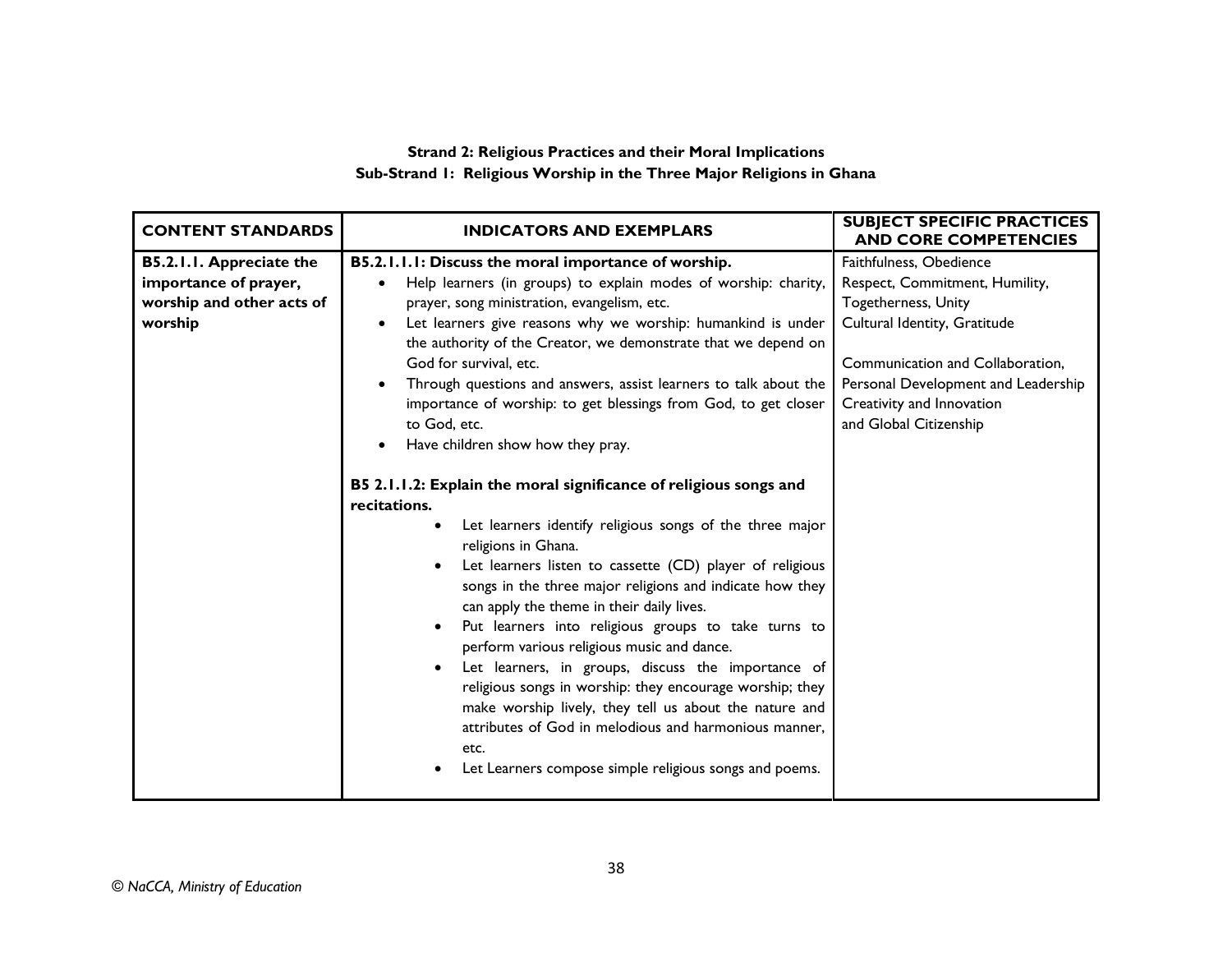# **Sub-Strand 2: Festivals in the Three Major Religions**

| <b>CONTENT</b><br><b>STANDARDS</b> | <b>INDICATORS AND EXEMPLARS</b>                                    | <b>SUBJECT SPECIFIC PRACTICES</b><br><b>AND CORE COMPETENCIES</b> |
|------------------------------------|--------------------------------------------------------------------|-------------------------------------------------------------------|
| B5.2.2.1. Explain the              | B5.2.2.1.1: Identify the moral significance of sacred passages and | Faithfulness, Obedience                                           |
| <b>Significance of Religious</b>   | oral traditions in the three main religions.                       | Respect, Commitment, Humility,                                    |
| <b>Festivals</b>                   | Give selected passages and or oral traditions for learners         | Togetherness, Unity                                               |
|                                    | to study e.g. the Ten Commandments - (Exodus 20,), Al-             | Cultural Identity, Gratitude                                      |
|                                    | Fãtihah, folktales, etc. and show how they can apply               |                                                                   |
|                                    | them in their daily lives.                                         | Communication and Collaboration,                                  |
|                                    | Guide learners to identify sacred passages and oral                | Personal Development and Leadership                               |
|                                    | traditions in the three main religions in Ghana.                   | Creativity and Innovation                                         |
|                                    | Let learners isolate moral elements that can be found in           | and Global Citizenship                                            |
|                                    | the passages and narratives: this reinforces trust in              |                                                                   |
|                                    | God, helps to control stress, gives hope, guides our               |                                                                   |
|                                    | behaviours, etc.                                                   |                                                                   |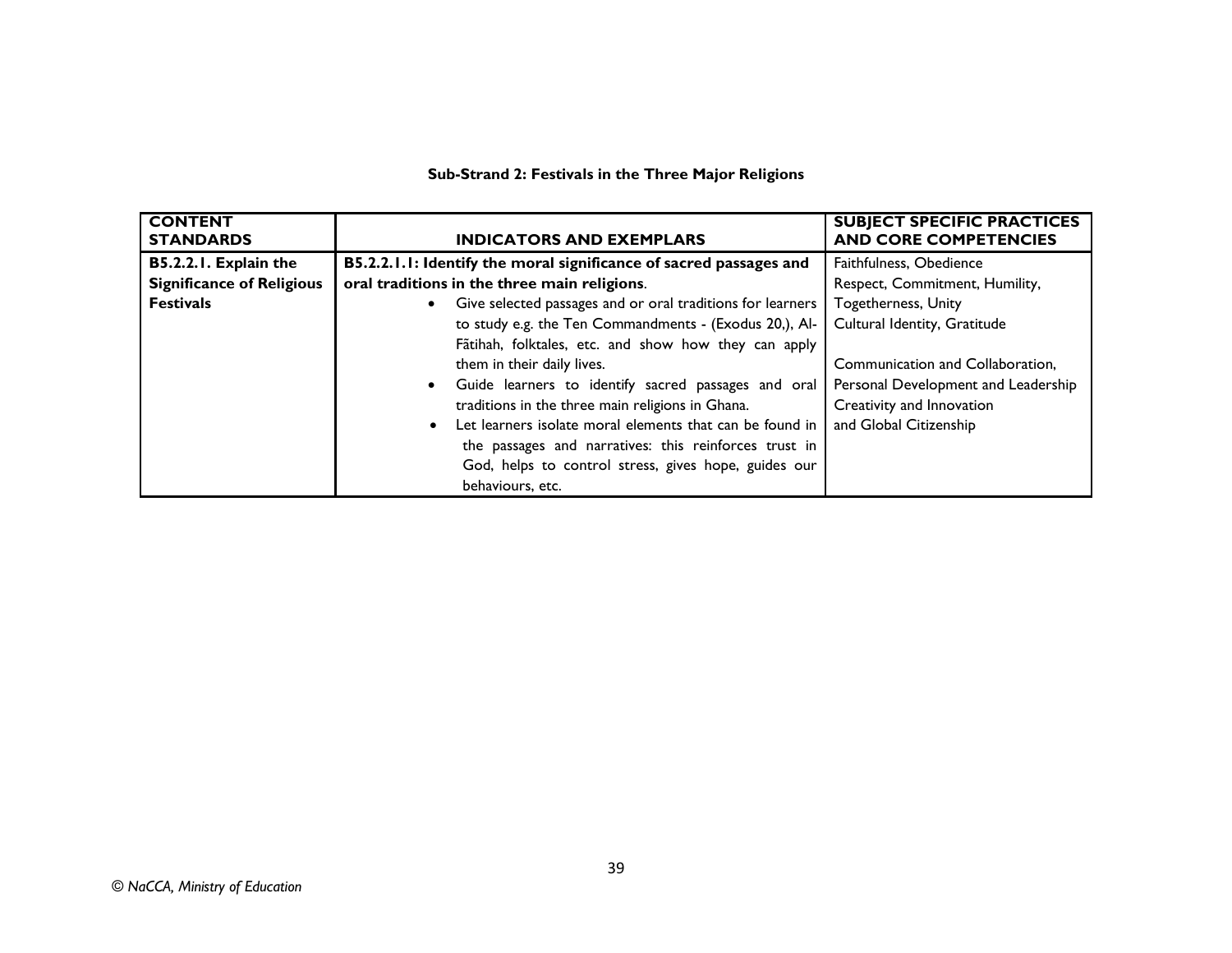#### **Strand 3: Religious Leaders Sub-Strand 4: Ministry of the Leaders of the Three Major Religions in Ghana**

| <b>CONTENT</b><br><b>STANDARDS</b> | <b>INDICATORS AND EXEMPLARS</b>                                                                                                                                                                                                                                                                                                                                                                                       | <b>SUBJECT SPECIFIC PRACTICES</b><br><b>AND CORE COMPETENCIES</b> |
|------------------------------------|-----------------------------------------------------------------------------------------------------------------------------------------------------------------------------------------------------------------------------------------------------------------------------------------------------------------------------------------------------------------------------------------------------------------------|-------------------------------------------------------------------|
| <b>B5.3.4.1. Show an</b>           | B5.3.4.1.1: Describe the key events in the ministry of the leaders                                                                                                                                                                                                                                                                                                                                                    | Respect, Trust, Obedience,                                        |
| understanding of the               | of the three religions.                                                                                                                                                                                                                                                                                                                                                                                               | Commitment, Responsibility,                                       |
| ministry of each of the            | Guide learners to describe the key events associated with the<br>$\bullet$                                                                                                                                                                                                                                                                                                                                            | Personal Development and Leadership                               |
| major religious leaders            | ministry of the leaders of the three main religions:                                                                                                                                                                                                                                                                                                                                                                  | Communication and Collaboration,                                  |
|                                    | The Lord Jesus Christ- Baptism, temptation, call of the                                                                                                                                                                                                                                                                                                                                                               | Creativity and Innovation                                         |
|                                    | disciples, teaching, etc.                                                                                                                                                                                                                                                                                                                                                                                             | Digital Literacy                                                  |
|                                    | The Holy Prophet Muhammad (S.A.W.)<br>- call,                                                                                                                                                                                                                                                                                                                                                                         | Cultural Identity and Global                                      |
|                                    | triumphant entry to Makkah, etc.                                                                                                                                                                                                                                                                                                                                                                                      | Citizenship                                                       |
|                                    | Traditional Leader- training, teaching, etc.                                                                                                                                                                                                                                                                                                                                                                          |                                                                   |
|                                    | In groups, let learners role-play some aspects of the ministry of:                                                                                                                                                                                                                                                                                                                                                    |                                                                   |
|                                    | The Lord Jesus Christ,                                                                                                                                                                                                                                                                                                                                                                                                |                                                                   |
|                                    | The Holy Prophet Muhammad and                                                                                                                                                                                                                                                                                                                                                                                         |                                                                   |
|                                    | A Traditional Religious Leader.                                                                                                                                                                                                                                                                                                                                                                                       |                                                                   |
|                                    | B5 3.4.1.2: Outline the moral lessons from the ministry of the<br>various leaders.<br>Put learners in groups to identify the significant roles by the<br>$\bullet$<br>religious leaders in their ministries: obedience; commitment;<br>patience, leadership, sacrifice etc.<br>In groups, let learners dramatise portions of the scripture that<br>depict moral lessons, e.g. submissiveness, humility, loyalty, etc. |                                                                   |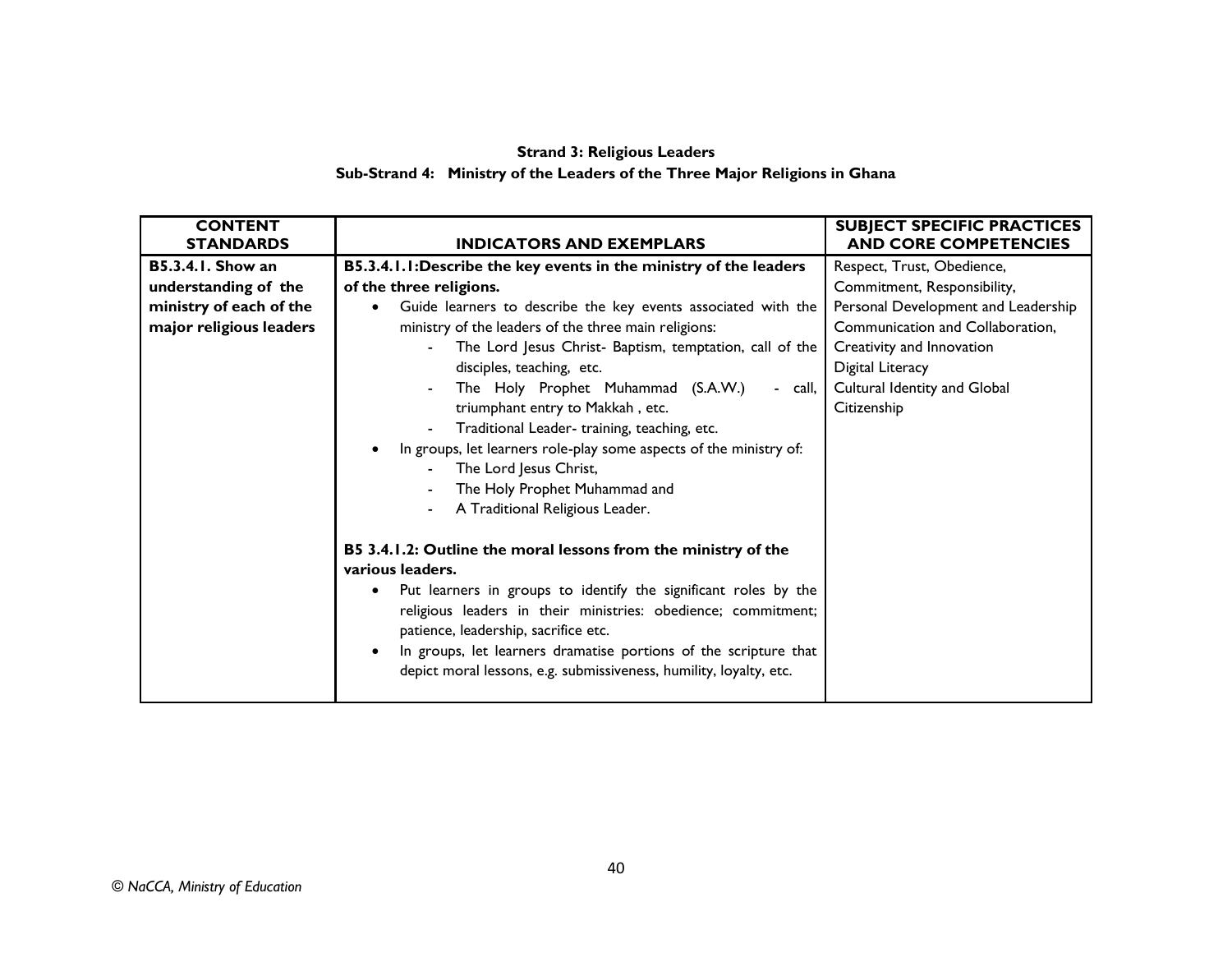#### **Strand 4: The Family and Commitment Sub- Strand 1: The Family and the Community**

| <b>CONTENT STANDARDS</b> | <b>INDICATORS AND EXEMPLARS</b>                                                  | <b>SUBJECT SPECIFIC PRACTICES</b><br><b>AND CORE COMPETENCIES</b> |
|--------------------------|----------------------------------------------------------------------------------|-------------------------------------------------------------------|
|                          |                                                                                  |                                                                   |
| B5.4.1.1. Explain Family | B5.4.1.1.1: Explain the need to be a committed member of the                     | Trust, Commitment, Loyalty, Respect,                              |
| <b>Commitment</b>        | family.                                                                          | Obedience, Humility, Unity,                                       |
|                          | Have learners mention behaviours and attitudes needed to be a<br>$\bullet$       | Responsibility, Togetherness                                      |
|                          | committed family member:                                                         | Personal Development and Leadership                               |
|                          | Initiates activities for family members eg. Periodic get-<br>together            | Communication and Collaboration,<br>Cultural Identity and Global  |
|                          | Supports common family projects eg. Taking care of<br>needy person in the family | Citizenship                                                       |
|                          | Visitation (taking time off to visit elders, parents, etc.)<br>$\blacksquare$    |                                                                   |
|                          | Accepting responsibility (support family members who                             |                                                                   |
|                          | lag behind in performing their assigned duties)                                  |                                                                   |
|                          | Helping to instil discipline among younger family<br>members, etc.               |                                                                   |
|                          | Learners discuss the need for being a committed family                           |                                                                   |
|                          | member:                                                                          |                                                                   |
|                          | to promote unity,                                                                |                                                                   |
|                          | to gain respect,                                                                 |                                                                   |
|                          | to bring unity and peace in the family,                                          |                                                                   |
|                          | to strengthen the family support system,                                         |                                                                   |
|                          | to be considered a trustworthy person, etc.                                      |                                                                   |
|                          | In groups, let learners role-play a family sketch centred on<br>$\bullet$        |                                                                   |
|                          | commitment. The sketch should have commitment as its                             |                                                                   |
|                          | theme.                                                                           |                                                                   |
|                          |                                                                                  |                                                                   |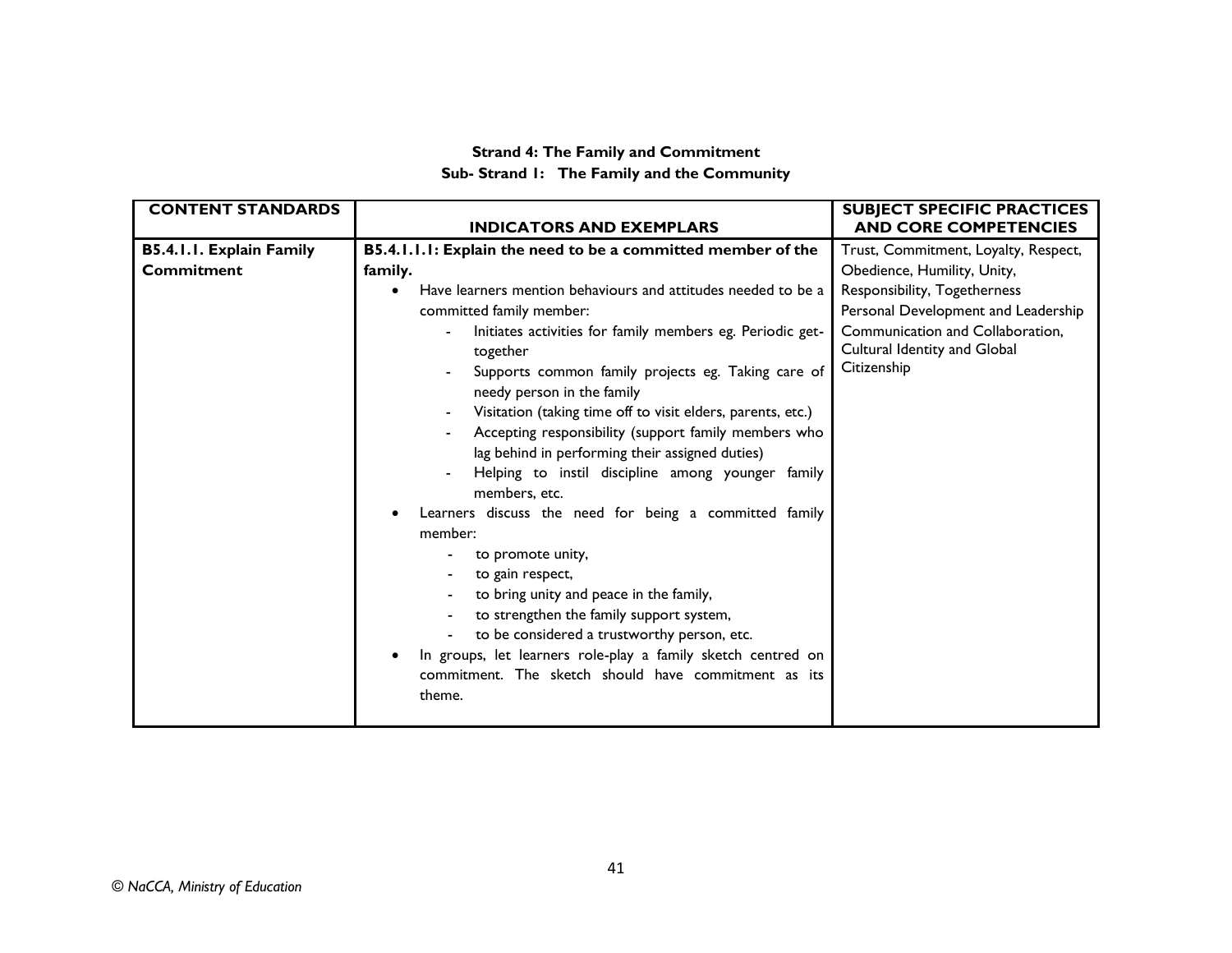| <b>CONTENT STANDARDS</b>                                       | <b>INDICATORS AND EXEMPLARS</b>                                                                                                                                                                                                                                                                        | <b>SUBJECT SPECIFIC PRACTICES</b><br><b>AND CORE COMPETENCIES</b>                                                                                                                                                          |
|----------------------------------------------------------------|--------------------------------------------------------------------------------------------------------------------------------------------------------------------------------------------------------------------------------------------------------------------------------------------------------|----------------------------------------------------------------------------------------------------------------------------------------------------------------------------------------------------------------------------|
| B5.4.1.1. Explain Family<br><b>Commitment</b><br><b>CONTD"</b> | B5 4.1.1.2: Demonstrate things to do to show<br>commitment as members of the family.<br>Guide learners to sketch a demonstration on the<br>$\bullet$<br>following:<br>taking part in family programmes and activities,<br>contributing to and attending weddings, funerals,<br>naming ceremonies, etc. | Trust, Commitment, Loyalty, Respect,<br>Obedience, Humility, Unity, Responsibility,<br>Togetherness<br>Personal Development and Leadership<br>Communication and Collaboration,<br>Cultural Identity and Global Citizenship |
|                                                                | In groups, let learners discuss things they have to<br>do to show commitment to their family.                                                                                                                                                                                                          |                                                                                                                                                                                                                            |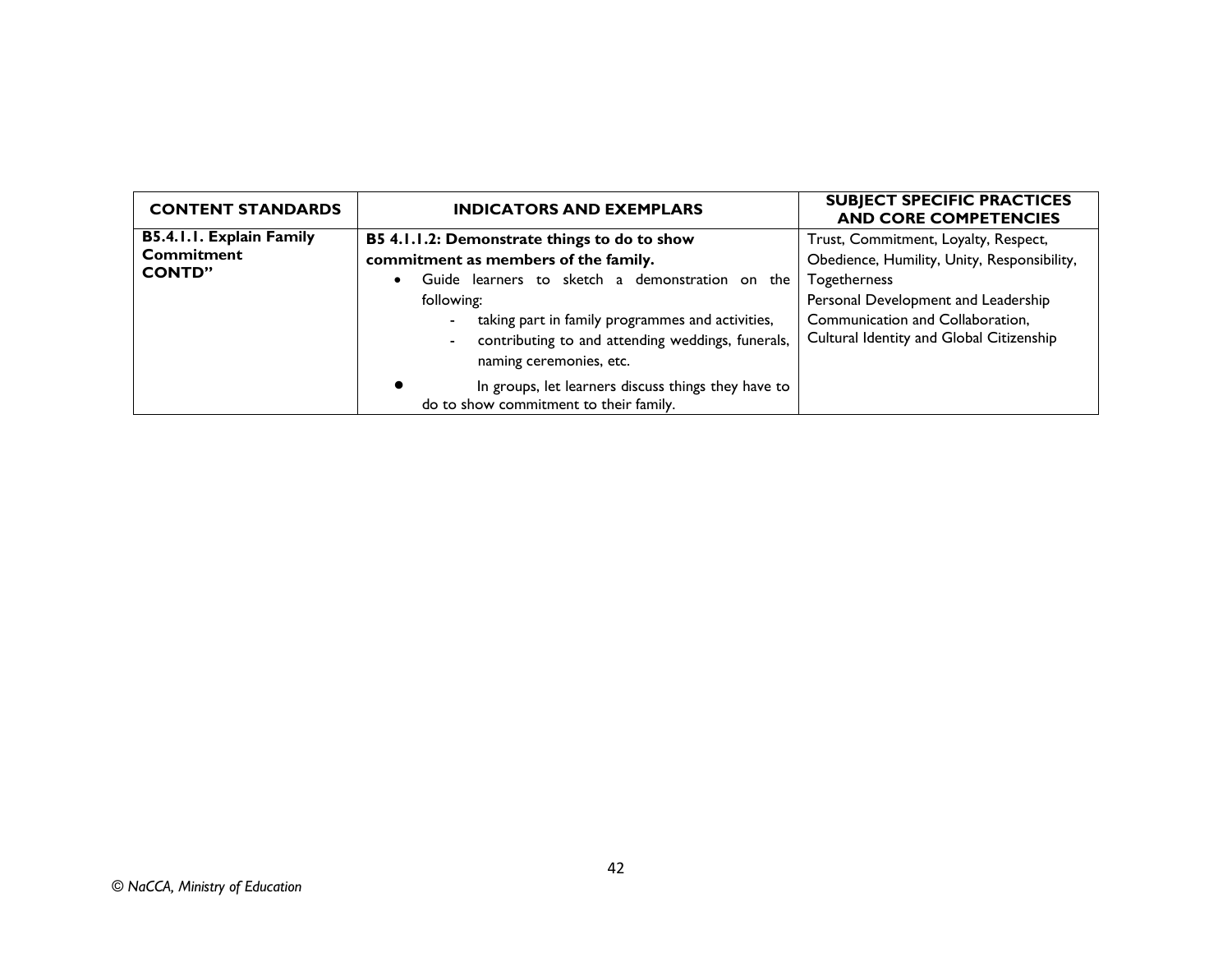#### **Strand 5: The Family, Authority and Obedience Sub-Strand 1: Authority and Obedience**

| <b>CONTENT STANDARDS</b>                                            |                                                                                                                                                                                                                                                                                                                                                                                                                                                                                                                                                                                       | <b>SUBJECT SPECIFIC PRACTICES</b>                                                                                                                                                                                                                               |
|---------------------------------------------------------------------|---------------------------------------------------------------------------------------------------------------------------------------------------------------------------------------------------------------------------------------------------------------------------------------------------------------------------------------------------------------------------------------------------------------------------------------------------------------------------------------------------------------------------------------------------------------------------------------|-----------------------------------------------------------------------------------------------------------------------------------------------------------------------------------------------------------------------------------------------------------------|
| B5.5.1.1. Appreciate the<br>need to obey and submit<br>to authority | <b>INDICATORS AND EXEMPLARS</b><br>B5.5.1.1.1: Recognise parents as sources of discipline<br>and character formation.<br>Through questions and answers, let learners mention<br>$\bullet$<br>how they are disciplined by their parents and other<br>elders at home:<br>scolding,<br>reprimanding,<br>deprivation of gifts and other interests,<br>prayer and worship at home,<br>parents act as role models to the<br>children/learners, etc.<br>Guide learners to talk about the benefits they get from<br>their parents because of their obedience to them.                         | <b>AND CORE COMPETENCIES</b><br>Commitment, Loyalty, Respect, Obedience,<br>Humility, Unity, Responsibility,<br>Togetherness, Tolerance.<br>Personal Development and Leadership<br>Communication and Collaboration,<br>Cultural Identity and Global Citizenship |
|                                                                     | In groups, let learners demonstrate how their parents<br>$\bullet$<br>discipline them at home.<br>B5. 5.1.1.2: Explain the need to demonstrate responsible<br>behaviour at home.<br>Let learners identify ways by which they can be<br>responsible:<br>be a good child to avoid punishment,<br>emulate parents and other family members,<br>etc.<br>Let learners dramatise responsible behaviours as<br>parents.<br>In groups, let learners write essays on how to become<br>responsible adults.<br>Let learners present their works to the class for<br>appreciation and discussion. |                                                                                                                                                                                                                                                                 |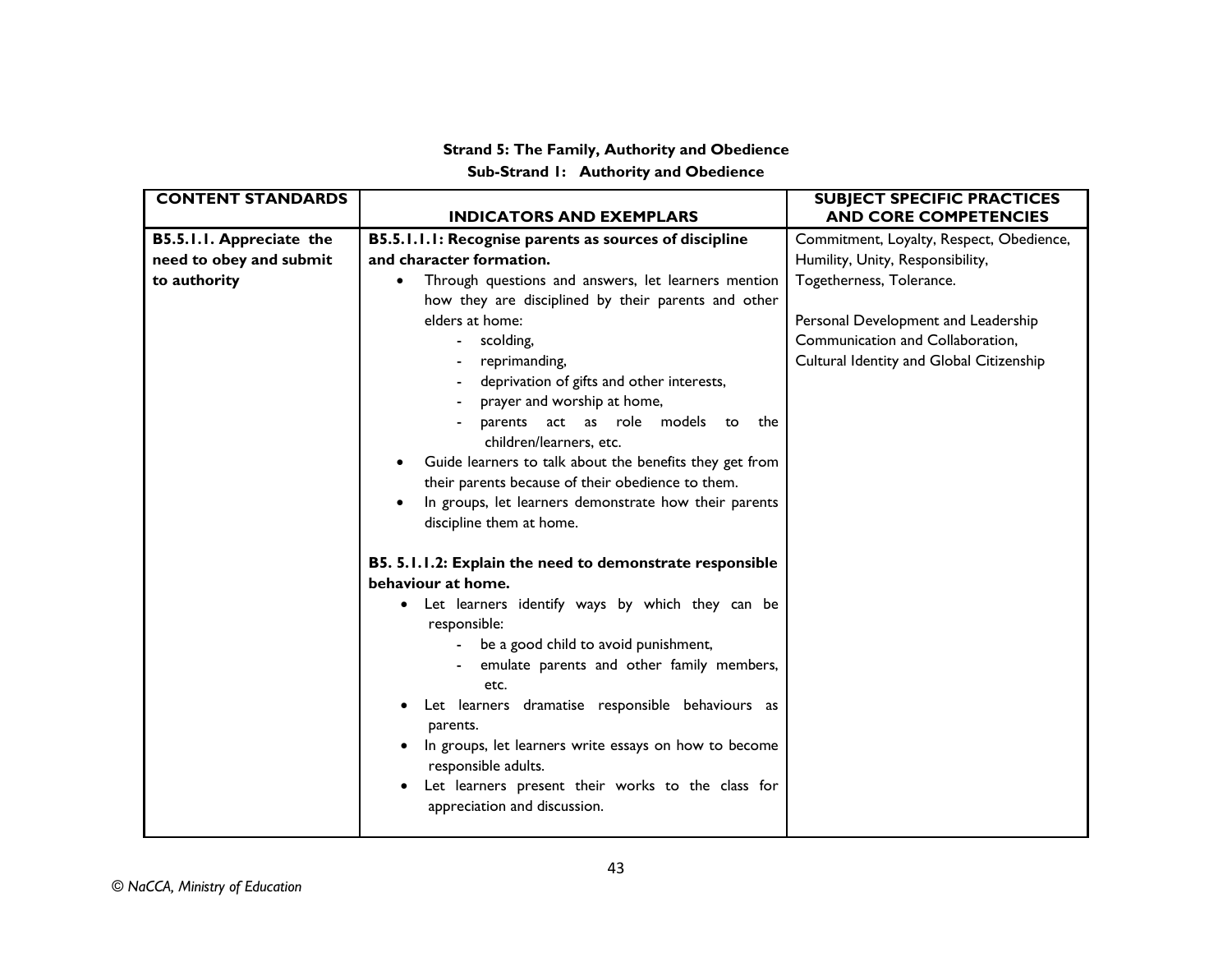#### **Sub-Strand 2: Roles, Relationships in the Family and Character Formation**

| <b>CONTENT STANDARDS</b>                                                 | <b>INDICATORS AND EXEMPLARS</b>                                                                                                                                                                                                                                                                                                                                                                                                                                                                                                                                                                                                         | <b>SUBJECT SPECIFIC PRACTICES</b><br><b>AND CORE COMPETENCIES</b>                                                                               |
|--------------------------------------------------------------------------|-----------------------------------------------------------------------------------------------------------------------------------------------------------------------------------------------------------------------------------------------------------------------------------------------------------------------------------------------------------------------------------------------------------------------------------------------------------------------------------------------------------------------------------------------------------------------------------------------------------------------------------------|-------------------------------------------------------------------------------------------------------------------------------------------------|
| B5 5.2.1. Explain the<br>contributions of a<br>responsible family member | B5 5.2.1.1: Discuss the importance of being a<br>responsible member of the family.<br>Assist learners to explain a responsible person in the<br>$\bullet$<br>family.<br>Let learners describe attitudes and behaviours that                                                                                                                                                                                                                                                                                                                                                                                                             | Commitment, Loyalty, Respect, Obedience,<br>Humility, Unity, Responsibility,<br>Togetherness, Tolerance.<br>Personal Development and Leadership |
|                                                                          | show that a person is responsible.<br>Ask learners to describe a responsible family member:<br>$\bullet$<br>show commitment in family taking activities,<br>$\blacksquare$<br>obedience to elders of the family,<br>$\blacksquare$<br>respect for family members,<br>accepting responsibility (performing assigned<br>duties),<br>taking initiatives,<br>helping needy relatives, etc.<br>Guide learners to discuss the importance of being a<br>responsible family member:<br>to promote unity,<br>to gain respect,<br>to be considered a reliable person, etc.<br>Let learners role-play activities of responsible family<br>members. | Communication and Collaboration,<br>Cultural Identity and Global Citizenship                                                                    |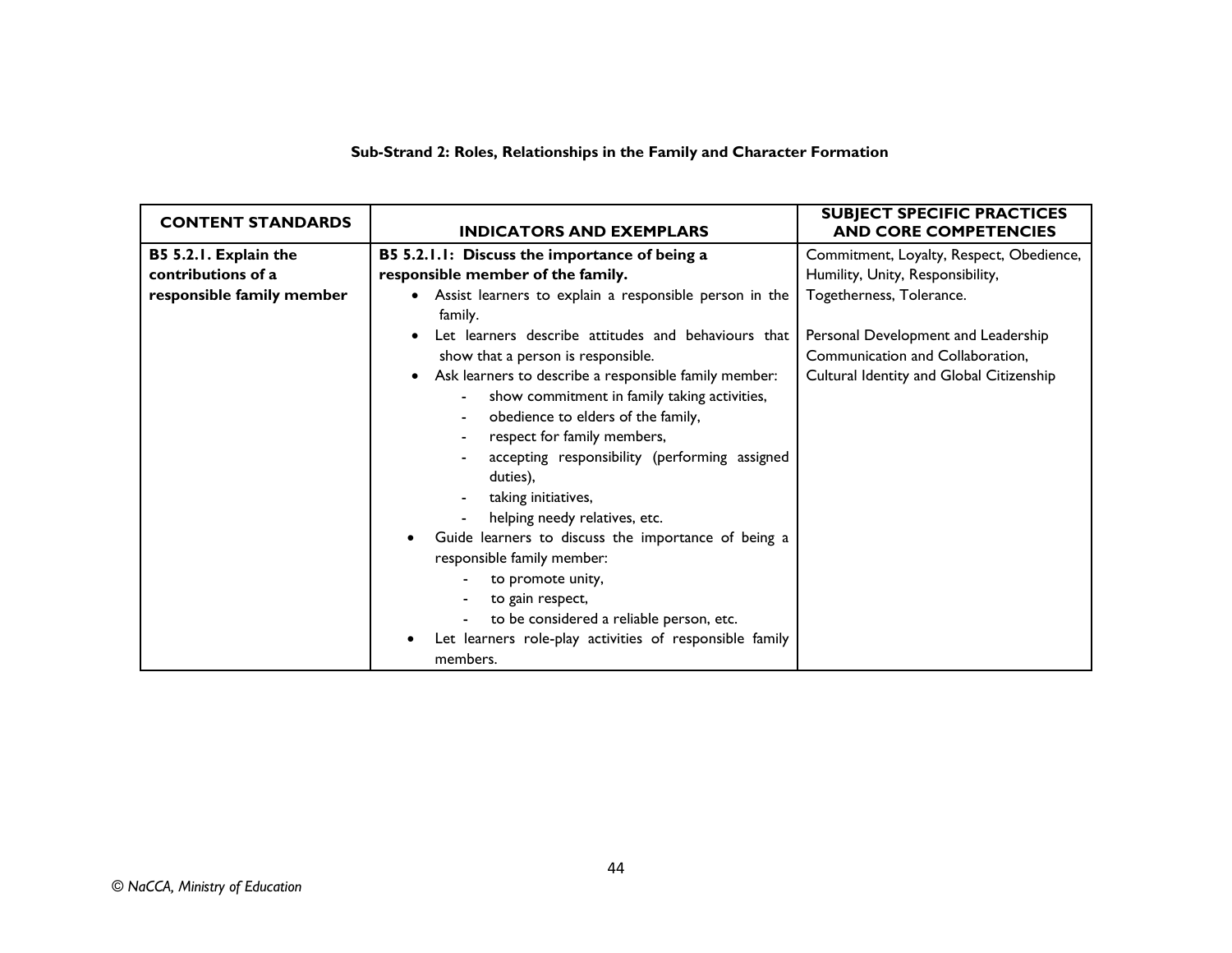# **BASIC 6**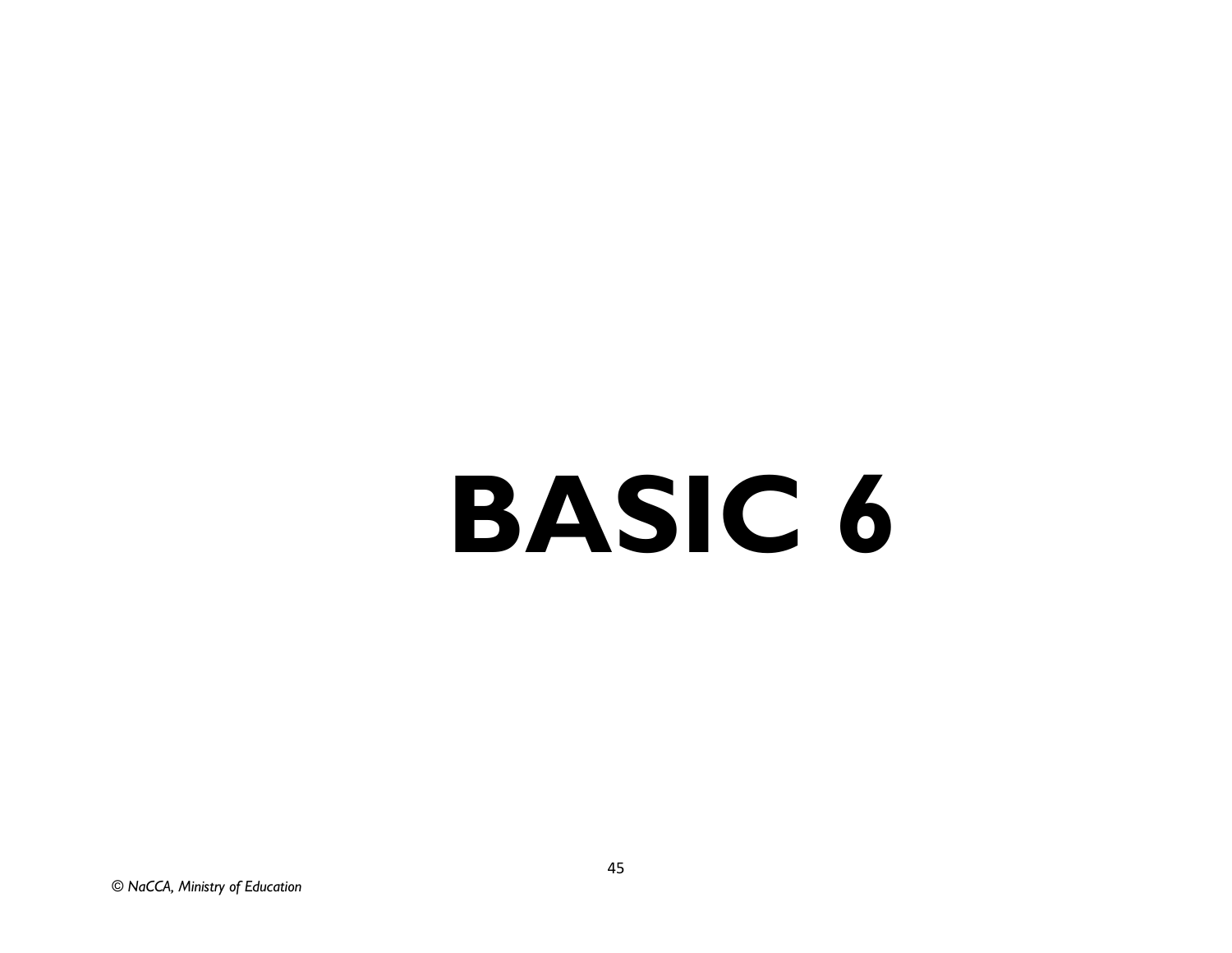#### **BASIC 6**

#### **Strand 1: God, His Creation and Attributes Sub-Strand 1: God the Creator**

| <b>CONTENT STANDARDS</b>     |                                                           | <b>SUBJECT SPECIFIC PRACTICES</b> |
|------------------------------|-----------------------------------------------------------|-----------------------------------|
|                              | <b>INDICATORS AND EXEMPLARS</b>                           | <b>AND CORE COMPETENCIES</b>      |
| <b>B6 I.I.I. Explore the</b> | <b>B6 1.1.1.1: Describe the nature of God through His</b> | Respect, Caring, Responsibility,  |
| Nature of God as the         | attributes.                                               | stewardship, Love,                |
| Creator                      | Let learners list the attributes of God: love, patience,  | Communication and Collaboration.  |
|                              | merciful, Omniscient (All-knowing), etc.                  | Cultural Identity and Global      |
|                              | Guide learners to discuss the attributes of God in        | Citizenship                       |
|                              | English and local languages.                              |                                   |
|                              | In groups, ask learners to identify the attributes of     |                                   |
|                              | God that are present in humankind: love, patience,        |                                   |
|                              | merciful, etc.                                            |                                   |
|                              | Through questions and answers, let learners show          |                                   |
|                              | how they can relate the attributes of God to their        |                                   |
|                              | lives.                                                    |                                   |
|                              | Guide learners to write essays on the attributes of       |                                   |
|                              | God and present their works to class for discussion.      |                                   |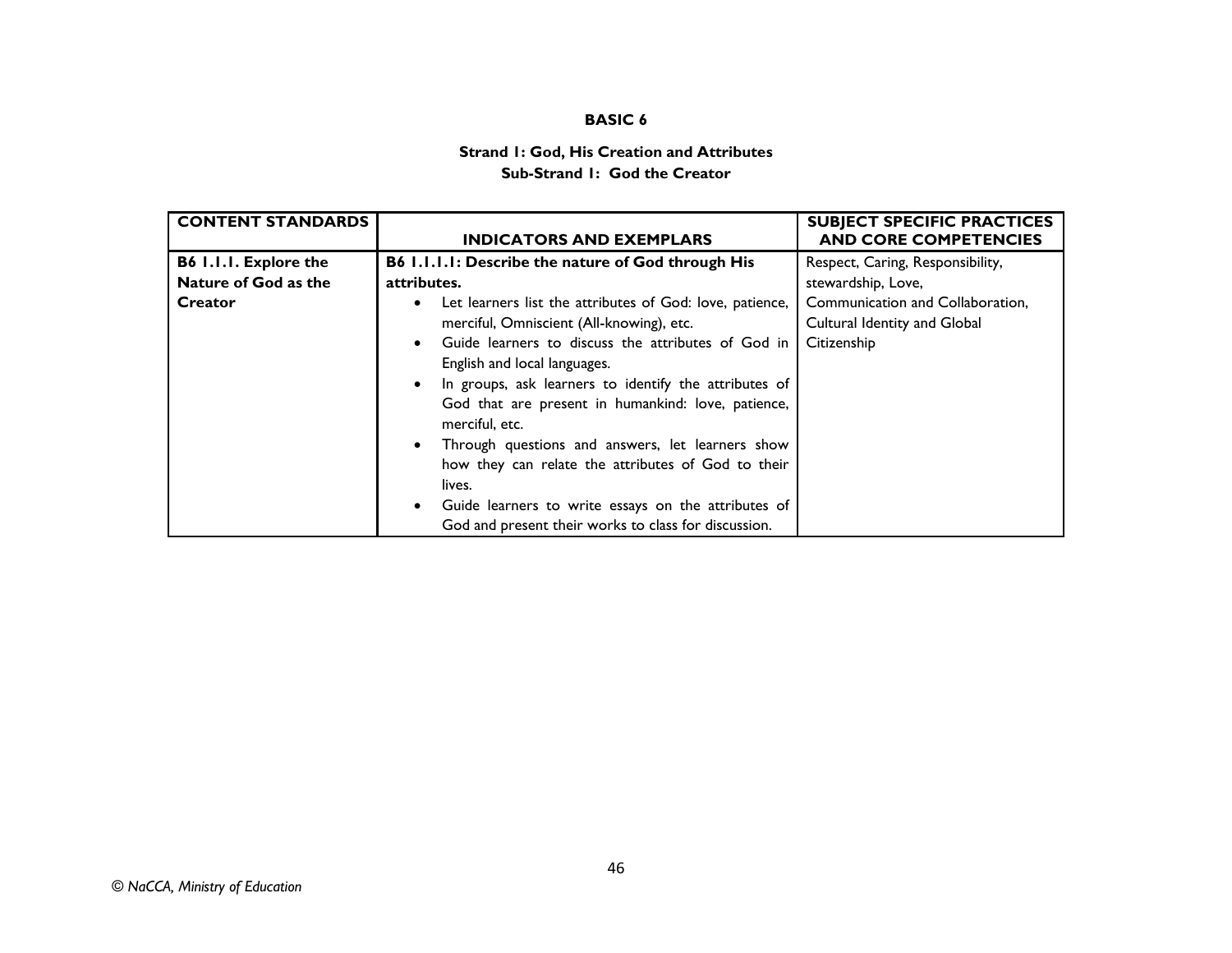#### **Sub-Strand 2. The Environment**

| <b>CONTENT STANDARDS</b>                                                      | <b>INDICATORS AND EXEMPLARS</b>                                                                                                                                                                                                                                                                                                                                                                                                                                                                                                                                                                                                                                                                                                                                                                                                                                                                                                                                                                                                                                                                                                                                                                   | <b>SUBJECT SPECIFIC PRACTICES</b><br><b>AND CORE COMPETENCIES</b>                                                                         |
|-------------------------------------------------------------------------------|---------------------------------------------------------------------------------------------------------------------------------------------------------------------------------------------------------------------------------------------------------------------------------------------------------------------------------------------------------------------------------------------------------------------------------------------------------------------------------------------------------------------------------------------------------------------------------------------------------------------------------------------------------------------------------------------------------------------------------------------------------------------------------------------------------------------------------------------------------------------------------------------------------------------------------------------------------------------------------------------------------------------------------------------------------------------------------------------------------------------------------------------------------------------------------------------------|-------------------------------------------------------------------------------------------------------------------------------------------|
| B6.1.2.1. Appreciate the<br>uniqueness of humankind and<br>their environments | B6.1.2.1.1: Explain how humankind and the<br>environment interrelate.<br>With questions and answers, guide learners to explain<br>$\bullet$<br>the natural environment: things around us that were<br>created by God and can affect our lives.<br>Let learners mention things around us that were<br>$\bullet$<br>created by God:<br>air, water, land, plants, animals, etc.<br>Guide learners to discuss the inter relationship among<br>God's creatures:<br>Humankind and animals depend on plants for air,<br>food, medicine, shelter, etc.<br>Plants depend on humankind and other animals<br>for survival (dispersal of seeds, planting of trees,<br>$etc.$ ).<br>Some animals depend on other animals for food<br>(carnivores) and shelter (parasites).<br>Through group discussions, let learners demonstrate<br>٠<br>ways humankind should relate with the environment.<br>Let learners, in groups, discuss the importance of the<br>٠<br>environment to humankind.<br>Ask learners to write about their findings and present<br>$\bullet$<br>to class for discussion:<br>our survival depends on the environment,<br>leaves and trees provide us with oxygen, food and<br>medicine, etc. | Respect, Caring, Responsibility,<br>stewardship, Love,<br>Communication and Collaboration,<br>Cultural Identity and Global<br>Citizenship |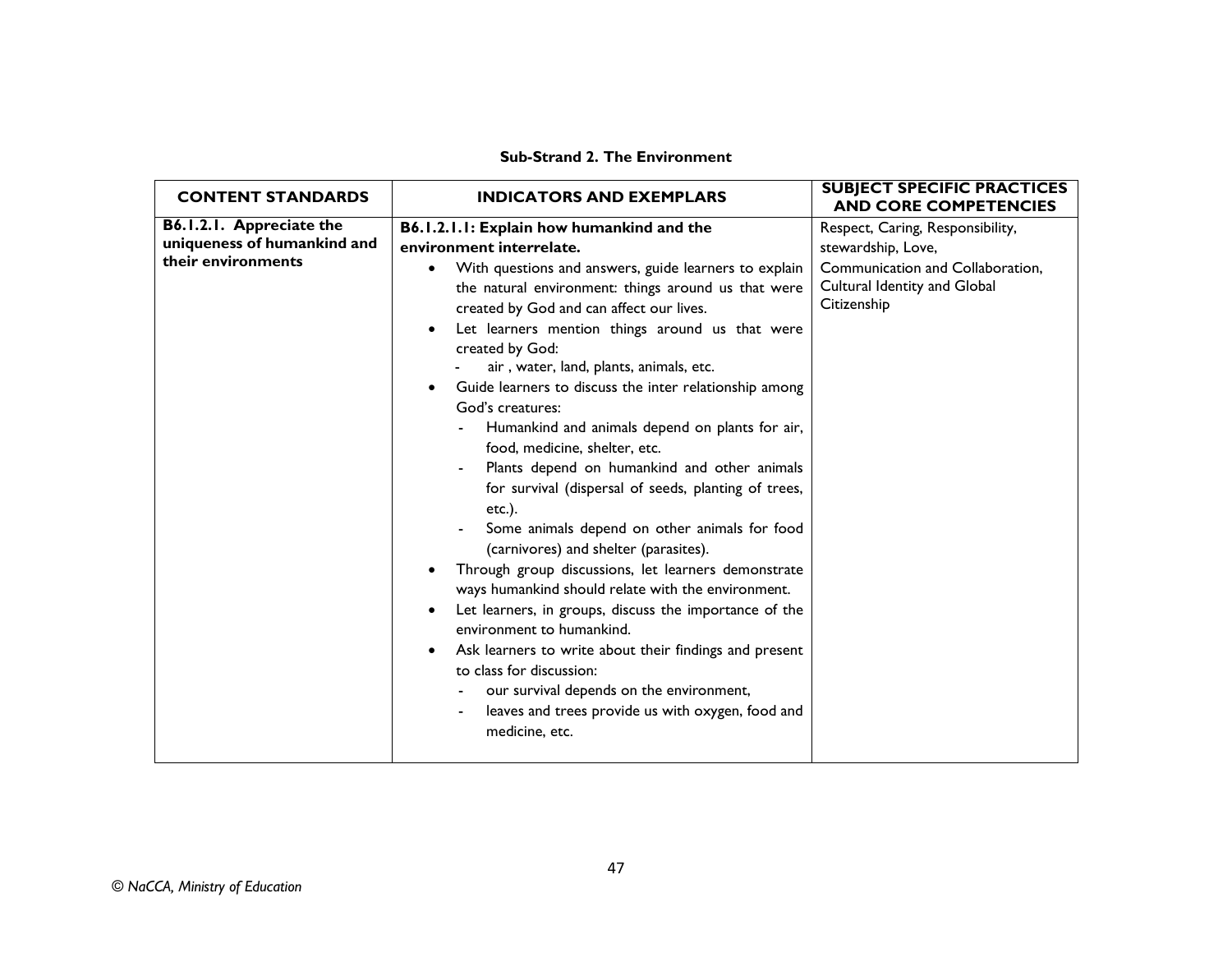| <b>CONTENT STANDARDS</b>                                                                       | <b>INDICATORS AND EXEMPLARS</b>                                                                                                                                                                                                                                                                                                                                                                                                                                                                       | <b>SUBJECT SPECIFIC PRACTICES</b> |
|------------------------------------------------------------------------------------------------|-------------------------------------------------------------------------------------------------------------------------------------------------------------------------------------------------------------------------------------------------------------------------------------------------------------------------------------------------------------------------------------------------------------------------------------------------------------------------------------------------------|-----------------------------------|
| B6.1.2.1. Appreciate the<br>uniqueness of humankind and<br>their environments<br><b>CONTD'</b> | B6 1.2.1.2: Explain the religious and moral lessons in<br>preserving the environment.<br>• Guide learners to talk about the religious and moral<br>lessons in preserving the environment:<br>humankind must account for his or her<br>stewardship of the environment,<br>to promote healthy life,<br>to respect other creatures' right to survival,<br>it is a command from God, etc.<br>Through questions and answers, let learners show<br>how they can preserve the environment:<br>Afforestation, | <b>AND CORE COMPETENCIES</b>      |
|                                                                                                | proper methods of fishing and hunting,<br>proper disposal of refuse,<br>legal methods of mining,<br>avoiding indiscriminate bush-burning,<br>proper ways of sand-winning, etc.<br>Let learners do a project on the preservation of the<br>environment: tree-planting, clean-up exercises in the<br>school environment, etc.<br>Have learners write about their project work findings for class<br>discussion.                                                                                         |                                   |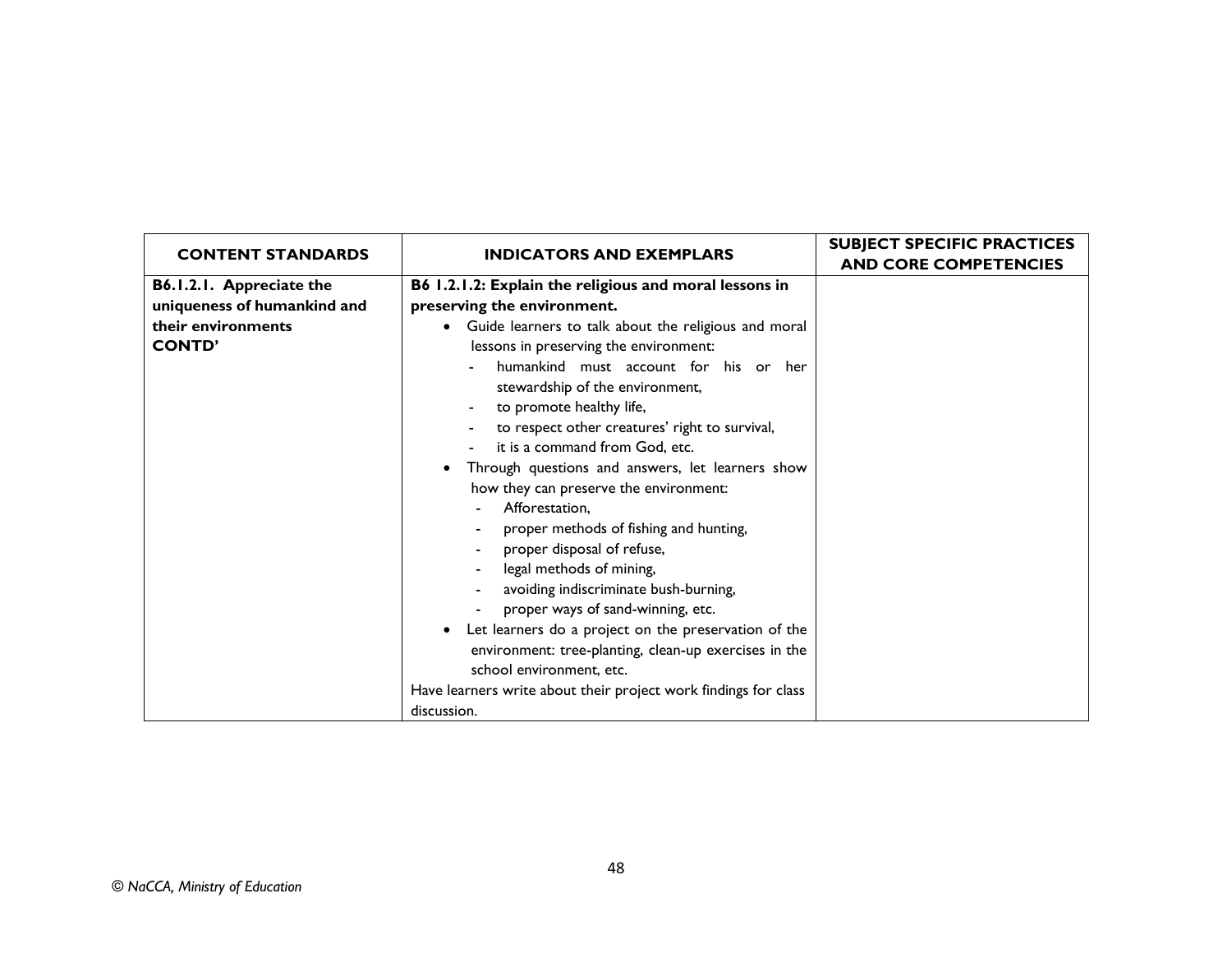#### **Strand 2: Religious Practices and their Moral Implications Sub-Strand 1: Religious Worship in the Three Major Religions in Ghana**

|                               |                                                                             | <b>SUBJECT SPECIFIC PRACTICES</b>   |
|-------------------------------|-----------------------------------------------------------------------------|-------------------------------------|
| <b>CONTENT STANDARDS</b>      | <b>INDICATORS AND EXEMPLARS</b>                                             | <b>AND CORE COMPETENCIES</b>        |
| B6 2.1.1. Explain the         | B6 2.1.1.1: Discuss the importance of prayer in our                         | Faithfulness, Obedience             |
| importance of prayer, worship | lives.                                                                      | Respect, Commitment, Humility,      |
| and other acts of worship     | Guide learners to discuss the meaning of prayer: a<br>$\bullet$             | Togetherness                        |
|                               | communication between the worshipper and the<br>object of worship.          | Cultural Identity, Gratitude        |
|                               | Let learners talk about the types of prayer:<br>$\bullet$                   | Communication and Collaboration,    |
|                               | Christianity<br>thanksgiving,<br>$\sim$<br>intercession,                    | Personal Development and Leadership |
|                               | supplication, confession, etc.                                              | Creativity and Innovation           |
|                               | Islam - Salat (five daily compulsory prayers),                              | and Global Citizenship              |
|                               | congregational (Ju'mah), etc.                                               |                                     |
|                               | Traditional - thanksgiving, intercession, supplication,<br>confession, etc. |                                     |
|                               | Lead learners to discuss the importance of prayer:<br>$\bullet$             |                                     |
|                               | - brings us closer to God,                                                  |                                     |
|                               | it shows our dependence on God, etc.                                        |                                     |
|                               | Ask learners to demonstrate how prayer is performed<br>$\bullet$            |                                     |
|                               | in the three major religions.                                               |                                     |
|                               |                                                                             |                                     |
|                               |                                                                             |                                     |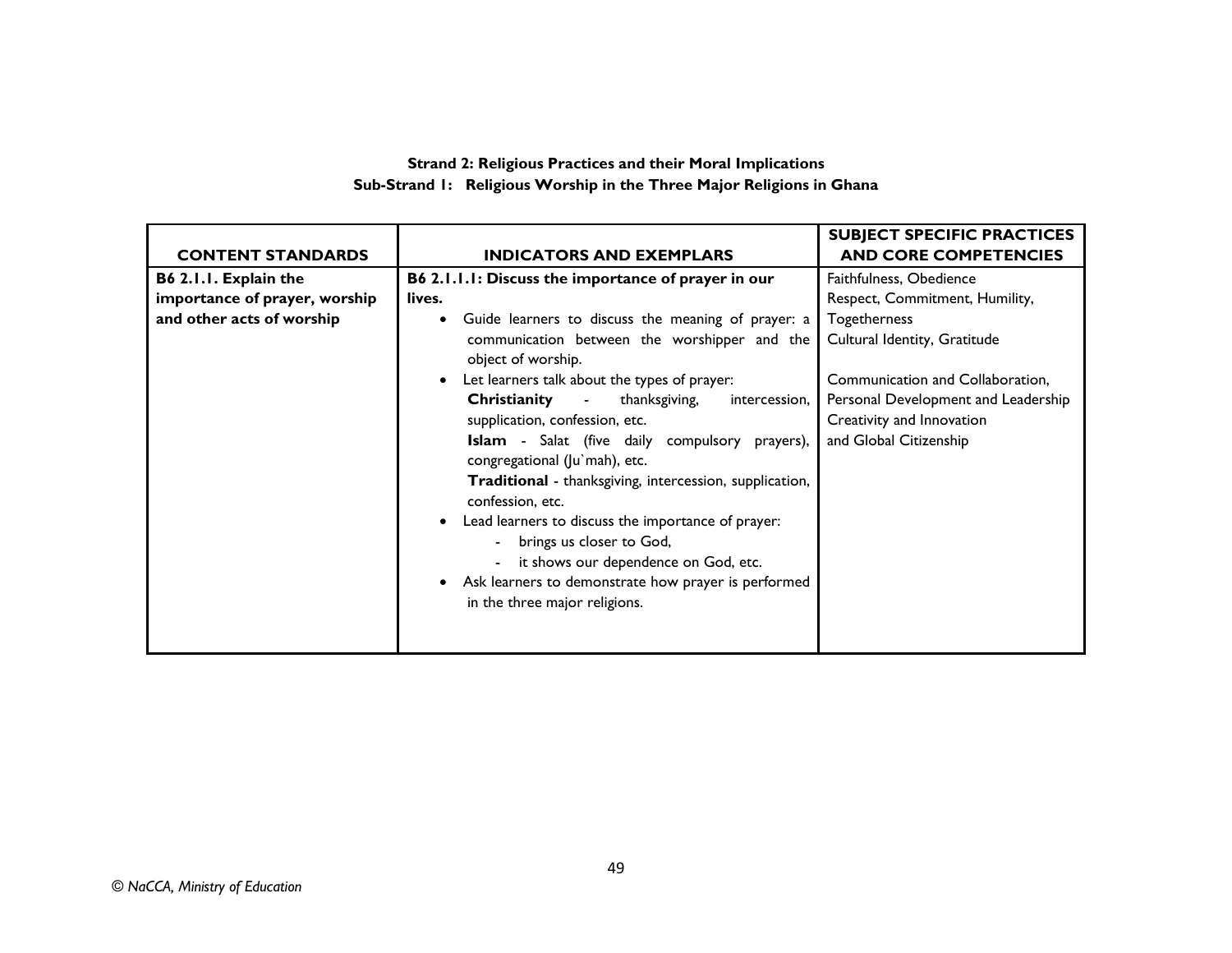| <b>CONTENT STANDARDS</b>           | <b>INDICATORS AND EXEMPLARS</b>                                      | <b>SUBJECT SPECIFIC PRACTICES</b><br><b>AND CORE COMPETENCIES</b> |
|------------------------------------|----------------------------------------------------------------------|-------------------------------------------------------------------|
| B6 2.2.1. Discuss the significance | B6 2.2.1.1: Gather and record data on religious                      | Faithfulness, Obedience                                           |
| of religious festivals             | festivals.                                                           | Respect, Commitment, Humility,                                    |
|                                    | Aid learners to list the festivals celebrated in Ghana:<br>$\bullet$ | Togetherness, Forgiveness                                         |
|                                    | Damba, Tedudu, Christmas, Easter, Eid-ul-Fitr, Eid-ul-               | Cultural Identity, Gratitude                                      |
|                                    | Adha, etc.                                                           | Generosity, hardwork                                              |
|                                    | • Use pictures, charts, video clips, etc. to demonstrate             | Kindness, endurance                                               |
|                                    | how various festivals in Ghana are celebrated.                       | Sacrifice, Reconciliation                                         |
|                                    | • In groups, let learners describe how festivals are<br>celebrated.  |                                                                   |
|                                    | Let learners write essays on how festivals are celebrated and        |                                                                   |
|                                    | read their essays to the class.                                      |                                                                   |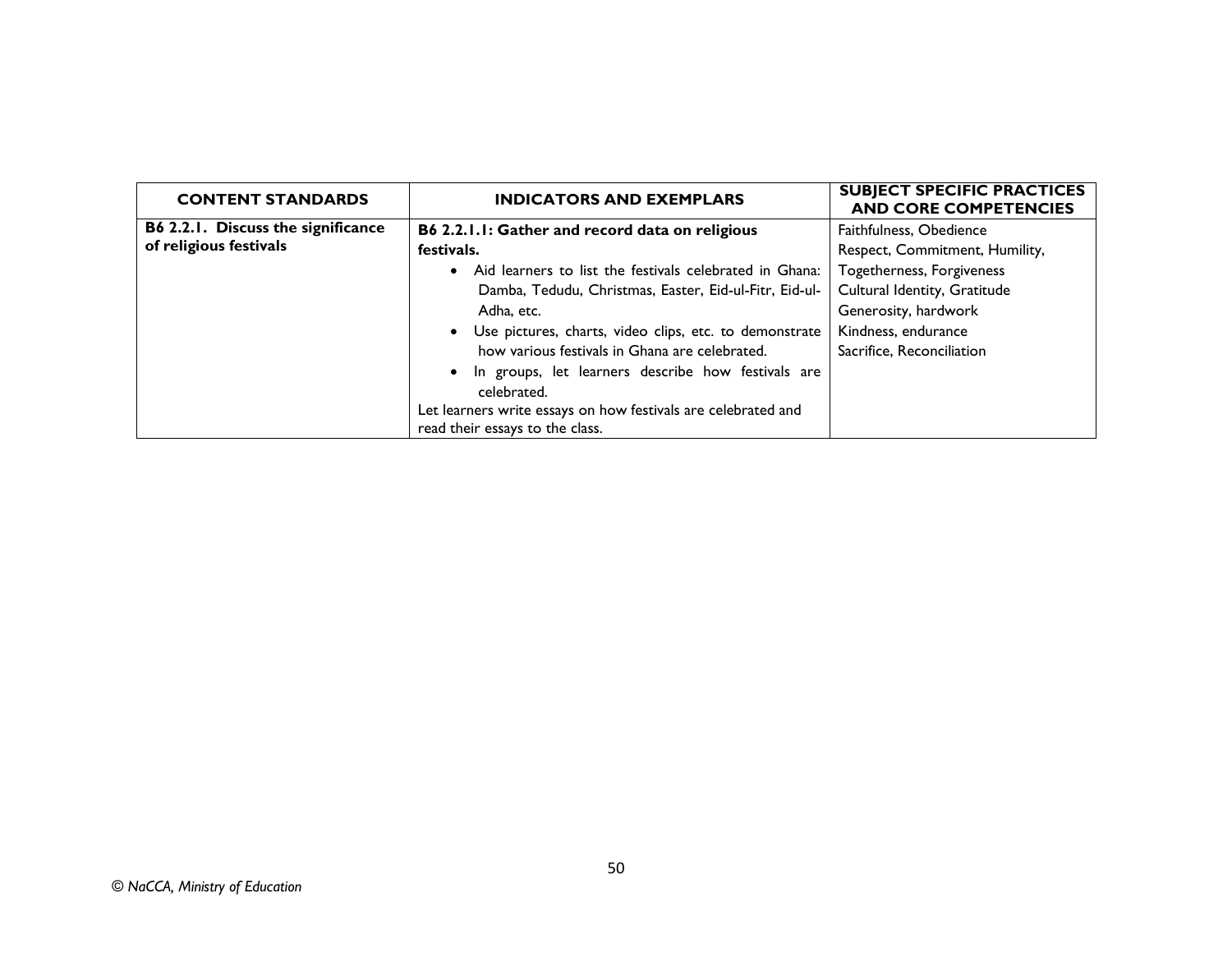| <b>CONTENT STANDARDS</b> | <b>INDICATORS AND EXEMPLARS</b>                                                                                                                                                                                                                                                                                                                                                                                                                                                                                                                                                                                                    | <b>SUBJECT SPECIFIC</b><br><b>PRACTICES AND CORE</b><br><b>COMPETENCIES</b>                                                       |
|--------------------------|------------------------------------------------------------------------------------------------------------------------------------------------------------------------------------------------------------------------------------------------------------------------------------------------------------------------------------------------------------------------------------------------------------------------------------------------------------------------------------------------------------------------------------------------------------------------------------------------------------------------------------|-----------------------------------------------------------------------------------------------------------------------------------|
|                          | B6 2.2.1.2: Explain the need for celebrating various festivals.<br>Let learners mention the festivals celebrated in Ghana.<br>Lead learners to talk about why festivals are celebrated:<br>teacher about love and sacrifice, promote unity and<br>brotherliness, etc.<br>In groups, let learners to dramatise a festival of their choice,<br>$\bullet$<br>showing important activities like sharing, reconciliation,<br>unity and brotherliness, etc.<br>Let leaners write essays on the need for celebrating<br>$\bullet$<br>festivals.<br>Lead learners to discuss their essays for suggestions and<br>$\bullet$<br>corrections. | Communication and Collaboration,<br>Personal Development and<br>Leadership<br>Creativity and Innovation<br>and Global Citizenship |
|                          | <b>B6 2.2.1.3: Discuss moral lessons from the festivals.</b><br>Help learners recall the importance of festivals.<br>٠<br>Guide learners to discuss the moral lessons from festivals:<br>generosity,<br>hardwork,<br>kindness,<br>endurance,<br>sacrifice,<br>reconciliation,<br>forgiveness,<br>bravery,<br>perseverance,<br>gratitude and thanksgiving, etc.<br>let learners dramatise activities within festivals to show how<br>the moral lessons in festivals reflect in their lives.<br>In groups, let learners write essays on moral lessons in<br>festivals and present their works for suggestions and<br>corrections.    |                                                                                                                                   |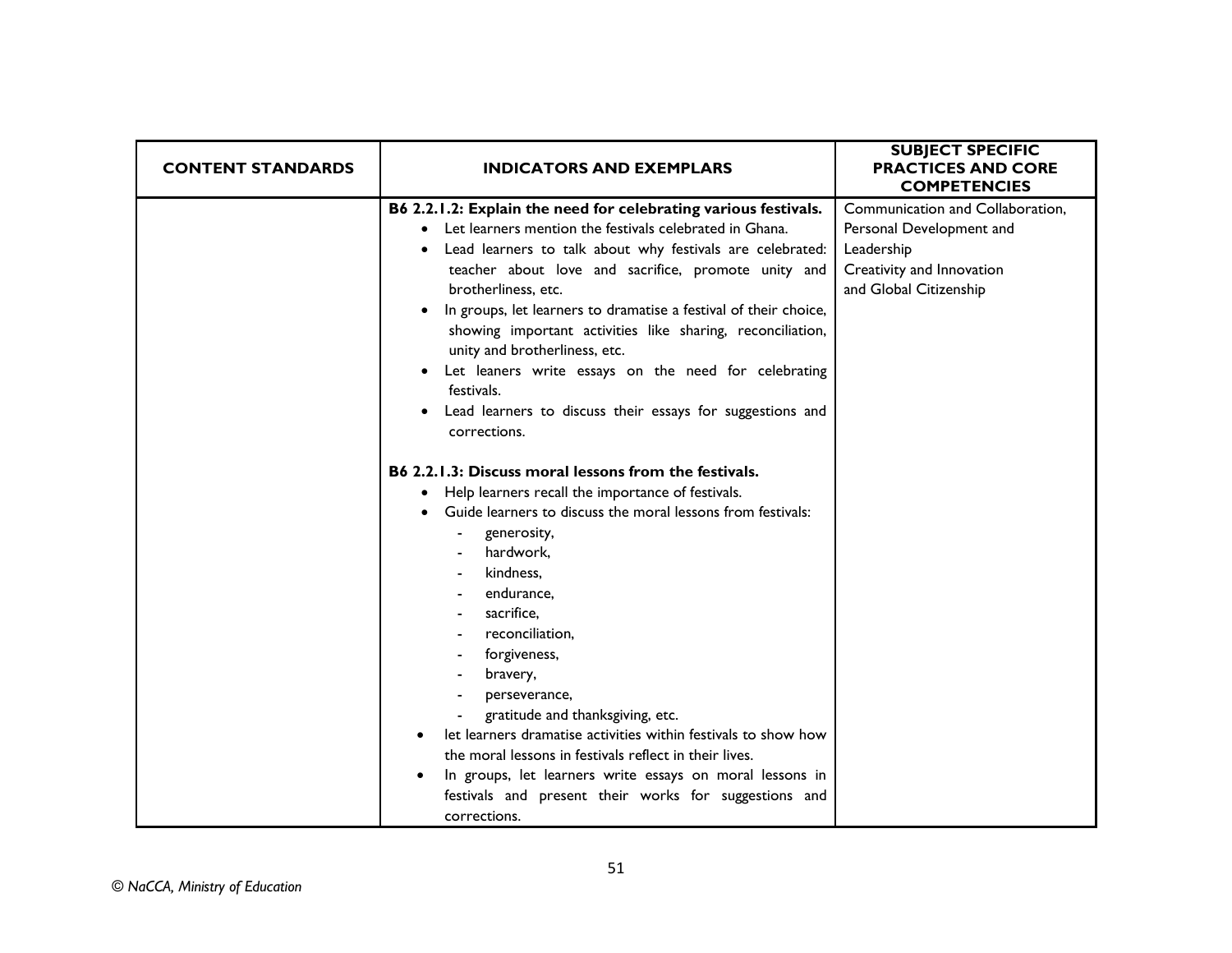# **Strand 3: Religious Leaders**

#### **Sub-Strand 4: Ministry and Latter Lives of Leaders of the Three Major Religions in Ghana**

| <b>CONTENT STANDARDS</b>    |                                                                      | <b>SUBJECT SPECIFIC PRACTICES</b>        |
|-----------------------------|----------------------------------------------------------------------|------------------------------------------|
|                             | <b>INDICATORS AND EXEMPLARS</b>                                      | <b>AND CORE COMPETENCIES</b>             |
| Discuss the latter lives of | B6 3.4.1.1 Narrate the story of the latter lives of the leaders of   | Respect, Trust, Obedience,               |
| the leaders of the three    | the major religions.                                                 | Commitment, Responsibility,              |
| major religions in Ghana    | Guide learners to talk about the latter lives of the religious       | Personal Development and Leadership      |
|                             | leaders:                                                             | Communication and Collaboration,         |
|                             | Jesus Christ-triumphant entry to Jerusalem (Palm                     | Creativity and Innovation                |
|                             | Sunday), Last Supper, Prayer at Gethsemane, arrest and               | Digital Literacy                         |
|                             | trial, crucifixion, death and resurrection.                          | Cultural Identity and Global Citizenship |
|                             | The Holy Prophet Muhammad (S.A.W.) - triumphant                      |                                          |
|                             | entry into Makkah, farewell message, sickness and death.             |                                          |
|                             | Traditional leader (e.g. OkomfoAnokye)-priesthood,                   |                                          |
|                             | miracles and other activities and death.                             |                                          |
|                             | Show pictures or video clips on the latter lives of Jesus Christ     |                                          |
|                             | and a traditional leader to learners.                                |                                          |
|                             | Let learners dramatise the latter lives of the religious leaders.    |                                          |
|                             | B6 3.4.1.2 Identify the moral lessons from the latter lives of the   |                                          |
|                             | religious leaders.                                                   |                                          |
|                             | Guide learners to discuss the moral lessons from the latter lives    |                                          |
|                             | of the religious leaders.                                            |                                          |
|                             | Put learners into groups to explore virtues they have learnt         |                                          |
|                             | from the latter lives of the religious leaders and present to class. |                                          |
|                             | Let each group list the virtues they have explored about the         |                                          |
|                             | latter lives of the religious leaders:                               |                                          |
|                             | faithfulness,<br>obedience,<br>humility,<br>forgiveness,             |                                          |
|                             | perseverance, patriotism, etc.                                       |                                          |
|                             | Lead learners to dramatise or role play the virtues they have        |                                          |
|                             | listed.                                                              |                                          |
|                             | Let learners talk about how they can apply the virtues in their      |                                          |
|                             | lives.                                                               |                                          |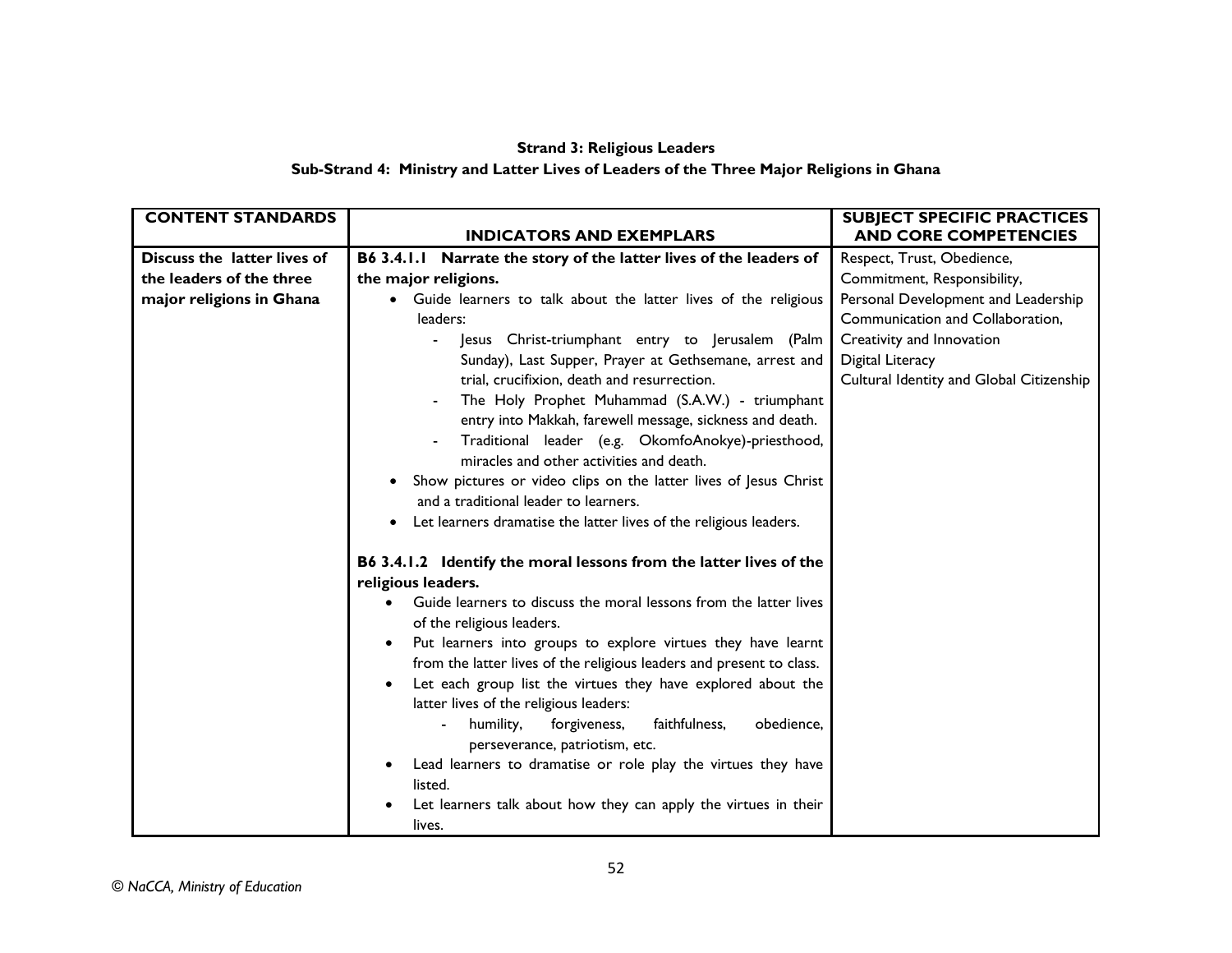#### **Strand 4: The Family and community Sub- Strand 1: Commitment to the God**

| <b>CONTENT STANDARDS</b> |                                                               | <b>SUBJECT SPECIFIC PRACTICES</b>    |
|--------------------------|---------------------------------------------------------------|--------------------------------------|
|                          | <b>INDICATORS AND EXEMPLARS</b>                               | <b>AND CORE COMPETENCIES</b>         |
| Discuss the need to be   | B6 4.1.1.1: Demonstrate ways they can commit themselves to    |                                      |
| committed to the         | the community.                                                | Trust, Commitment, Loyalty, Respect, |
| community                | Guide learners to explain commitment.<br>$\bullet$            | Obedience, Humility, Unity,          |
|                          | Through discussion, let learners identify ways they can show  | Responsibility, Togetherness         |
|                          | commitment to the society:                                    |                                      |
|                          | communal labour,                                              | Personal Development and Leadership  |
|                          | clean-up exercises,                                           | Communication and Collaboration,     |
|                          | reporting crime,                                              | Cultural Identity and Global         |
|                          | protecting public property, etc.                              | Citizenship                          |
|                          | Let learners dramatise ways of showing commitment to the      |                                      |
|                          | society.                                                      |                                      |
|                          | Let learners write group essays on commitment to the society  |                                      |
|                          | for class discussions.                                        |                                      |
|                          | B6 4.1.1.2: Explain the need to be committed members of the   |                                      |
|                          | community.                                                    |                                      |
|                          | In groups, let learners talk about the need to be a committed |                                      |
|                          | citizen.                                                      |                                      |
|                          | Let learners list the need to be committed to the society:    |                                      |
|                          | It attracts material and spiritual blessings.                 |                                      |
|                          | It ensures peace and harmony.                                 |                                      |
|                          | It leads to progress and development, etc.                    |                                      |
|                          | Through drama, let learners show how they can be committed    |                                      |
|                          | citizens.                                                     |                                      |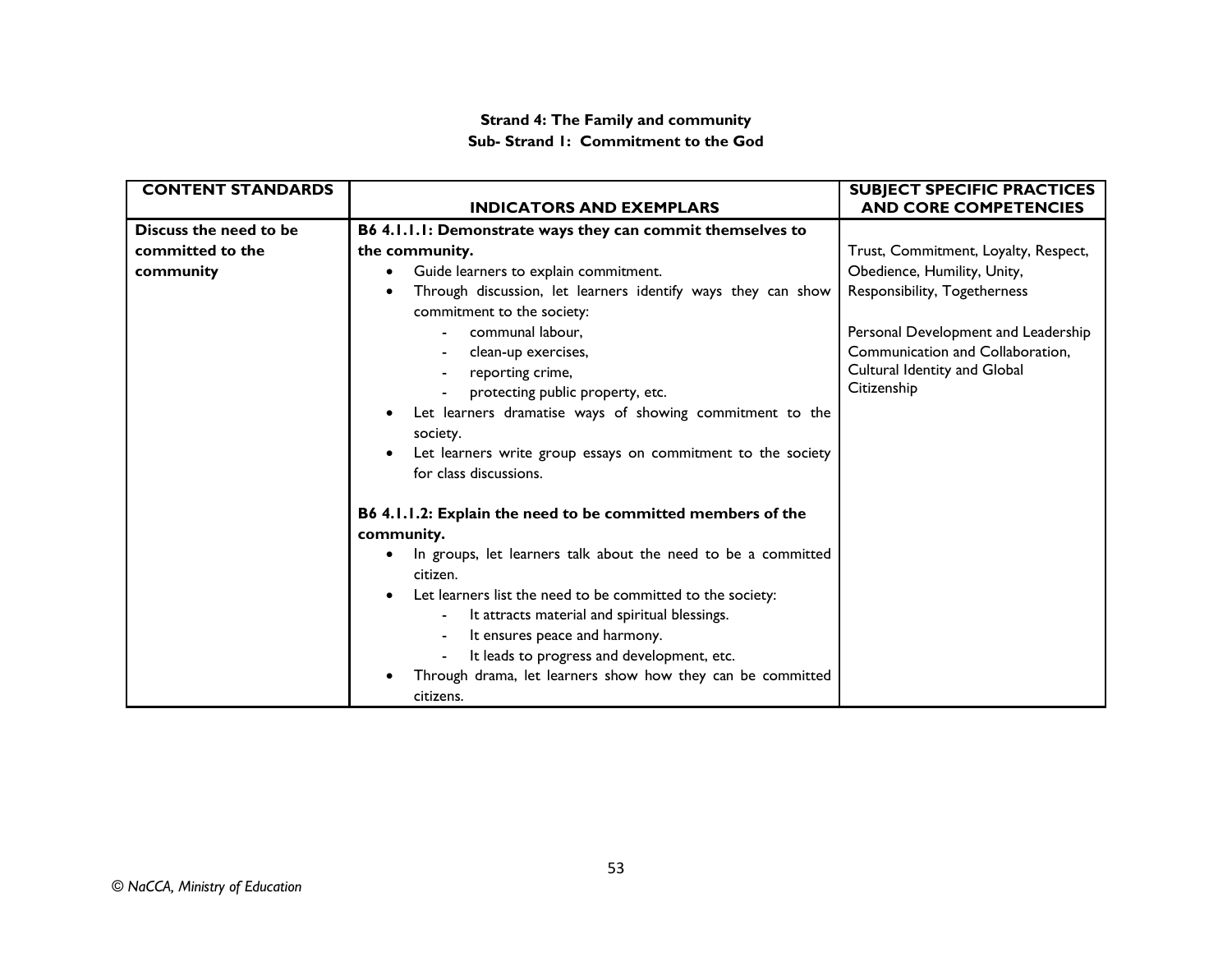# **5: The Family, Authority and Obedience**

### **Sub- Strands 1: Authority and Obedience**

| <b>CONTENT STANDARDS</b> |                                                                                                                                                                                                                      | <b>SUBJECT SPECIFIC PRACTICES</b>   |
|--------------------------|----------------------------------------------------------------------------------------------------------------------------------------------------------------------------------------------------------------------|-------------------------------------|
|                          | <b>INDICATORS AND EXEMPLARS</b>                                                                                                                                                                                      | <b>AND CORE COMPETENCIES</b>        |
| Discuss the need to obey | B6 5.1.1.1: Identify the role of children in promoting harmony                                                                                                                                                       | Commitment, Loyalty, Respect,       |
| and submit to authority  | with other family members.                                                                                                                                                                                           | Obedience, Humility, Unity,         |
|                          | Guide learners to talk about harmony.<br>$\bullet$                                                                                                                                                                   | Responsibility, Togetherness,       |
|                          | Let learners, in pairs, list roles they can play to promote harmony<br>$\bullet$<br>in the family:                                                                                                                   | Tolerance.                          |
|                          | Children must be respectful, obedient, humble, etc.                                                                                                                                                                  | Personal Development and Leadership |
|                          | Let learners, in pairs or in groups, list roles other family members<br>$\bullet$                                                                                                                                    | Communication and Collaboration,    |
|                          | can play to ensure harmony in the family: relatives must be                                                                                                                                                          | Cultural Identity and Global        |
|                          | respectful, obedient, caring, protective, defensive, humble, etc.                                                                                                                                                    |                                     |
|                          | Ask learners to dramatise or role-play the duties of their                                                                                                                                                           |                                     |
|                          | grandparents, uncles, cousins, aunts, etc., in moulding their                                                                                                                                                        |                                     |
|                          | character.                                                                                                                                                                                                           |                                     |
|                          | B6 5.1.1.2: Explain the need for cordial relationships among<br>family members.<br>Lead learners to explain cordial relationships.<br>$\bullet$<br>Let learners list behaviours that ensure cordial relationships in |                                     |
|                          | the family.                                                                                                                                                                                                          |                                     |
|                          | Have learners explain the need for cordial relationships in the<br>$\bullet$                                                                                                                                         |                                     |
|                          | family:                                                                                                                                                                                                              |                                     |
|                          | to ensure peace and unity,<br>proper character formation,                                                                                                                                                            |                                     |
|                          | progress in the family,                                                                                                                                                                                              |                                     |
|                          | ensure provision of basic needs- shelter, food, school                                                                                                                                                               |                                     |
|                          | fees, etc.                                                                                                                                                                                                           |                                     |
|                          | Through group discussions, let learners write on the need for                                                                                                                                                        |                                     |
|                          | cordial relationships among family members.                                                                                                                                                                          |                                     |
|                          | Let groups read out their essays for class suggestions and                                                                                                                                                           |                                     |
|                          | corrections.                                                                                                                                                                                                         |                                     |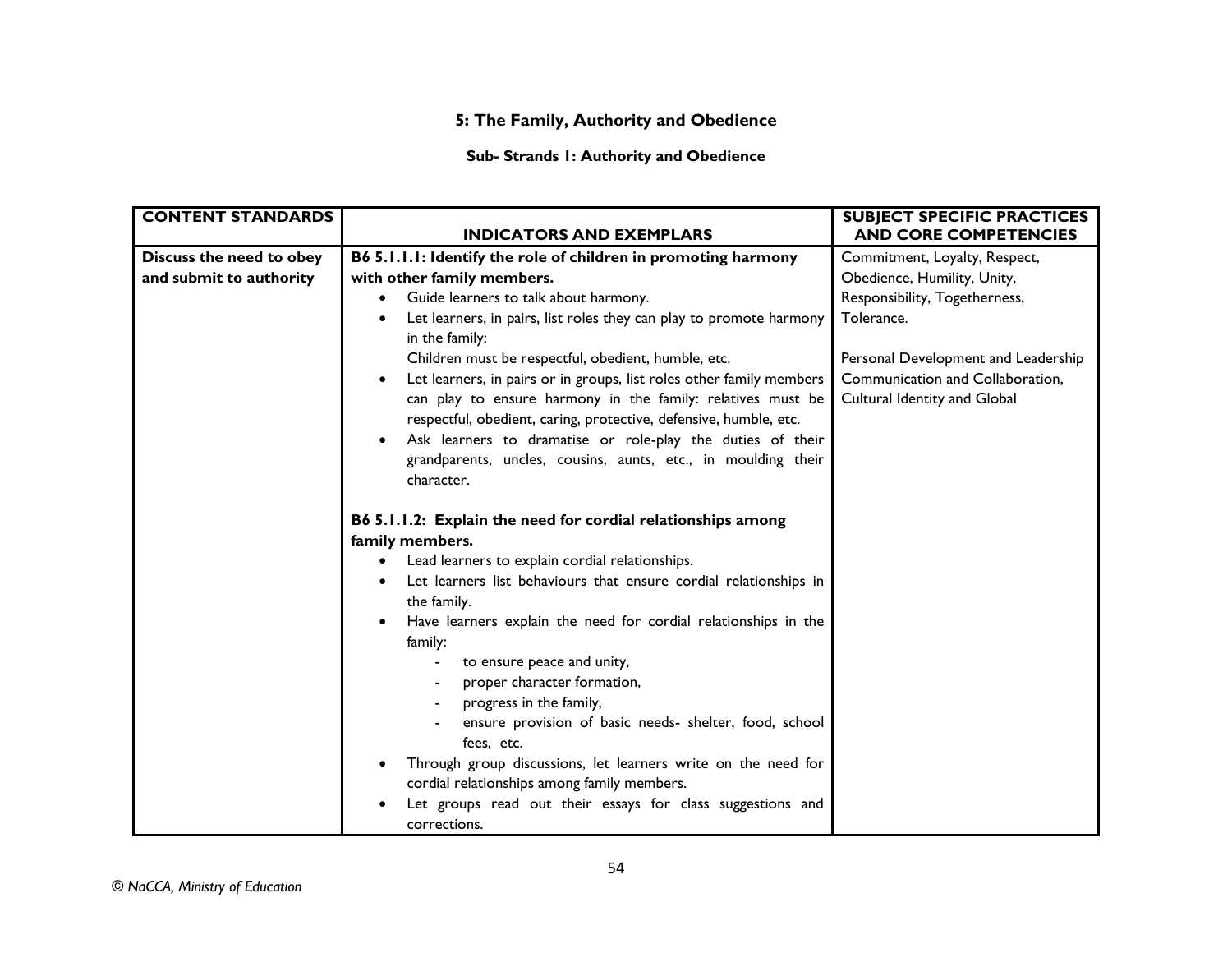### **Sub-Strand 2: Roles, Relationships in the Family and Character Formation**

| <b>CONTENT STANDARDS</b>    |                                                                | <b>SUBJECT SPECIFIC PRACTICES</b>        |
|-----------------------------|----------------------------------------------------------------|------------------------------------------|
|                             | <b>INDICATORS AND EXEMPLARS</b>                                | <b>AND CORE COMPETENCIES</b>             |
| Describe attitudes and      | B65.2.1.1: Identify attitudes and behaviours of a responsible  | Commitment, Loyalty, Respect,            |
| behaviours of a responsible | family member.                                                 | Obedience, Humility, Unity,              |
| family member               | Let learners, in groups, discuss attitudes and behaviours of a | Responsibility, Togetherness, Tolerance. |
|                             | responsible family member:                                     |                                          |
|                             | taking part in family activities,                              | Personal Development and Leadership      |
|                             | obedience to elders of the family,                             | Communication and Collaboration,         |
|                             | respect for family members,                                    | Cultural Identity and Global Citizenship |
|                             | accepting responsibility (performing assigned duties),         |                                          |
|                             | taking initiatives,                                            |                                          |
|                             | helping needy relatives, etc.                                  |                                          |
|                             | Guide learners to discuss the importance of being committed to |                                          |
|                             | the family:                                                    |                                          |
|                             | to promote unity,                                              |                                          |
|                             | to gain respect,                                               |                                          |
|                             | to be considered a trustworthy person,                         |                                          |
|                             | to uplift family image, etc.                                   |                                          |
|                             | Put learners into two groups and have them debate on the       |                                          |
|                             | motion for or against the motion, "It is good to be committed  |                                          |
|                             | to one's family".                                              |                                          |
|                             |                                                                |                                          |